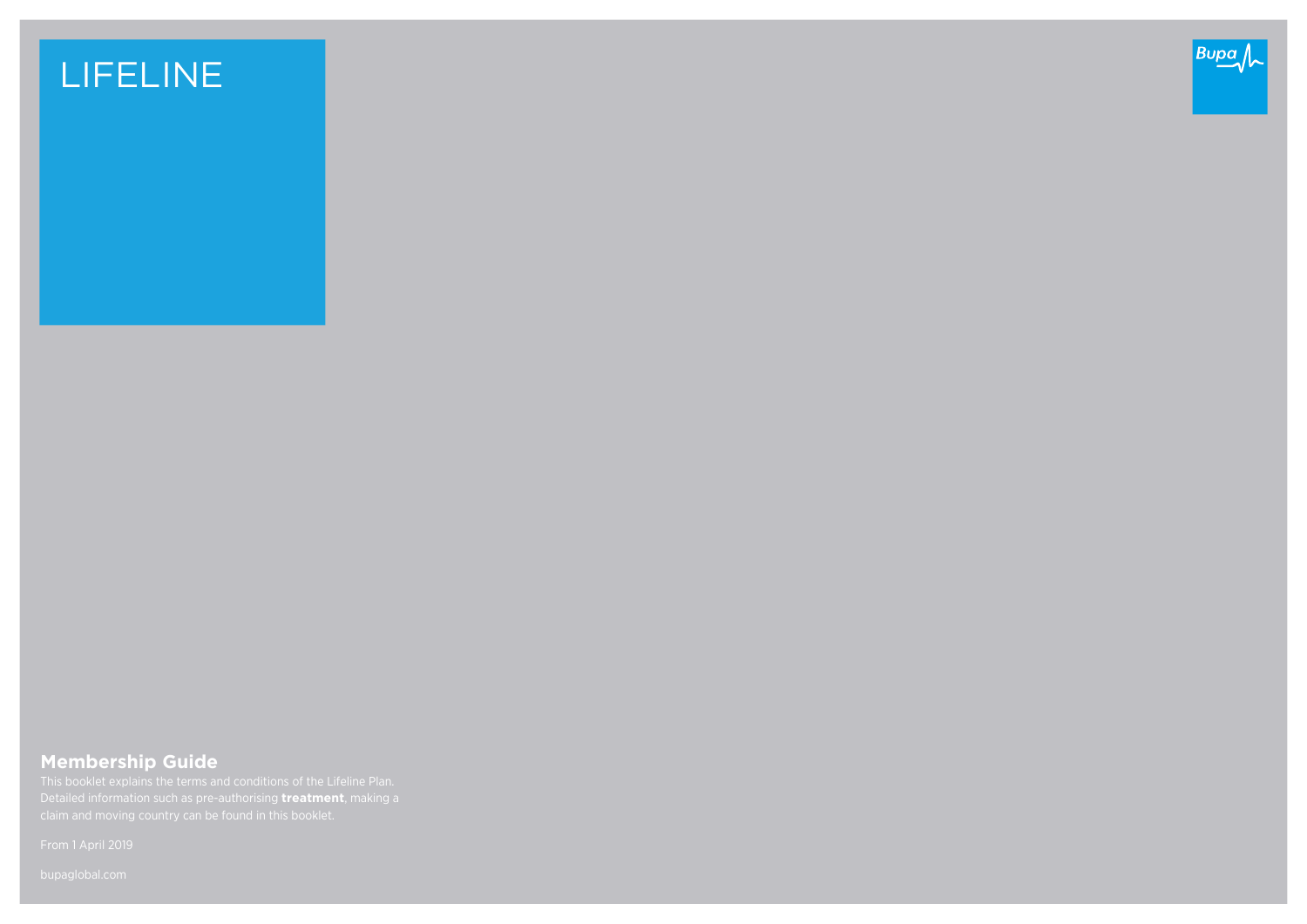# Welcome

Within this membership guide, **you'll** find easy to understand information about **your** plan.

### This includes:

- ¡ guidance on what to do when **you** need **treatment**
- o simple steps to understanding the claims process
- o a 'Table of Benefits' and list of 'Exclusions' which outline what is and isn't covered along with any benefit limits that might apply
- ¡ a 'Glossary' to help understand the meaning of some of the terms used

This membership guide must be read alongside **your** membership certificate and **your** application for cover, as together they set out the terms and conditions of **your** membership and form **your** plan documentation. To make the most of **your** plan, please read the 'Table of Benefits', 'Exclusions' and '**Your** Membership' sections carefully to get a full understanding of **your** cover.

Please keep **your** membership guide in a safe place. If **you** need another copy, **you** can call **us**, or view and print it online at: bupaglobal.com/ membersworld

### **Bold words**

Words in bold have particular meanings in this membership guide. Please check their definition in the Glossary before **you** read on. **You** will find the Glossary in the back of this membership guide.

# **Contents**

- 2 Welcome
- 3 Contact **us**
- 4 MembersWorld
- 5 Pre-authorisation
- 6 How to claim
- **7** Things you need to know about **your** plan

### **Remember we can offer a second medical opinion service**

**CONTRACTOR** 

The solution to health problems isn't always black and white. That's why **we** offer **you** the opportunity to get another opinion from an independent world-class specialist.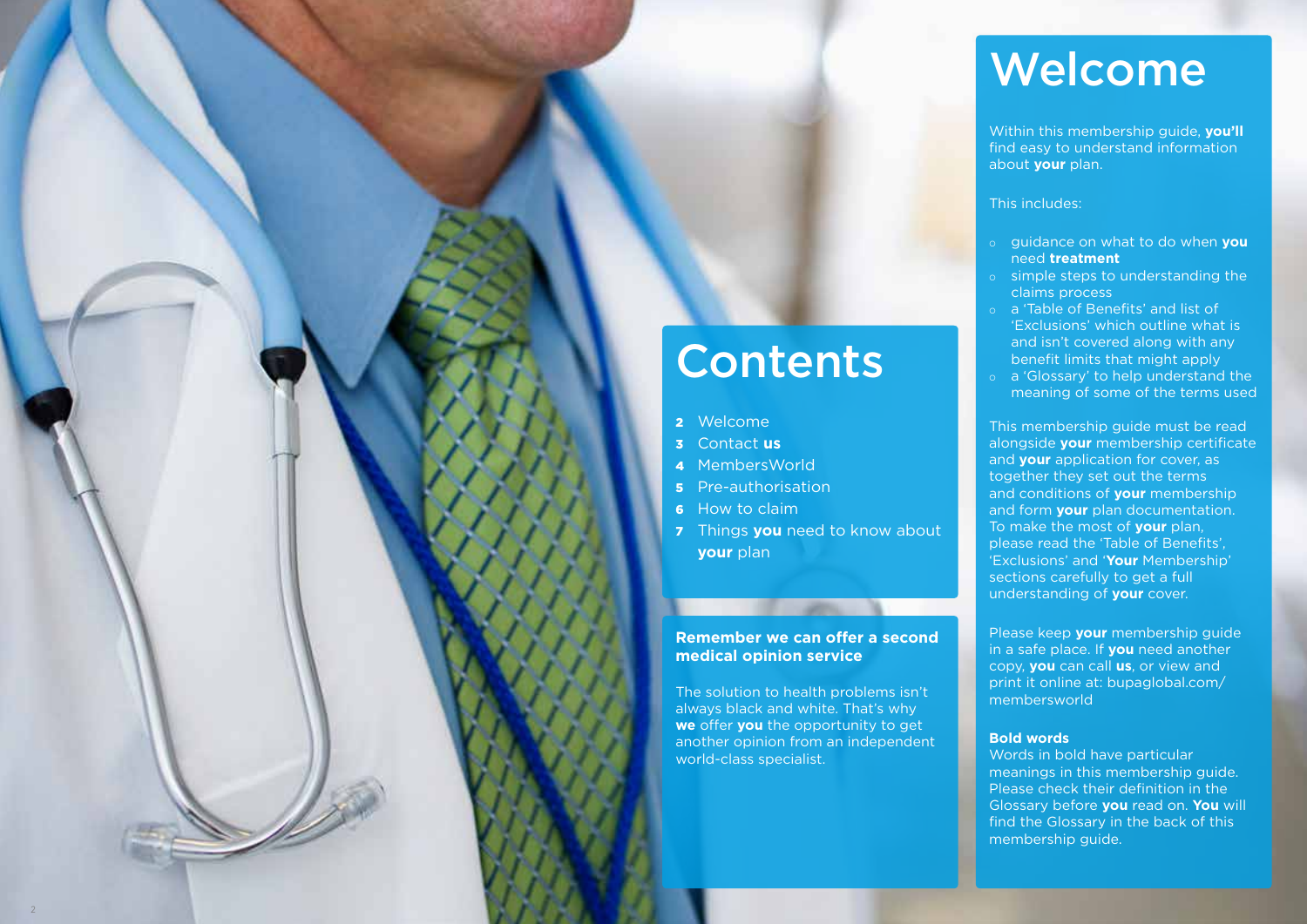# Contact us

## Open 24 hours a day, 365 days a year

**You** can call **us** at any time of the day or night for advice, support and assistance by people who understand **your** situation.

## Healthline\* +44 (0) 1273 333 911

**You** can ask **us** for help with:

- o general medical information
- o finding local medical facilities
- o arranging and booking appointments
- $\circ$  access to a second medical opinion
- o travel information
- o security information
- o information on inoculation and visa requirements
- ¡ **emergency** message transmission
- o interpreter and embassy referral

**You** can ask **us** to arrange medical evacuations and repatriations, if covered under **your** plan, including:

- o air ambulance transportation
- o commercial flights, with or without medical escorts
- ¡ stretcher transportation
- o transportation of mortal remains
- o travel arrangements for relatives and escorts

**We** believe that every person and situation is different and focus on finding answers and solutions that work specifically for **you**. **Our** assistance team will handle **your** case from start to finish, so **you** always talk to someone who knows what is happening.

## General enquiries +44 (0) 1273 323 563

**Your Bupa Global** customer services helpline:

- ¡ **you** can check cover and pre-authorise **in-patient** and **day-case treatment**
- o membership and payment queries
- ¡ claims information

Email: info@bupaglobal.com Web: bupaglobal.com Fax: +44 (0) 1273 820 517

Please note that **we** cannot guarantee the security of email as a method of communication. Some companies, employers and/or countries do monitor email traffic, so please bear this in mind when sending **us** confidential information.

**Your** calls may be recorded or monitored.

\* **We** obtain health, travel and security information from third parties. **You** should check this information as **we** do not verify it, and so cannot be held responsible for any errors or omissions, or any loss, damage, illness and/or injury that may occur as a result of this information.

## Correspondence

Any correspondence, including **your** claims, should be sent to the following address:

**Bupa Global** Victory House Trafalgar Place Brighton, BN1 4FY United Kingdom

## Contact details changed?

It's very important that **you** let **us** know when **you** change **your** contact details (correspondence address, email or telephone). **We** need to keep in touch with **you** so **we** can provide **you** with important information regarding **your** plan or **your** claims. Simply log onto MembersWorld or call, email or write to **us**.

## Easier to read information

### **Braille, large print or audio**

**We** want to make sure that members with special needs are not excluded in any way. **We** also offer a choice of Braille, large print or audio for **our** letters and literature. Please let **us** know which **you** would prefer.

## Making a complaint

**We**'re always pleased to hear about aspects of **your** plan that **you** have particularly appreciated, or that **you** have had problems with.

If something does go wrong, this membership guide outlines a simple procedure to ensure **your** concerns are dealt with as quickly and effectively as possible. Please see the 'Making a Complaint' section for more details.

If **you** have any comments or complaints, **you** can call the **Bupa Global** customer helpline on +44 (0) 1273 323 563, 24 hours a day, 365 days a year.

Alternatively **you** can email via bupaglobal.com/membersworld, or write to **us**.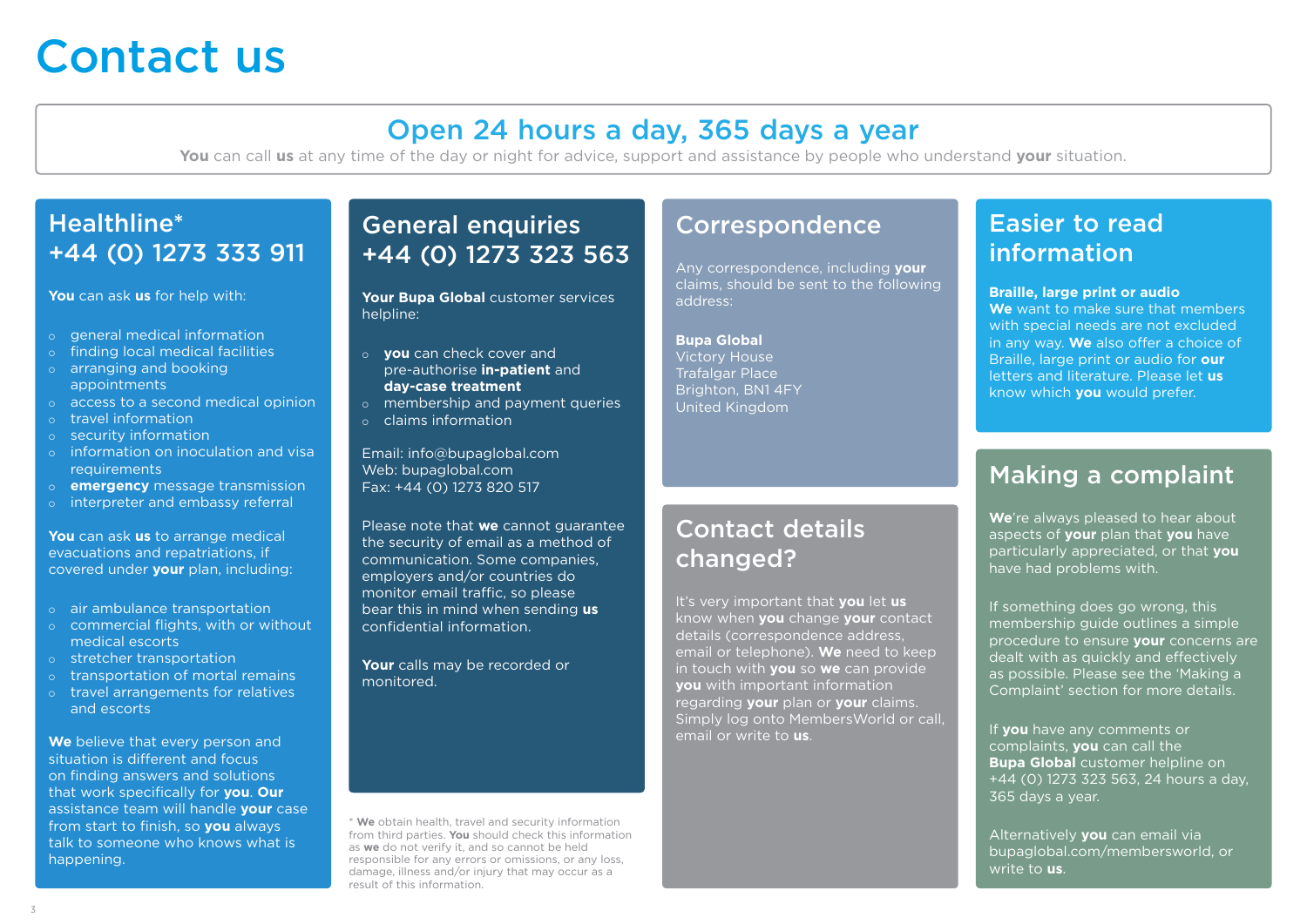# Your website: **MembersWorld**

## **We** want to put **you** in control of **your** health insurance.

That's why **we** give **you** access to MembersWorld, an exclusive and secure website where **you** can manage **your** health plan in an easier and faster way.

**We** want to make **your** experience as simple and stress free as possible, so **you** can spend **your** time on the things that matter to **you**.

## In just a few clicks, it's easy to:

- ¡ check **your** benefits
- ¡ update **your** details and read documents
- ¡ pre-authorise **in-patient** and **day-case treatment**
- ¡ submit and track **your** claims\*
- o request a second medical opinion at no extra cost
- ¡ if **your** sponsor has purchased **your health plan** via a broker, **you** can allow them access to view **your health plan** information (except claim related documents)
- ¡ specify a preferred address for claim reimbursements – useful if **you** have multiple addresses or are travelling.

There are many more benefits online; log in to see for yourself.

It's all there. Easy to find, simple and faster to use.

Why not spend a few moments to sign up to MembersWorld and start taking control of **your** plan today. Go to: **bupaglobal.com/membersworld** to find out more.



\* MembersWorld may not be able to track claims in the U.S. as a third party is used here.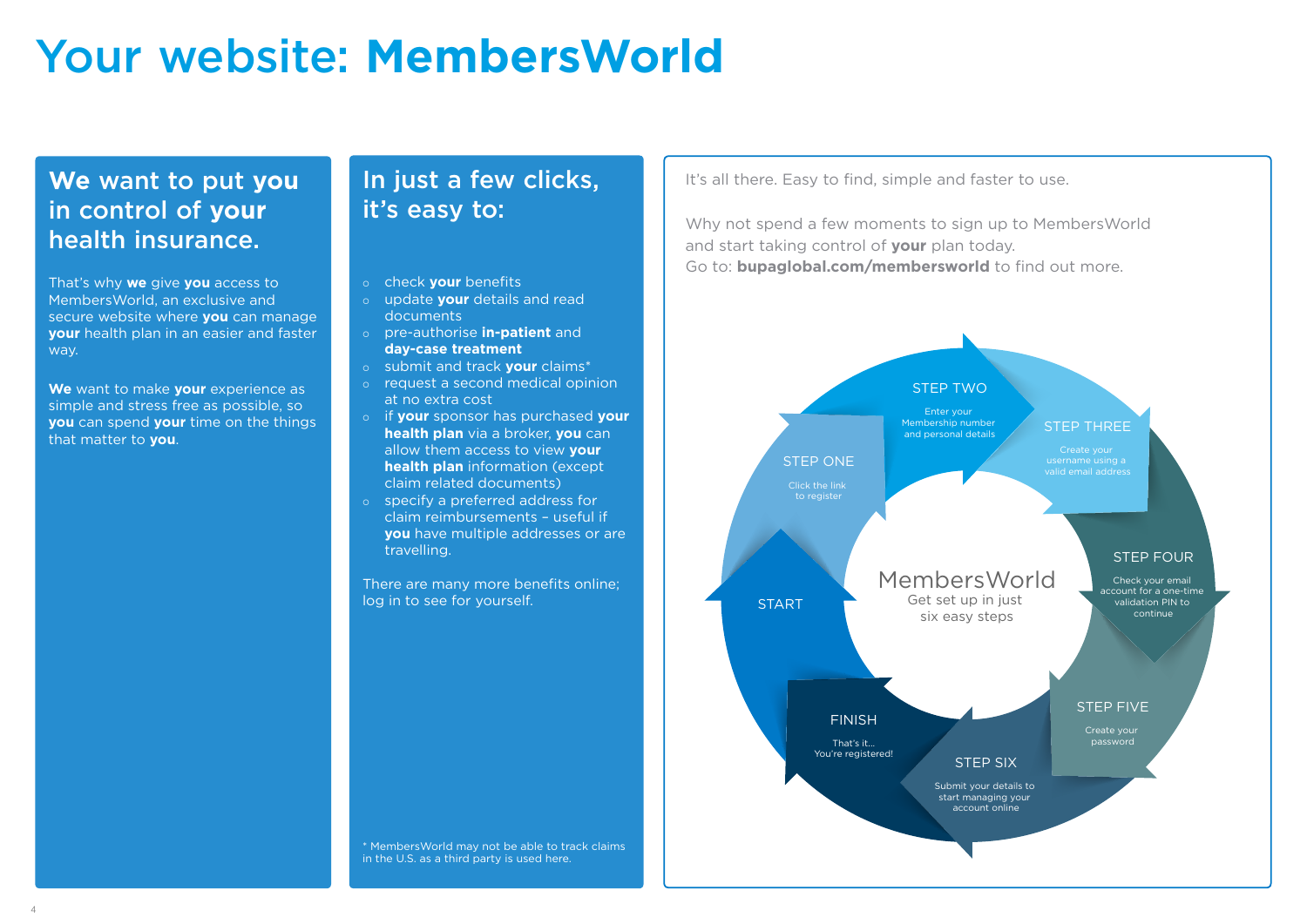# Pre-authorisation

## Please remember to pre-authorise **your treatment**

CALL: +44 (0) 1273 333 911 FAX: +44 (0) 1273 866 301

Or via **our** secure MembersWorld website at: bupaglobal.com/membersworld

**Your** calls may be recorded or monitored.

If **we** pre-authorise **your treatment**, this means that **we** will pay up to the limits of **your** plan, provided that all the following requirements are met:

- ¡ the **treatment** is eligible **treatment** that is covered by **your** plan,
- ¡ **you** have an active membership at the time that **treatment** takes place,
- ¡ **your** subscriptions are paid up to date,
- ¡ the **treatment** carried out matches the **treatment** authorised,
- ¡ **you** have provided a full disclosure of the condition and **treatment** required,
- ¡ **you** have enough benefit
- entitlement to cover the cost of the **treatment**,
- ¡ **your** condition is not a **pre-existing condition**,
- o the **treatment** is medically necessary, and
- ¡ the **treatment** takes place within 31 days after pre-authorisation is given.

This is a summary, please refer to the 'Pre-authorisation' section of this membership guide, and membership certificate for full details on how to claim.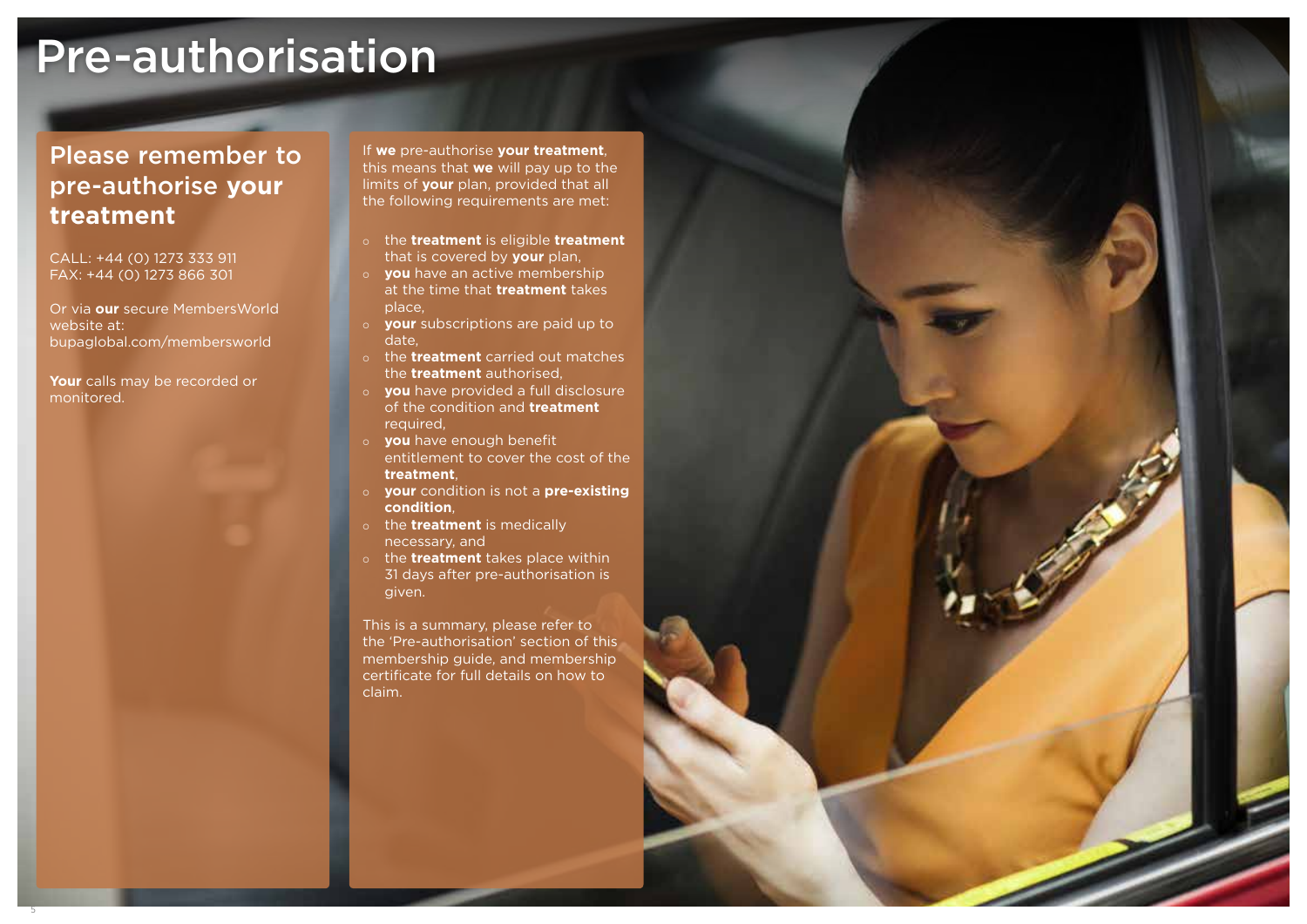# How to claim

If **you** need assistance with a claim call **us** on **+44 (0) 1273 323 563** or go online at **bupaglobal.com/membersworld** or email **us** on **info@bupaglobal.com** These details can be found on **your** membership card.

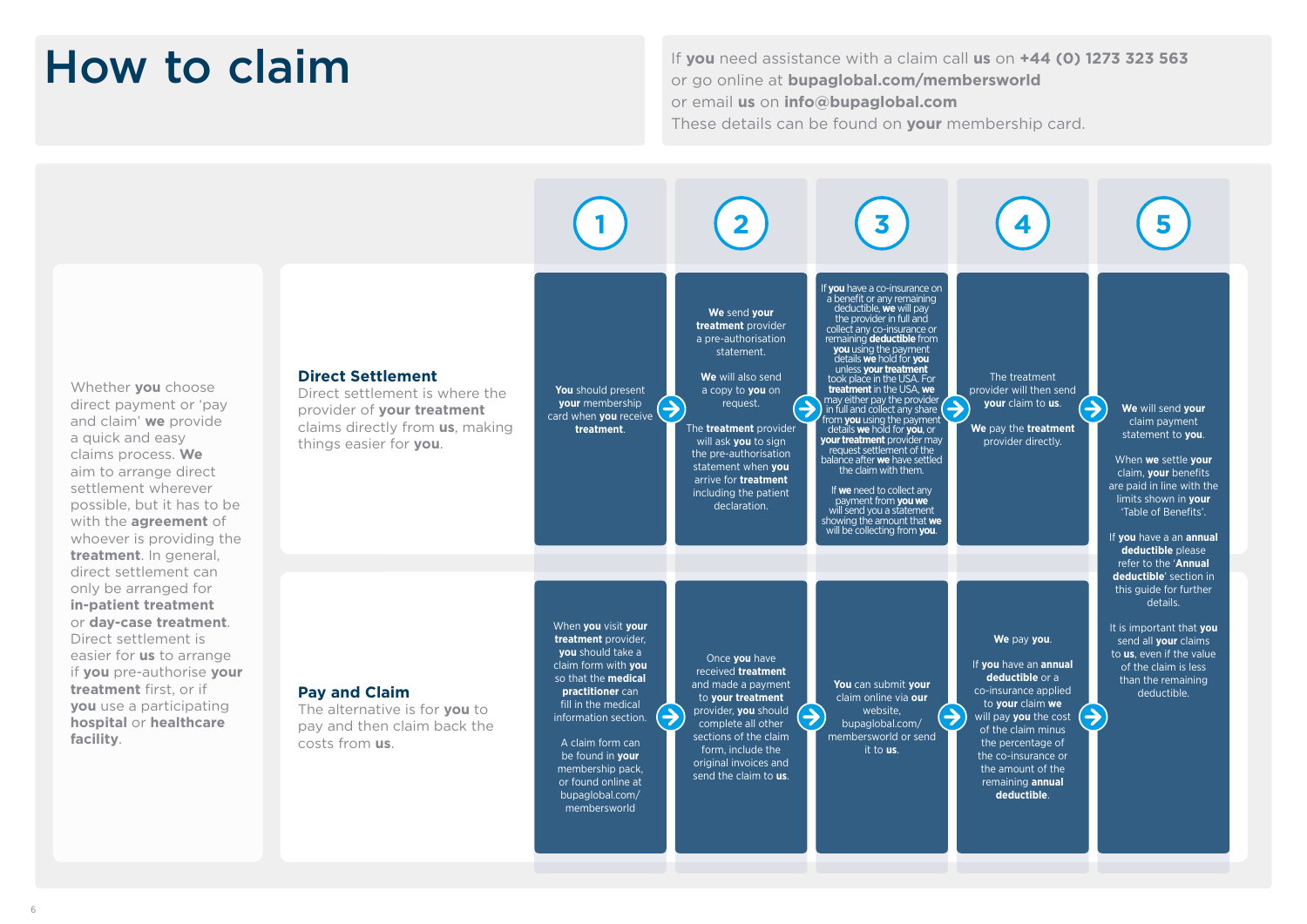## **Things you need to know about your Lifeline plan**

- 7 How to use your plan
- 7 About your Membership
- 9 Summary of Benefits and Exclusions
- 11 What is covered?
- 12 Table of Benefits
- 23 What is not covered?
- 29 Pre-authorisation
- 29 Making a Claim
- 31 Assistance Cover
- 32 Annual Deductibles
- 32 Paying subscriptions and other charges
- 33 Your Membership
- 36 Making a Complaint
- 36 Privacy Notice
- 41 Glossary

## **How to use your plan**

### **Step 1: Where to get treatment**

As long as it is covered by **your** plan, **you** can have **your treatment** at any recognised **hospital** or clinic. If **you** don't know where to go, please contact **our** Healthline service for help and advice.

#### **Participating hospitals**

To help **you** find a facility quickly and easy, visit bupaglobal.com/en/facilities/finder. **We** can normally arrange direct settlement with these facilities too.

#### **Getting treatment in the USA**

**You** must call **our** dedicated team on 844 369 3797 (from inside the **US**), or +1 844 369 3797 (from outside the **US**) to arrange any **treatment** in the USA.

### **Step 2: Contact us**

If **you** know that **you** may need **treatment**, please contact **us** first. This gives **us** the chance to check **your** cover, and to make sure that **we** can give **you** the support of **our** global **networks**, **our** knowledge and **our** experience.

### **Pre-authorising in-patient treatment and day-case treatment**

**You** must contact **us** whenever possible before **inpatient treatment** or **day-case treatment**, for pre-authorisation. This means that **we** can confirm to **you** and to **your hospital** that **your treatment** will be covered under **your** plan.

Pre-authorisation puts **us** directly in touch with **your hospital**, so that **we** can look after the details while **you** concentrate on getting well.

The 'Pre-authorisation' section contains all of the rules and information about this.

When **you** contact **us**, please have **your** membership number ready. **We** will ask some or all of the following questions:

what condition are **you** suffering from?

- when did **your** symptoms first begin?
- when did **you** first see **your family doctor** about them?
- what **treatment** has been recommended?
- on what date will **you** receive the **treatment**?
- what is the name of **your consultant**?
- where will **your** proposed **treatment** take place?
- how long will **you** need to stay in **hospital**?

If **we** can pre-authorise **your treatment**, **we** will send a pre-authorisation statement that will also act as **your** claim form (see Step 3 below).

### **Step 3: Making a claim**

Please read the 'Making a claim' section for full details of how to claim. Here are some guidelines and useful things to remember.

#### **What to send**

**We** must receive a fully completed claim form and the invoices for **your treatment**, within 2 years of the **treatment** date.

If this is not possible, please write to **us** with the details and **we** will see if an exception can be made.

### **Your claim**

**You** must ensure that **your** claim form is fully completed by **you** and by **your medical practitioner**. The claim form is important because it gives **us** all the information that **we** need. Contacting **you** or **your medical practitioner** for more information can take time, and an incomplete claim form is the most common reason for delayed payments.

**You** can download a claim form from **our** MembersWorld website, or contact **us** to send **you** one. Remember that if **your treatment** is preauthorised, **your** pre-authorisation statement will act as **your** claim form.

#### **How we make payments**

Wherever possible, **we** will follow the instructions given to **us** in the payment section of the claim form:

- **we** can pay **you** or the **hospital**
- **we** can pay by cheque or by electronic transfer
- **we** can pay in over 80 currencies

To carry out electronic transfers, **we** need to know the full bank name, address, SWIFT code and (in Europe only) the IBAN number of **your** bank account. **You** can give **us** this information on the claim form.

#### **Tracking your claim**

**We** will process **your** claim as quickly as possible. **You** can easily check the progress of a claim **you** have made by logging on to **our** MembersWorld website.

### **Confirmation of your claim**

When **your** claim has been assessed and paid, **we** will send a statement to **you** to confirm when and how it was paid, and who received the payment. If **you** subscribe to **our** secure MembersWorld website, **you** can view **your** documents online, upload **your** claims and view **your** claims statement.

## **About your Membership**

This booklet forms part of **you**, the **principal member's** contract with **us**, along with **your** application form and **your** membership certificate. This is an annual contract.

**The agreement between you and us**

As a member of the Lifeline plan, **you**, the **principal member** have formed an agreement with **Bupa Global** about **your** cover. Only **you**, the **principal member** and **Bupa Global** have legal rights under this agreement.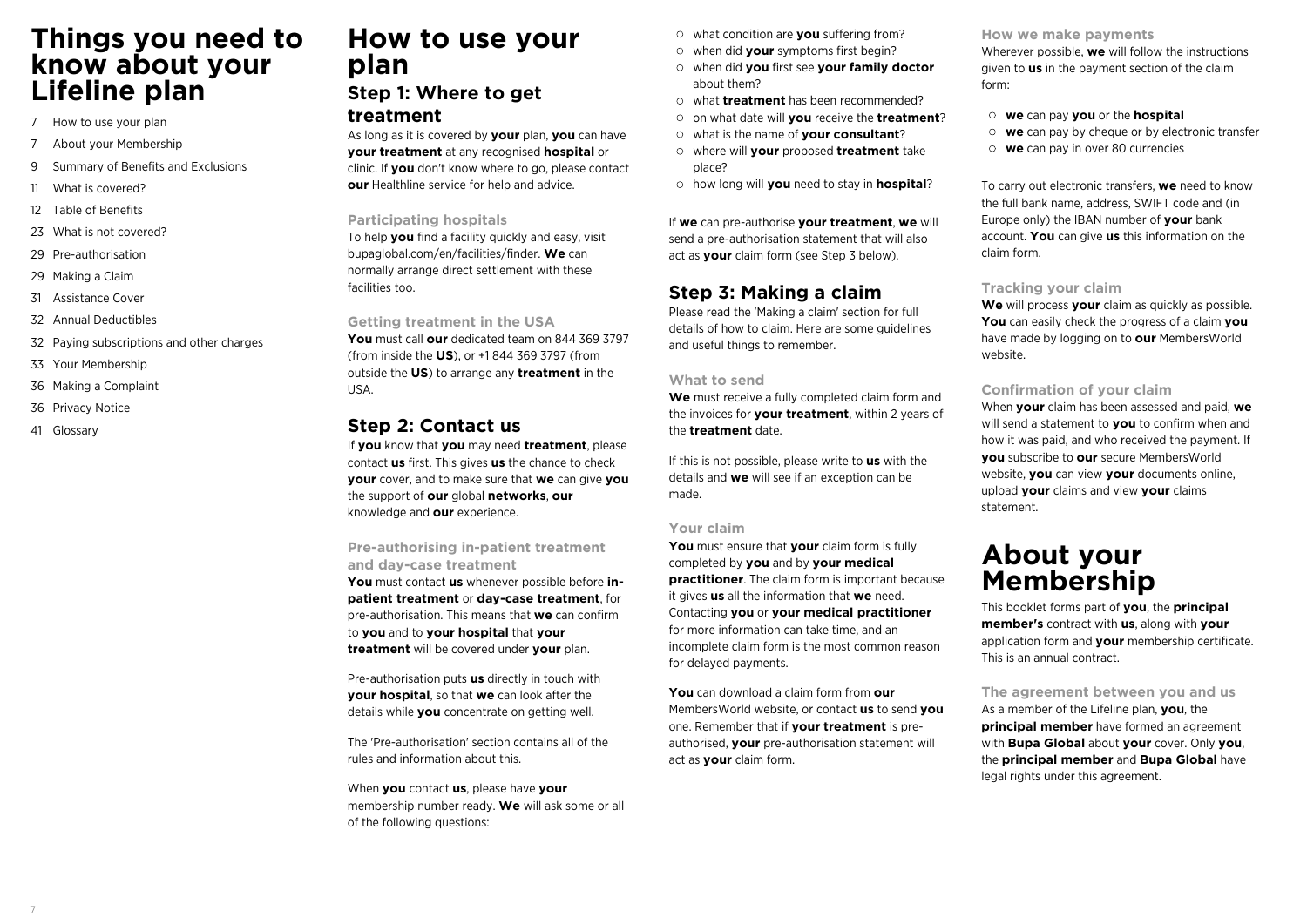This means that only **you**, the **principal member** and no other party may enforce the terms of this agreement, whether under the Contracts (Rights of Third Parties) Act 1999 or otherwise. **We** will of course allow anyone who is covered under **you**, the **principal member's** membership complete access to **our** complaints and dispute resolution process.

The following must be read together as they set out the terms and conditions of **your** membership:

- **you**, the **principal member's** application for cover: this includes any quote request, applications for cover for **you** and **your dependants** (if any) and the declarations that **you**, the **principal member** made during the application process
- **your** rules and benefits in this Membership Guide
- **your** membership certificate

The full name of **your** insurer is shown on **your** membership certificate.

**When your cover starts** The start date of **your** membership is the 'effective from' date shown on **your** membership certificate.

**If you move to a new country or change your specified country of nationality**

**You**, the **principal member**, must tell **us** straight away if **your specified country of residence** or **your specified country of nationality** changes. Your new country may have different regulations about health insurance. **You**, the **principal member**, need to tell **us** of any change so that **we** can make sure that **you** have the right cover.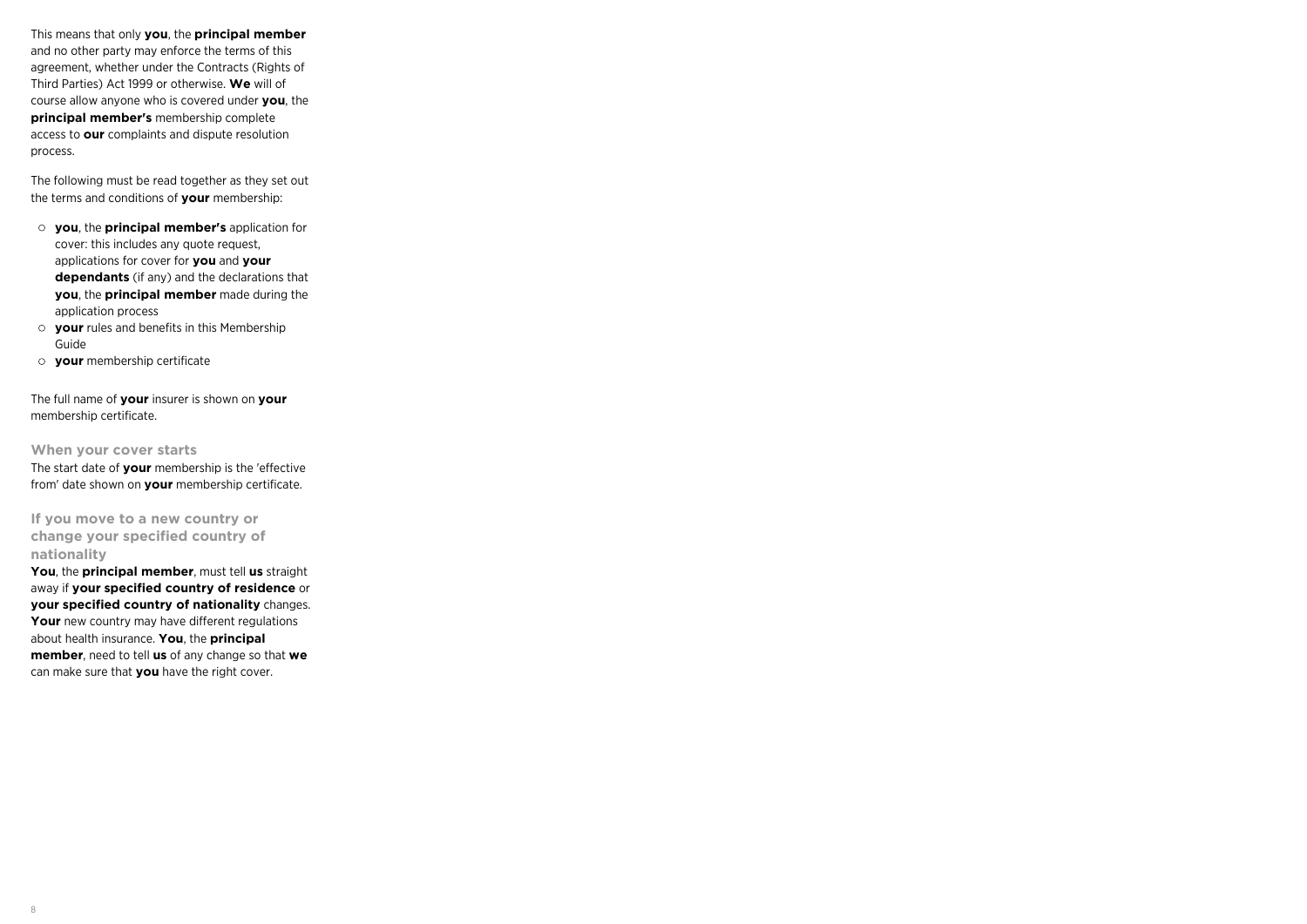| <b>Summary of Benefits</b>                                                                                           | <b>Essential</b> | <b>Classic</b> | Gold      |
|----------------------------------------------------------------------------------------------------------------------|------------------|----------------|-----------|
| <b>Overall annual maximum</b>                                                                                        |                  |                |           |
| Overall annual maximum                                                                                               | $\bullet$        | $\bullet$      | $\bullet$ |
| <b>Out-patient treatment</b>                                                                                         |                  |                |           |
| Out-patient surgical operations                                                                                      | $\bullet$        | $\bullet$      | $\bullet$ |
| Health screening and wellness checks (after one years' membership)                                                   |                  | $\bullet$      | $\bullet$ |
| Physiotherapy, osteopathy and chiropractor treatment                                                                 |                  | $\bullet$      | $\bullet$ |
| Costs for treatment by therapists, complementary medicine practitioners and qualified nurses                         |                  | $\bullet$      |           |
| Consultants' fees, psychologists' and psychotherapists' fees for psychiatric treatment (after two years' membership) |                  | $\bullet$      | ٠         |
| Pathology, X-rays and diagnostic tests                                                                               |                  |                |           |
| <b>Consultants'</b> fees for consultations                                                                           |                  | $\bullet$      | $\bullet$ |
| Costs for treatment by a family doctor                                                                               |                  |                |           |
| Prescribed drugs and dressings                                                                                       |                  |                | $\bullet$ |
| Accident-related dental treatment                                                                                    |                  | $\bullet$      | $\bullet$ |
| In-patient and day-case treatment                                                                                    |                  |                |           |
| <b>Hospital</b> accommodation                                                                                        | $\bullet$        | $\bullet$      | $\bullet$ |
| Surgical operations, including pre- and post-operative care                                                          | $\bullet$        | $\bullet$      | $\bullet$ |
| Nursing care, drugs and surgical dressings                                                                           | $\bullet$        | $\bullet$      |           |
| Physicians' fees                                                                                                     |                  |                |           |
| Theatre charges                                                                                                      | $\bullet$        | $\bullet$      | $\bullet$ |
| <b>Intensive Care</b>                                                                                                | $\bullet$        | $\bullet$      |           |
| Pathology, X-rays, diagnostic tests and therapies                                                                    | $\bullet$        | $\bullet$      | ٠         |
| Prosthetic implants and appliances                                                                                   | $\bullet$        | $\bullet$      | $\bullet$ |
| Parent accommodation                                                                                                 | $\bullet$        | $\bullet$      | $\bullet$ |
| Psychiatric treatment (after two years' membership, lifetime maximum 90 days)                                        | $\bullet$        |                | $\bullet$ |
| <b>Further Benefits</b>                                                                                              |                  |                |           |
| Advanced imaging                                                                                                     | $\bullet$        | $\bullet$      | $\bullet$ |
| Cancer treatment                                                                                                     | $\bullet$        | $\bullet$      | $\bullet$ |
| Healthline services                                                                                                  | $\bullet$        | $\bullet$      | $\bullet$ |
| HIV/AIDS drug therapy including ART (after five years' membership)                                                   |                  | $\bullet$      |           |
| Home nursing after in-patient treatment                                                                              | $\bullet$        | $\bullet$      | $\bullet$ |
| Hospice and palliative care                                                                                          | $\bullet$        | $\bullet$      |           |
| In-patient cash benefit                                                                                              | $\bullet$        | $\bullet$      | $\bullet$ |
| Kidney dialysis                                                                                                      | ٠                |                |           |
| Local air ambulance                                                                                                  | $\bullet$        |                | $\bullet$ |
| Local road ambulance                                                                                                 | $\bullet$        | $\bullet$      | $\bullet$ |
| Maternity cover (after 10 months' membership)                                                                        |                  | $\bullet$      | $\bullet$ |
| Newborn care                                                                                                         | $\bullet$        | $\bullet$      | $\bullet$ |
| Prosthetic devices                                                                                                   | $\bullet$        | $\bullet$      | $\bullet$ |
| Rehabilitation                                                                                                       | $\bullet$        |                | $\bullet$ |
| Transplant services                                                                                                  | $\bullet$        | $\bullet$      | $\bullet$ |
| Optional benefits, if purchased                                                                                      |                  |                |           |
| USA cover                                                                                                            | $\bullet$        | $\bullet$      | $\bullet$ |
| Assistance cover (Evacuation and Repatriation)                                                                       | $\bullet$        | $\bullet$      | $\bullet$ |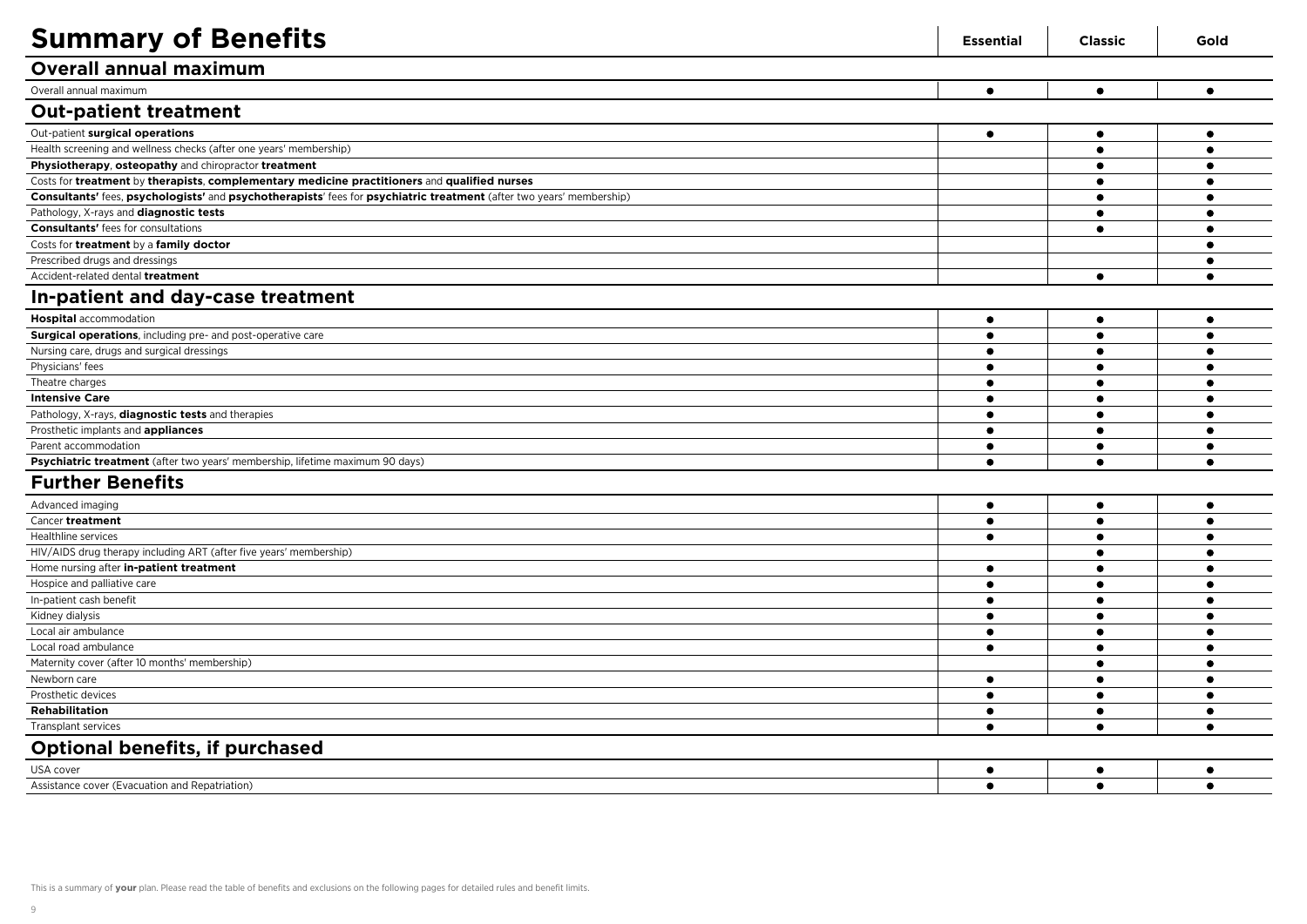| <b>Summary of Exclusions</b>                                       | <b>Essential</b> | <b>Classic</b> | Gold      |
|--------------------------------------------------------------------|------------------|----------------|-----------|
| Artificial life maintenance                                        | ٠                |                | $\bullet$ |
| Birth control                                                      | 0                |                | $\bullet$ |
| Conflict and disaster                                              |                  |                | ٠         |
| Congenital conditions                                              |                  |                |           |
| Convalescence and admission for general care                       |                  | $\bullet$      | $\bullet$ |
| Cosmetic treatment                                                 | 0                |                | $\bullet$ |
| Deafness                                                           |                  |                | $\bullet$ |
| Dental <i>treatment/gum</i> disease                                |                  |                |           |
| Desensitisation and neutralisation                                 |                  |                |           |
| Developmental problems                                             |                  |                | $\bullet$ |
| Donor organs                                                       |                  |                | $\bullet$ |
| Drugs and dressings for out-patient or take-home use               |                  | - 0            |           |
| <b>Epidemics and pandemics</b>                                     |                  |                | $\bullet$ |
| Experimental treatment                                             | ٠                |                | $\bullet$ |
| Eyesight                                                           | 0                |                | $\bullet$ |
| <b>Family doctor treatment</b>                                     | $\bullet$        |                |           |
| Footcare                                                           |                  |                | $\bullet$ |
| Genetic testing                                                    | $\bullet$        |                | $\bullet$ |
| Harmful or hazardous use of alcohol, drugs and/or medicines        | $\bullet$        |                | $\bullet$ |
| Health hydros, nature cure clinics etc.                            |                  | $\bullet$      | $\bullet$ |
| Hereditary conditions                                              |                  |                |           |
| HIV/AIDS                                                           |                  | $\bullet$      | $\bullet$ |
| Infertility treatment                                              |                  | $\bullet$      | $\bullet$ |
| Maternity                                                          |                  |                |           |
| Obesity                                                            |                  | $\bullet$      | $\bullet$ |
| Persistent vegetative state (PVS) and neurological damage          |                  |                | $\bullet$ |
| Personality disorders                                              | ٠                |                | $\bullet$ |
| Physical aids and devices                                          |                  |                | $\bullet$ |
| <b>Pre-existing conditions</b>                                     |                  |                | $\bullet$ |
| Preventive treatment                                               |                  |                |           |
| Reconstructive or remedial surgery                                 | ٠                |                | $\bullet$ |
| Self-inflicted injuries                                            | c                |                |           |
| Sexual problems/gender issues                                      |                  |                | $\bullet$ |
| Sleep disorders                                                    |                  |                |           |
| Speech disorders                                                   |                  |                | $\bullet$ |
| Stem cells                                                         |                  |                | $\bullet$ |
| Surrogate parenting                                                |                  | $\bullet$      | $\bullet$ |
| Travel costs for <b>treatment</b>                                  |                  |                |           |
| Unrecognised medical practitioner, hospital or healthcare facility |                  |                |           |
| USA treatment                                                      | ٠                |                | $\bullet$ |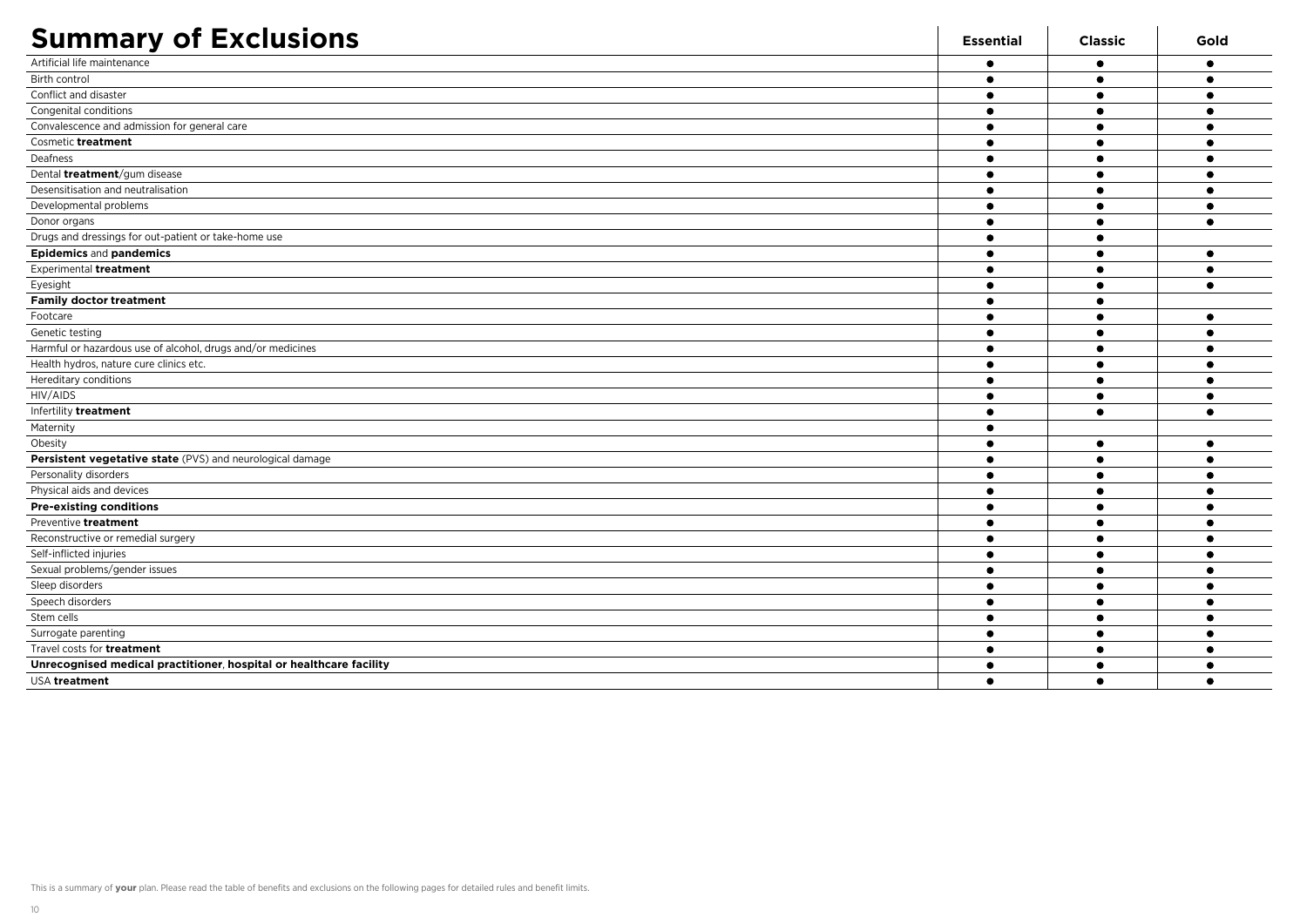## **What is covered?**

Please read this important information about the kind of costs that **we** cover.

### **Treatment that we cover**

For **us** to cover any **treatment** that **you** receive, it must satisfy all of the following requirements:

- $\circ$  it is at least consistent with generally accepted standards of medical practice in the country in which **treatment** is being received
- $\circ$  it is clinically appropriate in terms of type, duration, location and frequency, and
- $\circ$  it is covered under the terms and conditions of the plan

**We** will not pay for **treatment** which in **our** reasonable opinion is inappropriate based on established clinical and medical practice, and **we** are entitled to conduct a review of **your treatment**, when it is reasonable for **us** to do so.

#### **Active treatment**

This plan covers **you** for the costs of **active treatment** only. By this **we** mean **treatment** of a disease, illness or injury that leads to **your** recovery, conservation of **your** condition or to restore **you** to **your** previous state of health as quickly as possible.

Note: please see 'Health screening and wellness checks' in the 'Table of benefits' and 'Preventive **treatment**' in the 'What is not covered?' section for information on preventive **treatment**.

#### **Our approach to costs**

When **you** are in need of a **treatment** provider, **our** dedicated team can help **you** find a **recognised medical practitioner**, **hospital or healthcare facility** within **network**. Alternatively, **you** can view a summary of **treatment** providers on Facilities Finder at bupaglobal.com/en/facilities/ finder. Where **you** choose to have **your treatment** and services with a **treatment** provider in **network**, **we** will cover all eligible costs of any covered benefits, once any applicable coinsurance or deductible amount which **you** are responsible to pay has been deducted from the total claimed amount.

Should **you** choose to have covered benefits with a **treatment** provider who is not part of **network**, **we** will only cover costs that are **Reasonable and Customary**. This means that the costs charged by the **treatment** provider must be no more than they would normally charge, and be similar to other **treatment** providers providing comparable health outcomes in the same geographical region. These may be determined by **our** experience of usual, and most common, charges in that region. Government or official medical bodies will sometimes publish guidelines for fees and medical practice (including established **treatment** plans, which outline the most appropriate course of care for a specific condition, operation or procedure). In such cases, or where published insurance industry standards exist, **we** may refer to these global guidelines when assessing and paying claims. Charges in excess of published guidelines or **Reasonable and Customary** made by an 'out-of-**network**' **treatment** provider will not be paid.

This means that, should **you** choose to receive covered benefits from an 'out-of-**network**' **treatment** provider:

- **you** will be responsible for paying any amount over and above the amount which **we** reasonably determine to be **Reasonable and Customary** – this will be payable by **you** directly to **your** chosen 'out-of-**network**' **treatment** provider;
- **we** cannot control what amount **your** chosen 'out-of-**network**' **treatment** provider will seek to charge **you** directly.

There may be times when it is not possible for **you** to be treated at a **treatment** provider in **network**, for example, if **you** are taken to an 'out-of**network**' **treatment** provider in an **emergency**. If this happens, **we** will cover eligible costs of any covered benefits (after any applicable co-insurance or deductible has been deducted).

If **you** are taken to an 'out-of-**network**' **treatment** provider in an **emergency**, it is important that **you**, or the **treatment** provider, contact **us** within 48 hours of **your** admission, or as soon as reasonably possible in the circumstances. If it is the best thing for **you**, **we** may arrange for **you** to be moved to a **treatment** provider in **network**

to continue **your treatment** once **you** are stable. Should **you** decline to transfer to a **treatment** provider in **network** only the **Reasonable and Customary** costs of any covered benefits received following the date of the transfer being offered will be paid (after any applicable co-insurance or deductible has been deducted).

Additional rules may apply in respect of covered benefits received from an 'out-of-**network**' benefits provider in certain countries.

### **Table of benefits**

The table of benefits shows the benefits, limits and the detailed rules that apply to **your** plan. **You** also need to read the 'What is not covered?' section so that **you** understand the exclusions on **your** plan.

#### **How to read the Table of benefits**

There are three levels of cover: Essential, Classic and Gold. **You** need to read the column in the 'Table of benefits' that applies to **your** level of cover, as shown on **your** membership certificate.

#### **Benefit limits**

There are two kinds of benefit limits shown in this table. The 'overall annual maximum' is the maximum **we** will pay for all benefits in total for each person, each **membership year**. Some benefits also have a limit applied to them separately; for example home nursing.

All benefit limits apply per member. If a benefit limit also applies per **membership year**, this means that once a benefit limit has been reached, that benefit will no longer be available until **you**, the **principal member** renew **your** plan and start a new **membership year**.

If a benefit limit applies for the whole of **your** membership, once this benefit limit has been reached, no further benefits will be paid, regardless of the renewal of **your** plan.

### **Currencies**

All the benefit limits in the 'Table of benefits' and notes are set out in three currencies: GBP, USD and EUR. The currency in which **you**, the **principal member** pay **us your** subscription is the currency that applies to **your** membership for the purpose of the benefit limits.

For example, if **you**, the **principal member** pay **your** subscriptions in GBP then the benefit limits given in GBP apply to **your** membership and USD and EUR limits do not apply to **you**.

If **you** are unsure which level of cover **you** have, the currency that applies to **your** membership, or whether **you**, the **principal member** have an **annual deductible**, **you** can either check on **your** membership certificate, through **our** MembersWorld website or contact the customer services helpline.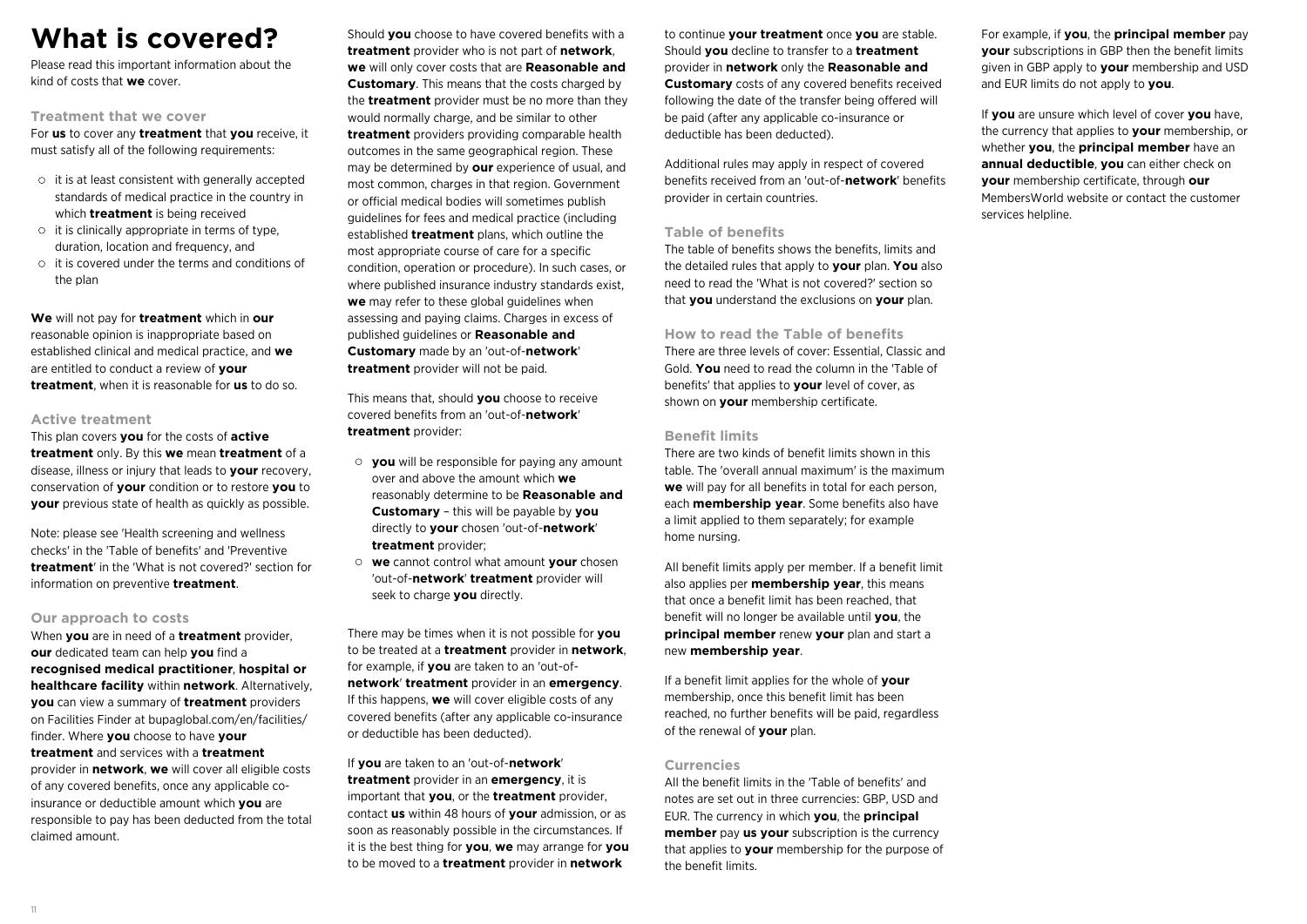## **Table of Benefits**

The table of benefits shows the benefits, limits and the detailed rules that apply to your plan. You also need to read the 'What is not covered?' section so that you understand the exclusions on your plan which these benef subject to.

## **Overall annual maximum**

| <b>Benefits</b>        | <b>Essential</b>                                | <b>Classic</b>                                  | Gold      | <b>Explanation of benefits</b>                                                                    |
|------------------------|-------------------------------------------------|-------------------------------------------------|-----------|---------------------------------------------------------------------------------------------------|
| Overall annual maximum | GBP 2,000,000<br>USD 3,200,000<br>EUR 2,500,000 | GBP 3,000,000<br>USD 4,800,000<br>EUR 3,750,000 | Unlimited | All benefits are subject to this overall annual maximum unless specified in the table of benefits |
|                        |                                                 |                                                 |           |                                                                                                   |
|                        |                                                 |                                                 |           |                                                                                                   |
|                        |                                                 |                                                 |           |                                                                                                   |
|                        |                                                 |                                                 |           |                                                                                                   |
|                        |                                                 |                                                 |           |                                                                                                   |
|                        |                                                 |                                                 |           |                                                                                                   |
|                        |                                                 |                                                 |           |                                                                                                   |
|                        |                                                 |                                                 |           |                                                                                                   |
|                        |                                                 |                                                 |           |                                                                                                   |
|                        |                                                 |                                                 |           |                                                                                                   |
|                        |                                                 |                                                 |           |                                                                                                   |
|                        |                                                 |                                                 |           |                                                                                                   |
|                        |                                                 |                                                 |           |                                                                                                   |
|                        |                                                 |                                                 |           |                                                                                                   |
|                        |                                                 |                                                 |           |                                                                                                   |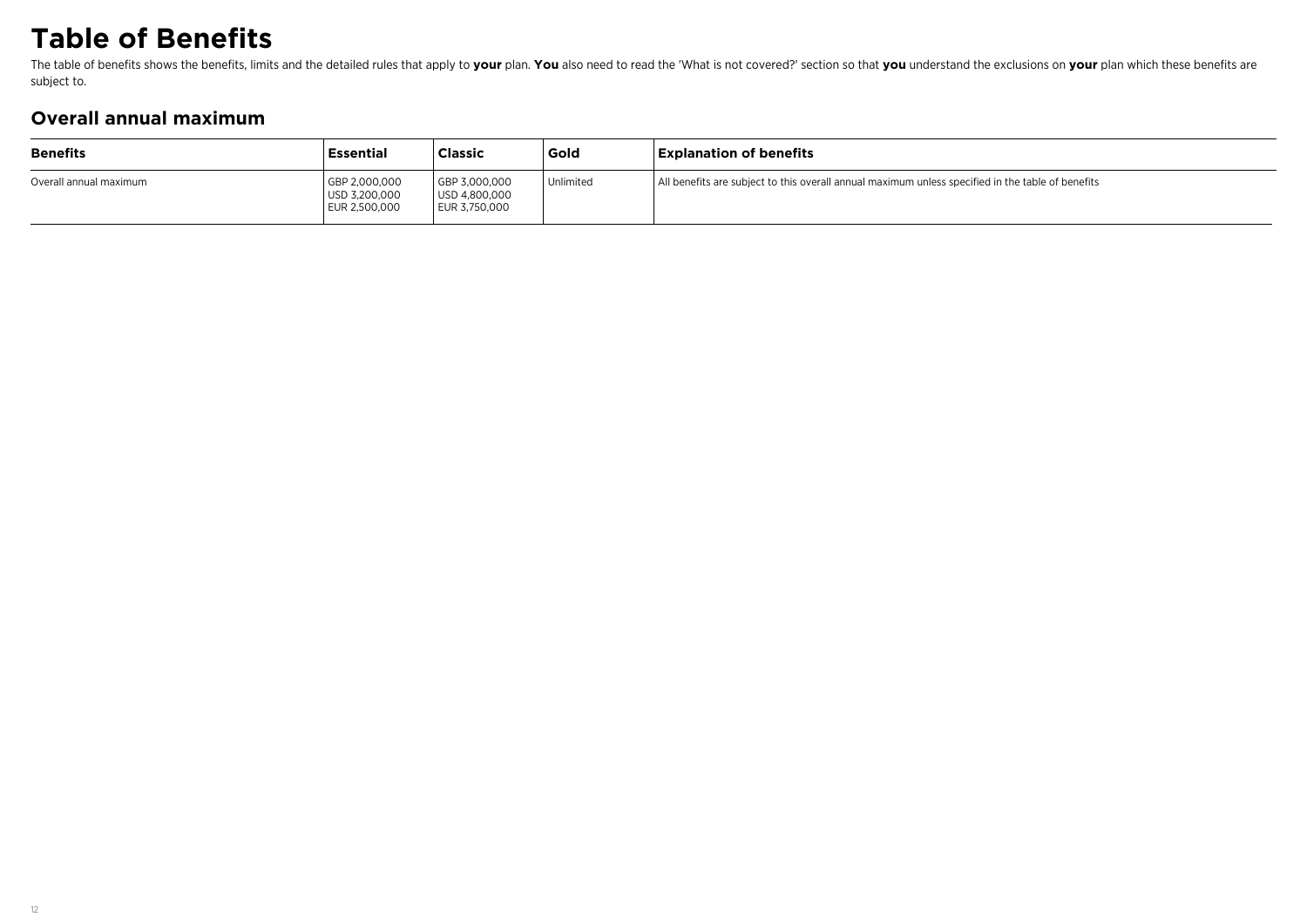### **Out-patient treatment**

#### **Important**

This is treatment which does not normally require a patient to occupy a hospital bed. The list below details the benefits payable for out-patient treatment only. If you are having treatment and you are not sure which benef applies, please call **us** and **we** will be happy to help.

| Paid in full<br>We pay up to<br>GBP 600<br>USD 1,000 or<br>EUR 750 each<br>membership year | Paid in full<br>We pay up to<br>GBP 600<br>USD 1,000 or<br>EUR 750 each<br>membership year | We pay for out-patient surgical operations when carried out by a consultant or a family doctor.<br>We pay for a full health screening:<br>$\circ$ after you have been a member of this plan for one membership year<br>$\circ$ then each alternate membership year<br>A health screen generally includes various routine tests performed to assess your state of health and could include tests to check<br>cholesterol and blood sugar (glucose) levels, liver and kidney function tests, a blood pressure check, and a cardiac risk assessment.<br>We also pay for wellness checks:<br>$\circ$ after you have been a member of this plan for one membership year                                                                                                                                                                                                                                                                                                                                              |
|--------------------------------------------------------------------------------------------|--------------------------------------------------------------------------------------------|-----------------------------------------------------------------------------------------------------------------------------------------------------------------------------------------------------------------------------------------------------------------------------------------------------------------------------------------------------------------------------------------------------------------------------------------------------------------------------------------------------------------------------------------------------------------------------------------------------------------------------------------------------------------------------------------------------------------------------------------------------------------------------------------------------------------------------------------------------------------------------------------------------------------------------------------------------------------------------------------------------------------|
|                                                                                            |                                                                                            |                                                                                                                                                                                                                                                                                                                                                                                                                                                                                                                                                                                                                                                                                                                                                                                                                                                                                                                                                                                                                 |
|                                                                                            |                                                                                            | The wellness checks you may also have are specific screening tests for breast, cervical, prostate or colorectal cancer.<br>The actual tests you have will depend on those supplied by the benefits provider where you have your screening.                                                                                                                                                                                                                                                                                                                                                                                                                                                                                                                                                                                                                                                                                                                                                                      |
| to 30 visits each<br>membership year                                                       |                                                                                            | We pay for nursing charges for general nursing care, for example injections or wound dressings by a qualified nurse and<br>consultations and treatment with therapists and complementary medicine practitioners when they are appropriately<br>qualified and registered to practice in the country where <b>treatment</b> is received.<br>This includes the cost of both the consultation and <b>treatment</b> , including any complementary medicine prescribed or administered<br>as part of your treatment.<br>Should any complementary medicines or <b>treatments</b> be supplied or carried out on a separate date to a consultation, these costs<br>will be considered as a separate visit.<br>Note: we do not pay any other complementary therapies such as ayurvedic treatment or aromatherapy which may be available.<br>Note: for dieticians, we pay the initial consultation plus two follow-up visits when needed as a result of an eligible condition.<br>Please note that obesity is not covered. |
| We pay in full for up<br>to 10 visits each<br>membership year                              | We pay in full for up<br>to 15 visits each<br>membership year                              |                                                                                                                                                                                                                                                                                                                                                                                                                                                                                                                                                                                                                                                                                                                                                                                                                                                                                                                                                                                                                 |
| We pay in full for up<br>to 15 visits each<br>membership year                              | We pay in full for up<br>to 30 visits each<br>membership year                              | We will pay after you have been a member of the plan (or any Bupa administered plan which includes cover for psychiatric<br>treatment) for the whole of the two years leading up to the psychiatric treatment.                                                                                                                                                                                                                                                                                                                                                                                                                                                                                                                                                                                                                                                                                                                                                                                                  |
|                                                                                            |                                                                                            | We pay in full for up $\vert$ Paid in full                                                                                                                                                                                                                                                                                                                                                                                                                                                                                                                                                                                                                                                                                                                                                                                                                                                                                                                                                                      |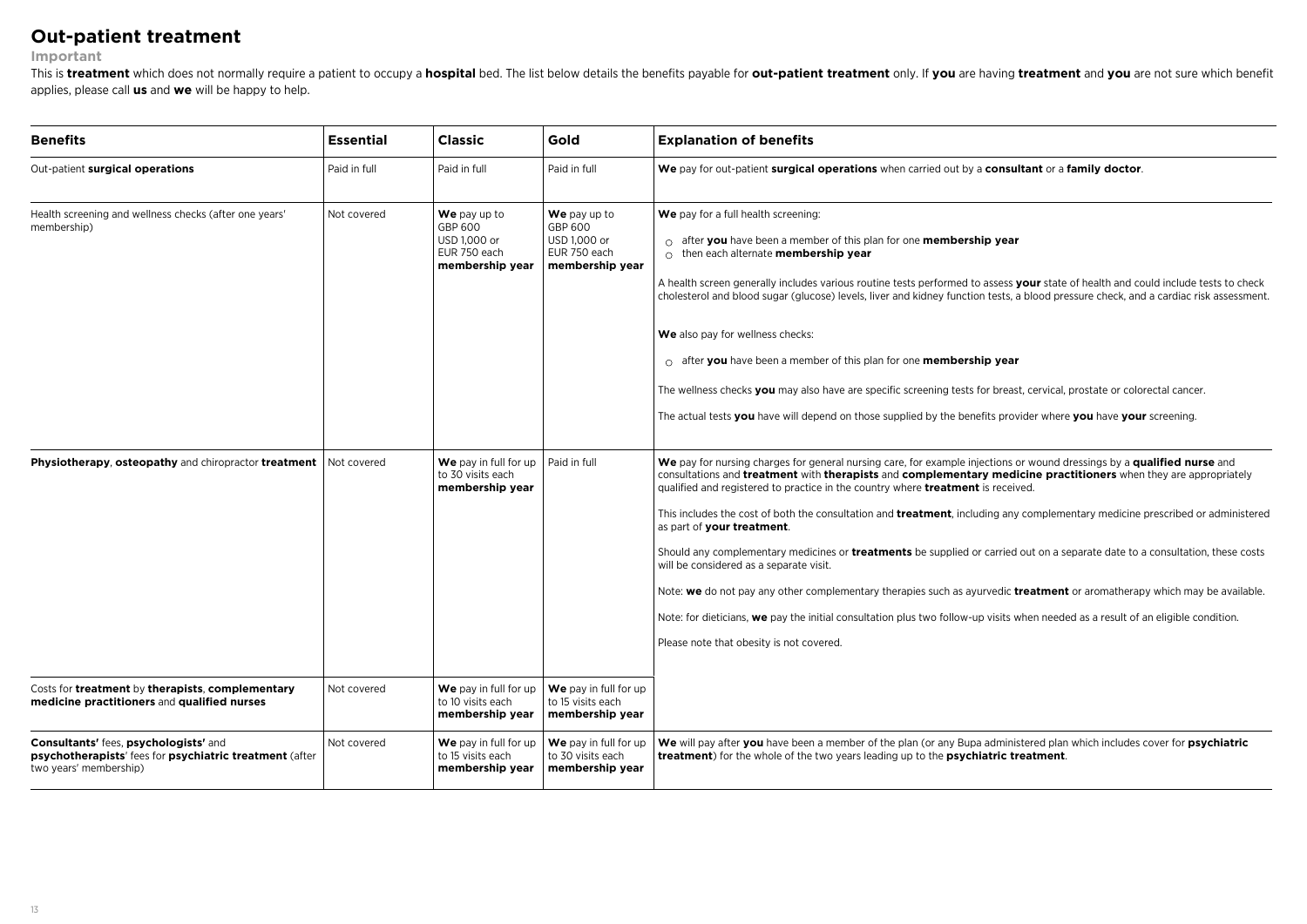## **Out-patient treatment (continued)**

| <b>Benefits</b>                            | <b>Essential</b> | <b>Classic</b>                                                                      | Gold                                                          | <b>Explanation of benefits</b>                                                                                                                                                                                                                                                                                                                                                                                        |
|--------------------------------------------|------------------|-------------------------------------------------------------------------------------|---------------------------------------------------------------|-----------------------------------------------------------------------------------------------------------------------------------------------------------------------------------------------------------------------------------------------------------------------------------------------------------------------------------------------------------------------------------------------------------------------|
| Pathology, X-rays and diagnostic tests     | Not covered      | We pay up to<br>GBP 6,400,<br>USD 10.900 or<br>EUR 8.000<br>each membership<br>year | Paid in full                                                  | We pay for:<br>pathology, such as checking blood and urine samples for specific abnormalities,<br>radiology, such as X-rays, and<br>diagnostic tests, such as electro-cardiograms (ECGs)<br>when recommended by your consultant or family doctor to help determine or assess your condition.                                                                                                                          |
| <b>Consultants'</b> fees for consultations | Not covered      |                                                                                     | We pay in full for up<br>to 35 visits each<br>membership year | This normally means a meeting with a consultant to assess your condition.<br>Such meetings may take place in the specialist's or doctor's office, by telephone or using the internet.                                                                                                                                                                                                                                 |
| Costs for treatment by a family doctor     | Not covered      | Not covered                                                                         | Paid in full                                                  | We pay for family doctor treatment.<br>Such meetings may take place in the specialist's or doctor's office, by telephone or using the internet.                                                                                                                                                                                                                                                                       |
| Prescribed drugs and dressings             | Not covered      | Not covered                                                                         | Paid in full                                                  | We pay for the cost of drugs and dressings prescribed for you by your medical practitioner required to treat a disease, illness<br>or injury, for eligible treatment.<br>Note: this benefit does not include costs for complementary medicine prescribed or administered, as these are paid under the<br>benefit described in the costs for treatment by therapists and complementary medicine practitioners benefit. |
| Accident-related dental treatment          | Not covered      | Paid in full                                                                        | Paid in full                                                  | We pay for accident-related dental treatment that you receive from a dental practitioner for treatment during an<br>emergency visit following accidental damage to any tooth.<br>We only pay any accident-related dental treatment which takes place up to 30 days after the accident.                                                                                                                                |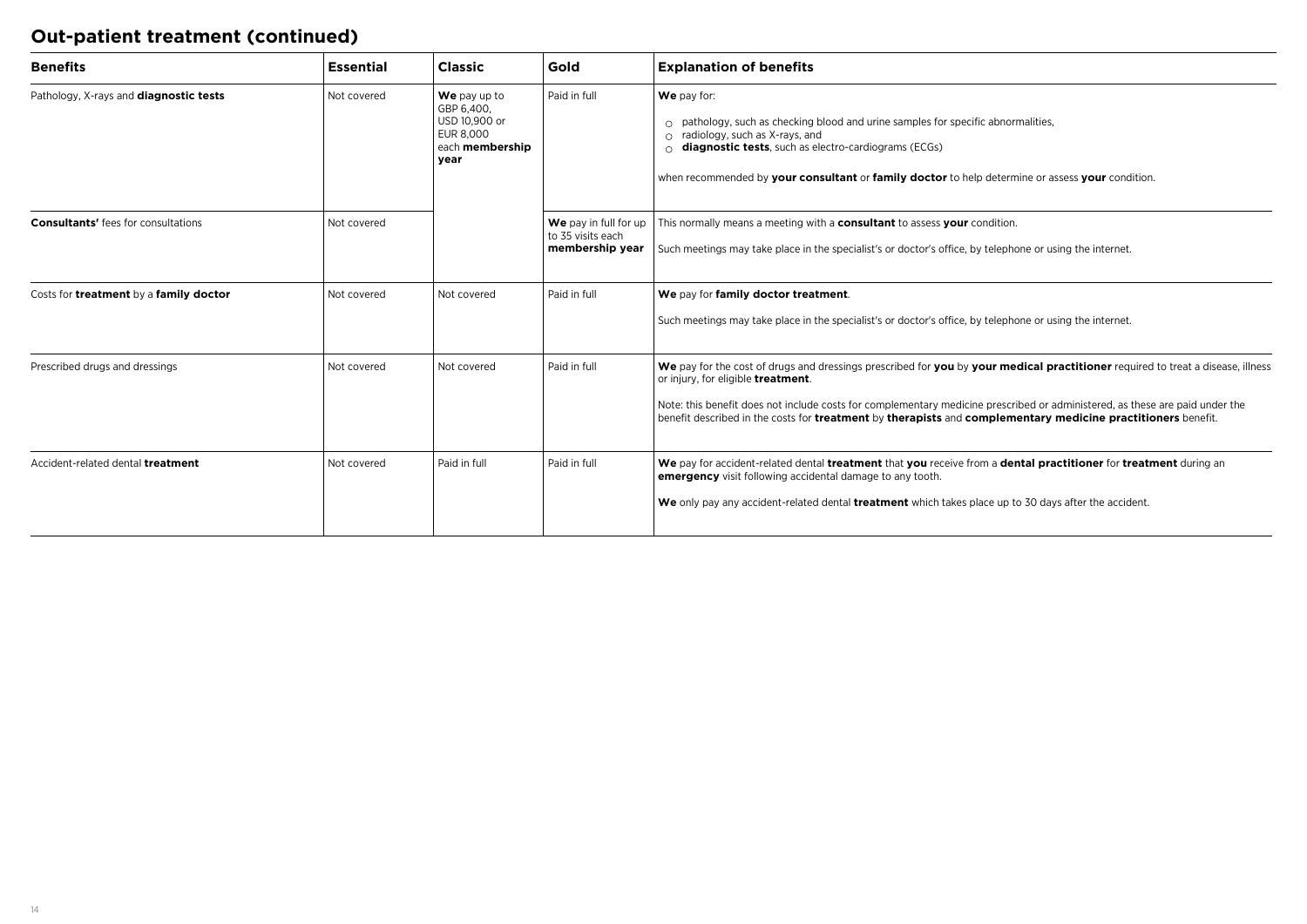### **In-patient and day-case treatment**

**Important**

**For all in-patient and day-case treatment costs:**

it must be medically essential for **you** to occupy a **hospital** bed to receive the **treatment**

- **your treatment** must be provided, or overseen, by a **consultant**
- we pay for accommodation in a room that is no more expensive than the hospital's standard single room with a private bathroom. This means that we will not pay the extra costs of a deluxe, executive or VIP suite etc.
- if the cost of **treatment** is linked to the type of room, **we** pay the cost of **treatment** at the rate which would be charged if **you** occupied a standard single room with a private bathroom
- the **hospital** where **you** have **your treatment** must be recognised

### **Long in-patient stays: 10 nights or longer**

In order for **us** to cover an in-patient stay lasting 10 nights or more, **you** must send **us** a medical report from **your consultant** before the eighth night, confirming:

- **your** diagnosis
- **treatment** already given
- **treatment** planned
- o discharge date

| <b>Benefits</b>                                               | <b>Essential</b> | <b>Classic</b> | Gold         | <b>Explanation of benefits</b>                                                                                                                                                                                                                                                                                                                                           |
|---------------------------------------------------------------|------------------|----------------|--------------|--------------------------------------------------------------------------------------------------------------------------------------------------------------------------------------------------------------------------------------------------------------------------------------------------------------------------------------------------------------------------|
| <b>Hospital</b> accommodation                                 | Paid in full     | Paid in full   | Paid in full | We pay charges for your hospital accommodation, including all your own meals and refreshments. We do not pay for personal<br>items such as telephone calls, newspapers, quest meals or cosmetics.                                                                                                                                                                        |
|                                                               |                  |                |              | We pay for accommodation in a room that is no more expensive than the <b>hospital's</b> standard single room with a private<br>bathroom. This means that we will not pay the extra costs of a deluxe, executive or VIP suite etc.                                                                                                                                        |
|                                                               |                  |                |              | We pay for the length of stay that is medically appropriate for the procedure that you are admitted for. For example, unless<br>medically essential, we do not pay for day-case accommodation for out-patient treatment, and we do not pay for in-patient<br>accommodation for day-case treatment.                                                                       |
|                                                               |                  |                |              | Examples: unless medically essential, we do not pay for day-case accommodation for out-patient treatment (such as an MRI<br>scan), and we do not pay for in-patient accommodation for <b>day-case treatment</b> (such as a biopsy).                                                                                                                                      |
|                                                               |                  |                |              | Please also read convalescence and admission for general care in the 'What is not covered?' section.                                                                                                                                                                                                                                                                     |
| <b>Surgical operations, including pre- and post-operative</b> | Paid in full     | Paid in full   | Paid in full | We pay surgeons' and anaesthetists' fees for a surgical operation, including all pre- and post-operative care.                                                                                                                                                                                                                                                           |
| care                                                          |                  |                |              | Note: this benefit does not include follow-up consultations with your consultant, as these are paid under the consultants' fees<br>for consultations benefit.                                                                                                                                                                                                            |
| Nursing care, drugs and surgical dressings                    | Paid in full     | Paid in full   | Paid in full | We pay for nursing services, drugs and surgical dressings you need as part of your treatment in hospital.                                                                                                                                                                                                                                                                |
|                                                               |                  |                |              | Note:                                                                                                                                                                                                                                                                                                                                                                    |
|                                                               |                  |                |              | $\circ$ we do not pay for drugs and surgical dressings you receive for out-patient treatment or use at home, and<br>$\circ$ we do not pay for nurses hired in addition to the <b>hospital's</b> own staff. In the rare case where a <b>hospital</b> does not provide<br>nursing staff we will pay for the reasonable cost of hiring a qualified nurse for your treatment |
|                                                               |                  |                |              |                                                                                                                                                                                                                                                                                                                                                                          |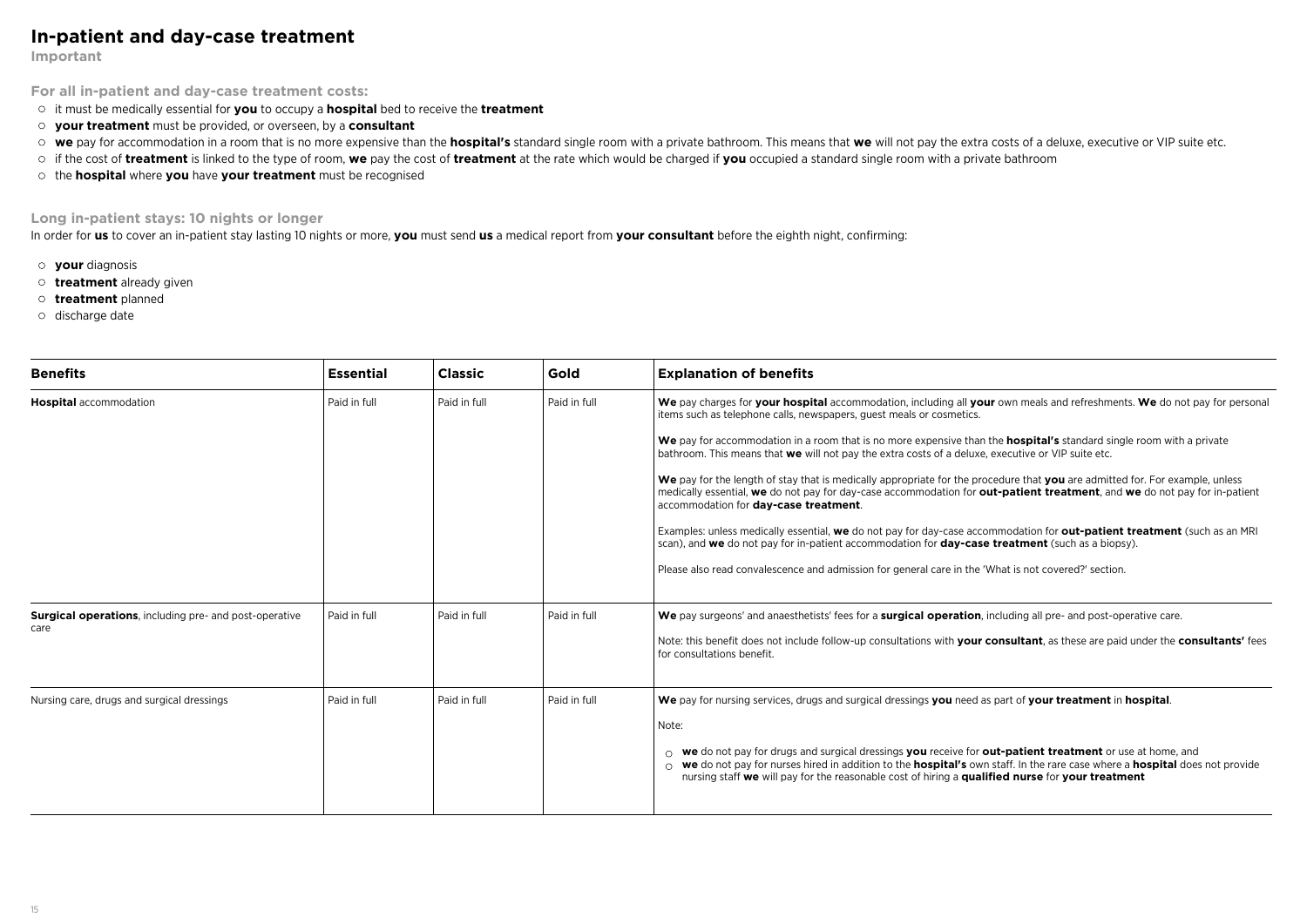## **In-patient and day-case treatment (continued)**

| <b>Benefits</b>                                          | <b>Essential</b> | <b>Classic</b> | Gold         | <b>Explanation of benefits</b>                                                                                                                                                                                                                                                                                                                                                                                                                                                                                                                                                                                                                                                                                                                                                                                                                                                                                                                                                                                                                                                                                                                                                                                                                     |
|----------------------------------------------------------|------------------|----------------|--------------|----------------------------------------------------------------------------------------------------------------------------------------------------------------------------------------------------------------------------------------------------------------------------------------------------------------------------------------------------------------------------------------------------------------------------------------------------------------------------------------------------------------------------------------------------------------------------------------------------------------------------------------------------------------------------------------------------------------------------------------------------------------------------------------------------------------------------------------------------------------------------------------------------------------------------------------------------------------------------------------------------------------------------------------------------------------------------------------------------------------------------------------------------------------------------------------------------------------------------------------------------|
| Physicians' fees                                         | Paid in full     | Paid in full   | Paid in full | We pay physicians' fees for treatment you receive in hospital if this does not include a surgical operation, for example if<br>you are in hospital for treatment of a medical condition such as pneumonia.<br>If your treatment includes a surgical operation we will only pay physicians' fees if the attendance of a physician is<br>medically necessary, for example, in the rare event of a heart attack following a surgical operation.                                                                                                                                                                                                                                                                                                                                                                                                                                                                                                                                                                                                                                                                                                                                                                                                       |
| Theatre charges                                          | Paid in full     | Paid in full   | Paid in full | We pay for use of an operating theatre                                                                                                                                                                                                                                                                                                                                                                                                                                                                                                                                                                                                                                                                                                                                                                                                                                                                                                                                                                                                                                                                                                                                                                                                             |
| <b>Intensive Care</b>                                    | Paid in full     | Paid in full   | Paid in full | We pay for intensive care in an intensive care unit/intensive therapy unit, high dependency or coronary care unit (or their<br>equivalents) when:<br>$\circ$ it is an essential part of your treatment and is required routinely by patients undergoing the same type of treatment as<br>yours, or<br>$\circ$ it is <b>medically necessary</b> in the event of unexpected circumstances, for example if you have an allergic reaction during<br>surgery                                                                                                                                                                                                                                                                                                                                                                                                                                                                                                                                                                                                                                                                                                                                                                                            |
| Pathology, X-rays, <b>diagnostic tests</b> and therapies | Paid in full     | Paid in full   | Paid in full | We pay for:<br>$\circ$ pathology, such as checking blood and urine samples<br>$\circ$ radiology (such as X-rays) and<br>$\circ$ diagnostic tests such as electro cardiograms (ECGs)<br>when recommended by your consultant to help determine or assess your condition when carried out in a hospital.<br>We also pay for treatment provided by therapists, physiotherapists, osteopaths, chiropractors and complementary<br>medicine practitioners (such as acupuncturists) if it is needed as part of your treatment in hospital.                                                                                                                                                                                                                                                                                                                                                                                                                                                                                                                                                                                                                                                                                                                 |
| Prosthetic implants and appliances                       | Paid in full     | Paid in full   | Paid in full | We pay for a prosthetic implant needed as part of your treatment. By this, we mean an artificial body part or appliance which<br>is designed to form a permanent part of your body and is surgically implanted for one or more of the following reasons:<br>$\circ$ to replace a joint or ligament<br>$\circ$ to replace one or more heart valves<br>$\circ$ to replace the aorta or an arterial blood vessel<br>$\circ$ to replace a sphincter muscle<br>$\circ$ to replace the lens or cornea of the eye<br>$\circ$ to act as a heart pacemaker<br>$\circ$ to remove excess fluid from the brain<br>$\circ$ to control urinary incontinence (bladder control)<br>$\circ$ to reconstruct a breast following surgery for cancer when the reconstruction is carried out as part of the original <b>treatment</b><br>for the cancer and you have obtained our written consent before receiving the treatment<br>$\circ$ to restore vocal function following surgery for cancer<br>We also pay for the following appliances:<br>o a knee brace which is an essential part of a surgical operation for the repair to a cruciate (knee) ligament, or<br>$\circ$ a spinal support which is an essential part of a <b>surgical operation</b> to the spine |
|                                                          |                  |                |              |                                                                                                                                                                                                                                                                                                                                                                                                                                                                                                                                                                                                                                                                                                                                                                                                                                                                                                                                                                                                                                                                                                                                                                                                                                                    |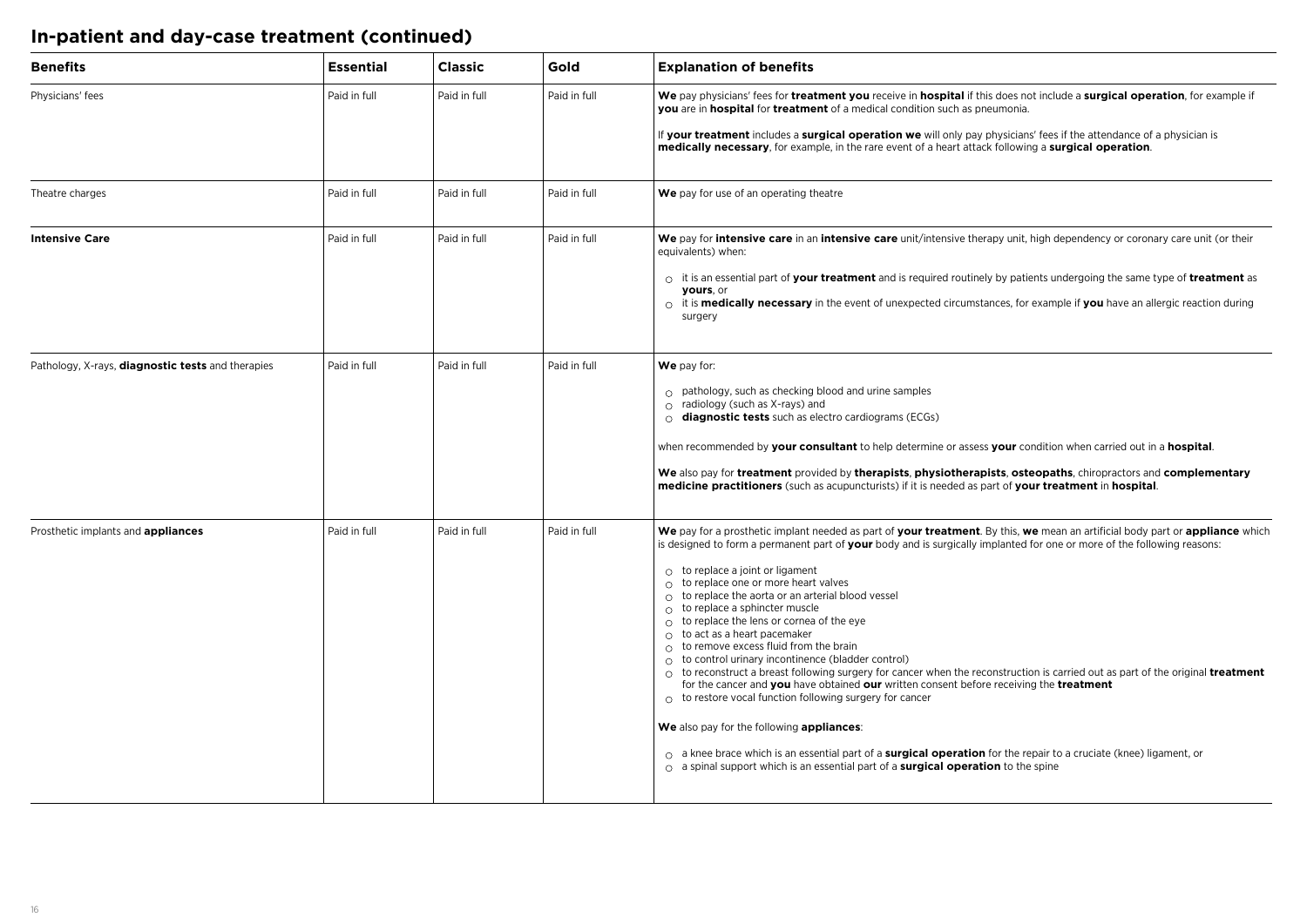## **In-patient and day-case treatment (continued)**

| <b>Benefits</b>                                                                         | <b>Essential</b> | <b>Classic</b> | Gold           | <b>Explanation of benefits</b>                                                                                                                                                                                                                                                                                                                 |
|-----------------------------------------------------------------------------------------|------------------|----------------|----------------|------------------------------------------------------------------------------------------------------------------------------------------------------------------------------------------------------------------------------------------------------------------------------------------------------------------------------------------------|
| Parent accommodation                                                                    | Paid in full     | Paid in full   | Paid in full   | We pay for hospital accommodation for each night you need to stay with your child in the same hospital. This is limited to<br>only one parent or legal guardian each night.                                                                                                                                                                    |
|                                                                                         |                  |                |                | Your child must be:                                                                                                                                                                                                                                                                                                                            |
|                                                                                         |                  |                |                | $\circ$ aged under 18, and<br>a member of a <b>Bupa Global</b> administered plan receiving <b>treatment</b> for which he or she is covered under their plan                                                                                                                                                                                    |
| <b>Psychiatric treatment</b> (after two years' membership,<br>lifetime maximum 90 days) | Paid in full     | Paid in full   | l Paid in full | We pay for psychiatric treatment you receive in hospital after you have been a member of the plan (or any Bupa<br>administered plan which includes cover for <b>psychiatric treatment</b> ) for two years before the <b>psychiatric treatment</b> .                                                                                            |
|                                                                                         |                  |                |                | We pay for a total of 90 days' psychiatric treatment in hospital during your lifetime. This benefit applies to all treatment<br>related to the psychiatric condition. This applies to all Bupa administered plans you have been a member of in the past, or may be<br>a member of in the future, whether your membership is continuous or not. |
|                                                                                         |                  |                |                | Example: If we have paid for 45 days' psychiatric treatment in hospital under another Bupa administered plan, we will only<br>pay for another 45 days' <b>psychiatric treatment</b> in <b>hospital</b> under this plan.                                                                                                                        |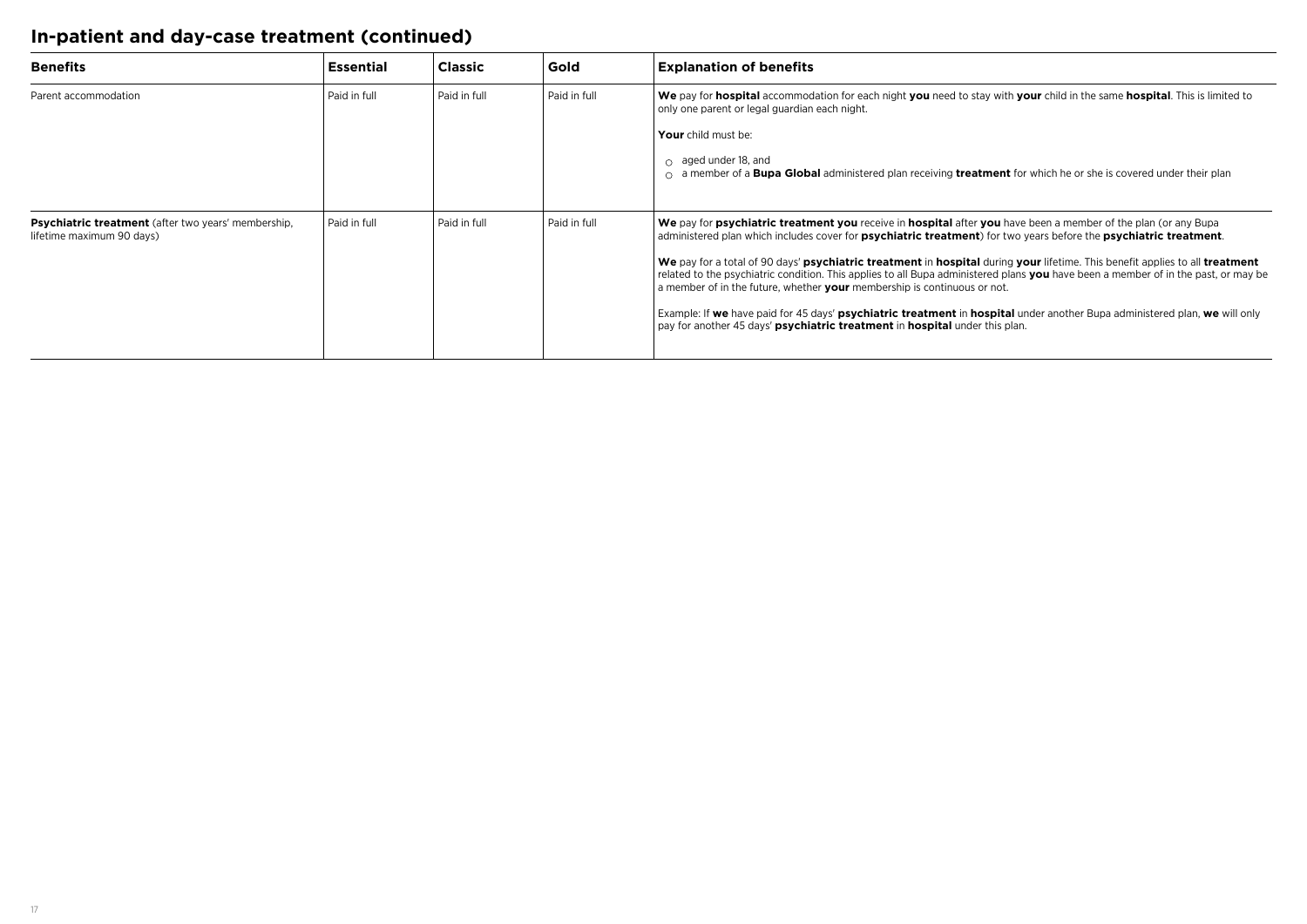## **Further Benefits**

**Important**

These are the additional benefits provided by **your** membership of the Lifeline plan. These benefits may be in-patient, out-patient or day-case.

| <b>Essential</b>                                                                                                     | <b>Classic</b>                                                                                                       | Gold                                                                                                                 | <b>Explanation of benefits</b>                                                                                                                                                                                                                                                                                                                                                                                                                                                                                                                                                                                                                                                                                                                                |
|----------------------------------------------------------------------------------------------------------------------|----------------------------------------------------------------------------------------------------------------------|----------------------------------------------------------------------------------------------------------------------|---------------------------------------------------------------------------------------------------------------------------------------------------------------------------------------------------------------------------------------------------------------------------------------------------------------------------------------------------------------------------------------------------------------------------------------------------------------------------------------------------------------------------------------------------------------------------------------------------------------------------------------------------------------------------------------------------------------------------------------------------------------|
| Paid in full                                                                                                         | Paid in full                                                                                                         | Paid in full                                                                                                         | We pay for magnetic resonance imaging (MRI), computed tomography (CT) and positron emission tomography (PET) when<br>recommended by your consultant or family doctor.                                                                                                                                                                                                                                                                                                                                                                                                                                                                                                                                                                                         |
| Paid in full                                                                                                         | Paid in full                                                                                                         | Paid in full                                                                                                         | Once cancer is diagnosed, we pay fees that are related specifically to planning and carrying out treatment for cancer. This<br>includes tests, scans, consultations and drugs (such as cytotoxic drugs or chemotherapy).                                                                                                                                                                                                                                                                                                                                                                                                                                                                                                                                      |
| Included                                                                                                             | Included                                                                                                             | Included                                                                                                             | This is a telephone advice line which offers help 24 hours a day, 365 days a year. Please call +44 (0) 1273 333 911 at any time when<br>vou need to.<br>The following are some of the services that may be offered by telephone:<br>$\circ$ general medical information from a health professional<br>$\circ$ medical referrals to a physician or <b>hospital</b><br>$\circ$ medical service referral (ie locating a physician) and assistance arranging appointments<br>inoculation and visa requirements information<br>$\circ$<br>emergency message transmission<br>$\circ$<br>$\circ$ interpreter and embassy referral<br>Note: treatment arranged through this service may not be covered under your plan. Please check your cover before<br>proceeding. |
| Not covered                                                                                                          | We pay up to<br>GBP 12.000, USD<br>20,000 or EUR<br>15,000 each<br>membership year                                   | We pay up to<br>GBP 12.000, USD<br>20,000 or EUR<br>15,000 each<br>membership year                                   | We pay for HIV/AIDS drug therapy after you have been a member of the plan for the whole of the five years leading up to the<br>treatment.<br>Note: we pay for treatment that is not drug therapy or ART from your in-patient or out-patient benefits if you have been a<br>member of the plan for five years.                                                                                                                                                                                                                                                                                                                                                                                                                                                 |
| We pay up to<br>GBP 120, USD 200 or<br>EUR 150 each day up<br>to a maximum of 10<br>days each<br>membership year     | We pay up to<br>to a maximum of 20<br>days each<br>membership year                                                   | Paid in full up to a<br>maximum of 30 days<br>each membership<br>year                                                | We pay for home nursing after eligible in-patient treatment. We pay if the home nursing:<br>$\circ$ is needed to provide medical care, not personal assistance<br>$\circ$ is necessary, meaning that without it you would have to stay in hospital<br>$\circ$ starts immediately after you leave hospital<br>$\circ$ is provided by a qualified nurse in your home, and<br>$\circ$ is prescribed by your consultant                                                                                                                                                                                                                                                                                                                                           |
| We pay up to<br>GBP 24,000,<br>USD 41,000 or<br>EUR 30.000<br>maximum benefit for<br>the whole of your<br>membership | We pay up to<br>GBP 24,000,<br>USD 41,000 or<br>EUR 30.000<br>maximum benefit for<br>the whole of your<br>membership | We pay up to<br>GBP 24,000,<br>USD 41,000 or<br>EUR 30,000<br>maximum benefit for<br>the whole of your<br>membership | If <b>you</b> need in-patient, day-case or out-patient care or <b>treatment</b> following the diagnosis that your condition is terminal, when<br>treatment can no longer be expected to cure your condition, we pay for your physical, psychological, social and spiritual care<br>as well as <b>hospital</b> or hospice accommodation, nursing care and prescribed drugs. The amount shown here is the total amount<br>we shall pay for these expenses during the whole of your membership, whether continuous or not.                                                                                                                                                                                                                                       |
|                                                                                                                      |                                                                                                                      |                                                                                                                      | GBP 200, USD 320 or<br>EUR 250 each day up                                                                                                                                                                                                                                                                                                                                                                                                                                                                                                                                                                                                                                                                                                                    |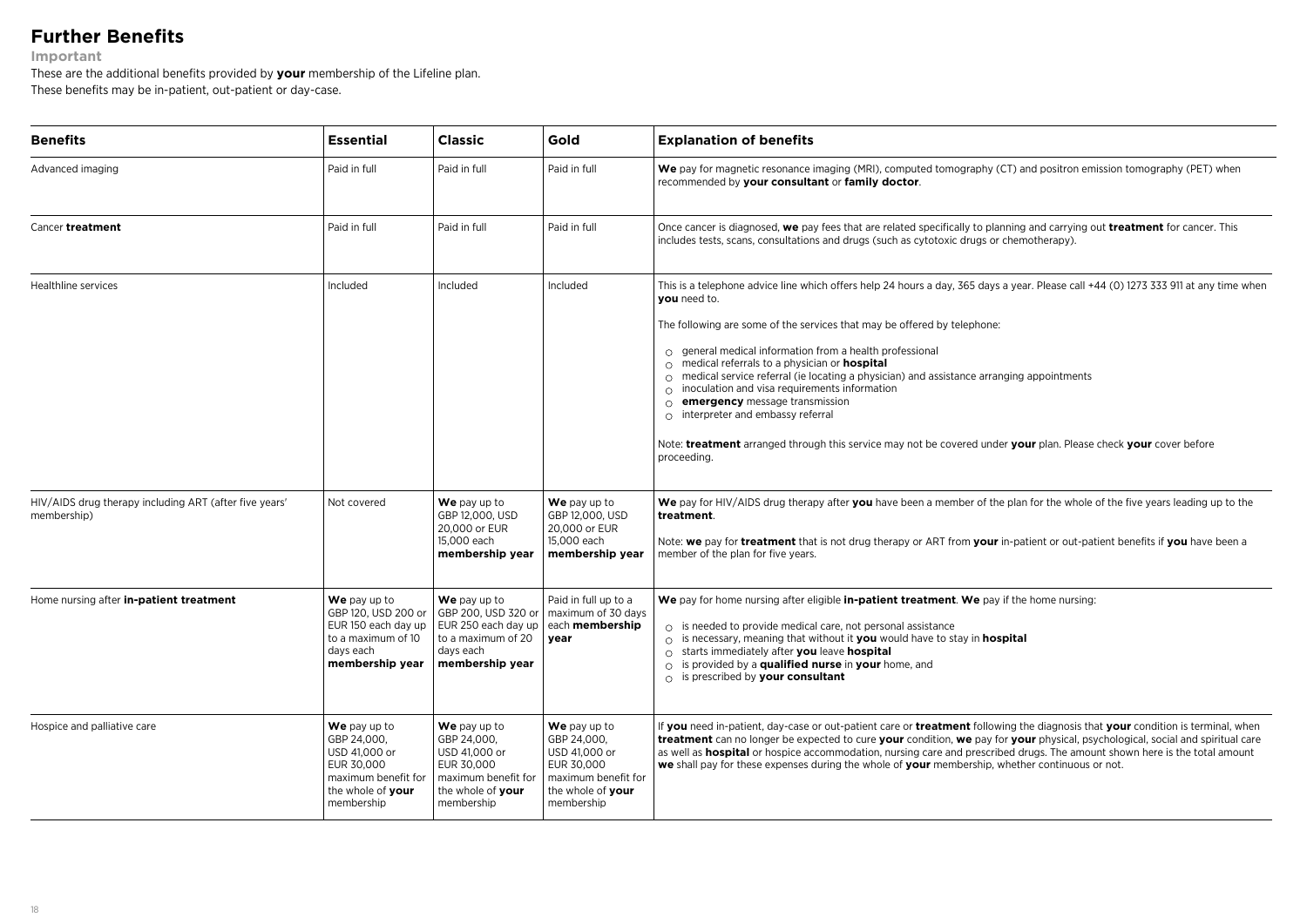## **Further Benefits (continued)**

| <b>Benefits</b>         | <b>Essential</b>                                                                               | <b>Classic</b>                                                                                 | Gold                                                                                           | <b>Explanation of benefits</b>                                                                                                                                                                                                                                                                                                                                                                                                                                                                                                                                                                                                                                        |
|-------------------------|------------------------------------------------------------------------------------------------|------------------------------------------------------------------------------------------------|------------------------------------------------------------------------------------------------|-----------------------------------------------------------------------------------------------------------------------------------------------------------------------------------------------------------------------------------------------------------------------------------------------------------------------------------------------------------------------------------------------------------------------------------------------------------------------------------------------------------------------------------------------------------------------------------------------------------------------------------------------------------------------|
| In-patient cash benefit | We pay GBP 100,<br>USD 160 or EUR 125<br>each night up to 20<br>nights each<br>membership year | We pay GBP 100,<br>USD 160 or EUR 125<br>each night up to 20<br>nights each<br>membership year | We pay GBP 150,<br>USD 240 or EUR 190<br>each night up to 20<br>nights each<br>membership year | This benefit is paid instead of any other benefit for each night you receive eligible in-patient treatment without charge.<br>To claim this benefit, please ask the <b>hospital</b> to sign and stamp your claim form. Then send the completed form to us with a<br>covering letter stating that you were treated with no charge. Please note that you need to ensure that the medical section of<br>your claim form is completed by your consultant.                                                                                                                                                                                                                 |
| Kidney dialysis         | Paid in full                                                                                   | Paid in full                                                                                   | Paid in full                                                                                   | We pay for kidney dialysis - provided as In-patient, day-case or as on out-patient.                                                                                                                                                                                                                                                                                                                                                                                                                                                                                                                                                                                   |
| Local air ambulance     | Paid in full                                                                                   | Paid in full                                                                                   | Paid in full                                                                                   | We pay for medically necessary travel for you to be transported by local air ambulance such as a helicopter, when related to<br>eligible in-patient treatment or day-case treatment, either:<br>from the location of an accident to <b>hospital</b> , or<br>for a transfer from one <b>hospital</b> to another<br>when it is appropriate for this method of transfer to be used to transport you over short journeys of up to 100 miles/160<br>kilometres. This benefit does not include mountain rescue.<br>Note: this benefit does not include evacuation if the <b>treatment you</b> need is not available locally.<br>Please also see 'Assistance cover' section. |
| Local road ambulance    | Paid in full                                                                                   | Paid in full                                                                                   | Paid in full                                                                                   | We pay for medically necessary travel by local road ambulance when related to eligible in-patient treatment or day-case<br>treatment.                                                                                                                                                                                                                                                                                                                                                                                                                                                                                                                                 |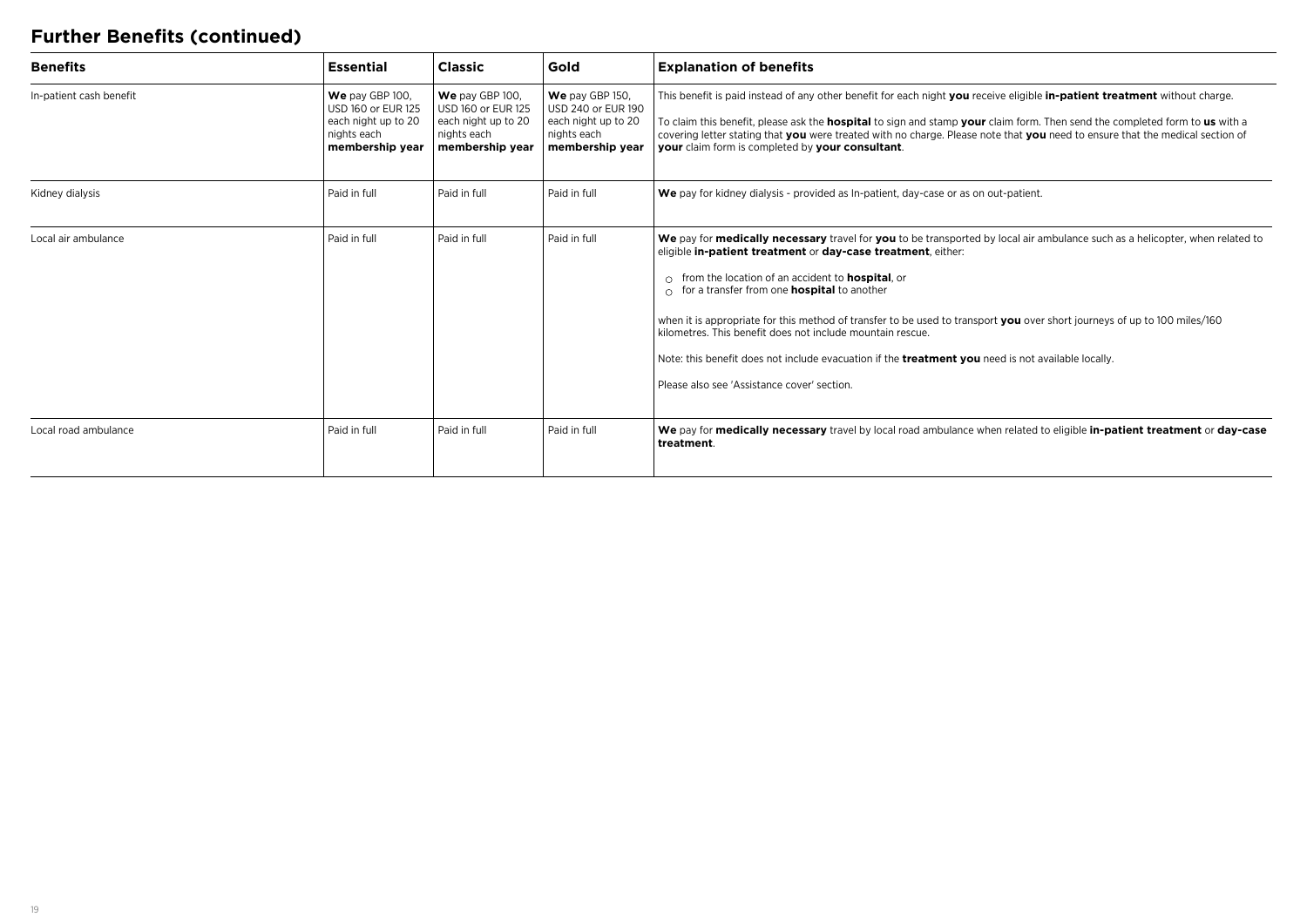## **Further Benefits (continued)**

| <b>Benefits</b>                                              | <b>Essential</b> | <b>Classic</b>                                                                                                                                                                                                                                                                                        | Gold                                                                                                                                                                                                                                                                                                                  | <b>Explanation of benefits</b>                                                                                                                                                                                                                                                                                                                                                                                                                                                                                                                                                                                                                                                                                                                                                                                                                                                                                                                                                                                                                                                                                                                                                                                                                                                                                                                                                                                                                                                                                                                                                                                                                                                                                                                                                                                                                                                                                                                                                                                                                                                                                                                                                                                                                                                                                                                                                                                                                                                    |  |
|--------------------------------------------------------------|------------------|-------------------------------------------------------------------------------------------------------------------------------------------------------------------------------------------------------------------------------------------------------------------------------------------------------|-----------------------------------------------------------------------------------------------------------------------------------------------------------------------------------------------------------------------------------------------------------------------------------------------------------------------|-----------------------------------------------------------------------------------------------------------------------------------------------------------------------------------------------------------------------------------------------------------------------------------------------------------------------------------------------------------------------------------------------------------------------------------------------------------------------------------------------------------------------------------------------------------------------------------------------------------------------------------------------------------------------------------------------------------------------------------------------------------------------------------------------------------------------------------------------------------------------------------------------------------------------------------------------------------------------------------------------------------------------------------------------------------------------------------------------------------------------------------------------------------------------------------------------------------------------------------------------------------------------------------------------------------------------------------------------------------------------------------------------------------------------------------------------------------------------------------------------------------------------------------------------------------------------------------------------------------------------------------------------------------------------------------------------------------------------------------------------------------------------------------------------------------------------------------------------------------------------------------------------------------------------------------------------------------------------------------------------------------------------------------------------------------------------------------------------------------------------------------------------------------------------------------------------------------------------------------------------------------------------------------------------------------------------------------------------------------------------------------------------------------------------------------------------------------------------------------|--|
| Maternity cover (after 10 months' membership)<br>Not covered |                  |                                                                                                                                                                                                                                                                                                       | Maternity and<br>childbirth:<br><b>We</b> pay up to<br>GBP 3,600,<br>USD 6,000 or<br>EUR 4,500<br>each membership<br>year                                                                                                                                                                                             | Maternity and<br>We pay maternity benefits only after you have been covered under the plan for 10 months.<br>childbirth:<br>Maternity and childbirth (after 10 months' membership)<br><b>We</b> pay up to<br>GBP 6,000,<br>These benefits include for example:<br>USD 10,000 or<br>EUR 7,500<br>$\circ$ ante natal care such as ultrasound scans<br>each membership<br>$\circ$ <b>hospital</b> charges, obstetricians' and midwives' fees for pregnancy and childbirth<br>year<br>$\circ$ post natal care required by the mother immediately following normal childbirth, such as stitches<br>Childbirth at home:<br>Treatment for                                                                                                                                                                                                                                                                                                                                                                                                                                                                                                                                                                                                                                                                                                                                                                                                                                                                                                                                                                                                                                                                                                                                                                                                                                                                                                                                                                                                                                                                                                                                                                                                                                                                                                                                                                                                                                                |  |
|                                                              |                  | Childbirth at home:                                                                                                                                                                                                                                                                                   |                                                                                                                                                                                                                                                                                                                       |                                                                                                                                                                                                                                                                                                                                                                                                                                                                                                                                                                                                                                                                                                                                                                                                                                                                                                                                                                                                                                                                                                                                                                                                                                                                                                                                                                                                                                                                                                                                                                                                                                                                                                                                                                                                                                                                                                                                                                                                                                                                                                                                                                                                                                                                                                                                                                                                                                                                                   |  |
|                                                              |                  | We pay up to<br>GBP 780,<br>USD 1,300 or<br><b>EUR 975</b><br>each membership<br>year<br>Medically essential<br>Caesarean section:<br><b>We</b> pay up to<br>GBP 11,400,<br>USD 19,000 or<br>EUR 14,250<br>each membership<br>year<br>Complications of<br>maternity and<br>childbirth<br>Paid in full | <b>We</b> pay up to<br>GBP 780,<br>USD 1,300 or<br><b>EUR 975</b><br>each membership<br>year<br>Medically essential<br>Caesarean section:<br><b>We</b> pay up to<br>GBP 13,800,<br>USD 23,500 or<br>EUR 17,250<br>each <b>membership</b><br>year<br>Complications of<br>maternity and<br>childbirth<br>- Paid in full | $\circ$ abnormal cell growth in the womb (hydatidiform mole)<br>$\circ$ foetus growing outside the womb (ectopic pregnancy)<br>are not covered from this benefit but may be covered by your other benefits.<br>(Other conditions arising from pregnancy or childbirth which could also develop in people who are not pregnant are not covered<br>by this benefit but may be covered by your other benefits).<br>Note: routine care for your baby<br>We pay for routine care for the baby, for up to seven days following birth, from the mother's maternity benefit. Any non-routine<br>care, if eligible, is paid from the baby's newborn care benefit, not from the mother's maternity benefit.<br>Your baby is also covered for up to seven days routine care following birth if your baby was born to a surrogate mother and you,<br>as the intended parent, have been covered on the plan for 10 months when the baby is born.<br>Childbirth at home or birthing centre (after 10 months' membership)<br>This benefit includes obstetricians' and midwives' fees for delivering your baby at home or a birthing centre.<br>Medically Essential Caesarean Section (after 10 months' membership)<br>This benefit includes <b>hospital</b> , obstetricians' and other medical fees for the cost of the delivery of your baby by Caesarean<br>section when medically essential for example, non progression during labour leading to <b>emergency</b> Caesarean section (eg<br>dystocia, foetal distress, haemorrhage) provided the mother has been a member of this plan for at least 10 months before delivery.<br>Note: if we are unable to determine that your Caesarean section was medically essential, it will be paid from your maternity and<br>childbirth benefit limit.<br>Complications of maternity and childbirth (after 10 months' membership)<br><b>Treatment</b> which is <b>medically necessary</b> as a direct result of pregnancy and childbirth complications.<br>By complications we mean those conditions which only ever arise as a direct result of pregnancy or childbirth for example pre-<br>eclampsia, threatened miscarriage, gestational diabetes, still birth.<br>Please contact us for pre-authorisation where possible. If you require an emergency admission as a direct result of pregnancy<br>and childbirth complications, please contact <b>us</b> within 48 hours of your admission.<br>Please also see the section 'Adding dependants'. |  |
|                                                              |                  |                                                                                                                                                                                                                                                                                                       |                                                                                                                                                                                                                                                                                                                       | Please see surrogate parenting, congenital and hereditary conditions in the 'What is not covered?' section                                                                                                                                                                                                                                                                                                                                                                                                                                                                                                                                                                                                                                                                                                                                                                                                                                                                                                                                                                                                                                                                                                                                                                                                                                                                                                                                                                                                                                                                                                                                                                                                                                                                                                                                                                                                                                                                                                                                                                                                                                                                                                                                                                                                                                                                                                                                                                        |  |
|                                                              |                  |                                                                                                                                                                                                                                                                                                       |                                                                                                                                                                                                                                                                                                                       |                                                                                                                                                                                                                                                                                                                                                                                                                                                                                                                                                                                                                                                                                                                                                                                                                                                                                                                                                                                                                                                                                                                                                                                                                                                                                                                                                                                                                                                                                                                                                                                                                                                                                                                                                                                                                                                                                                                                                                                                                                                                                                                                                                                                                                                                                                                                                                                                                                                                                   |  |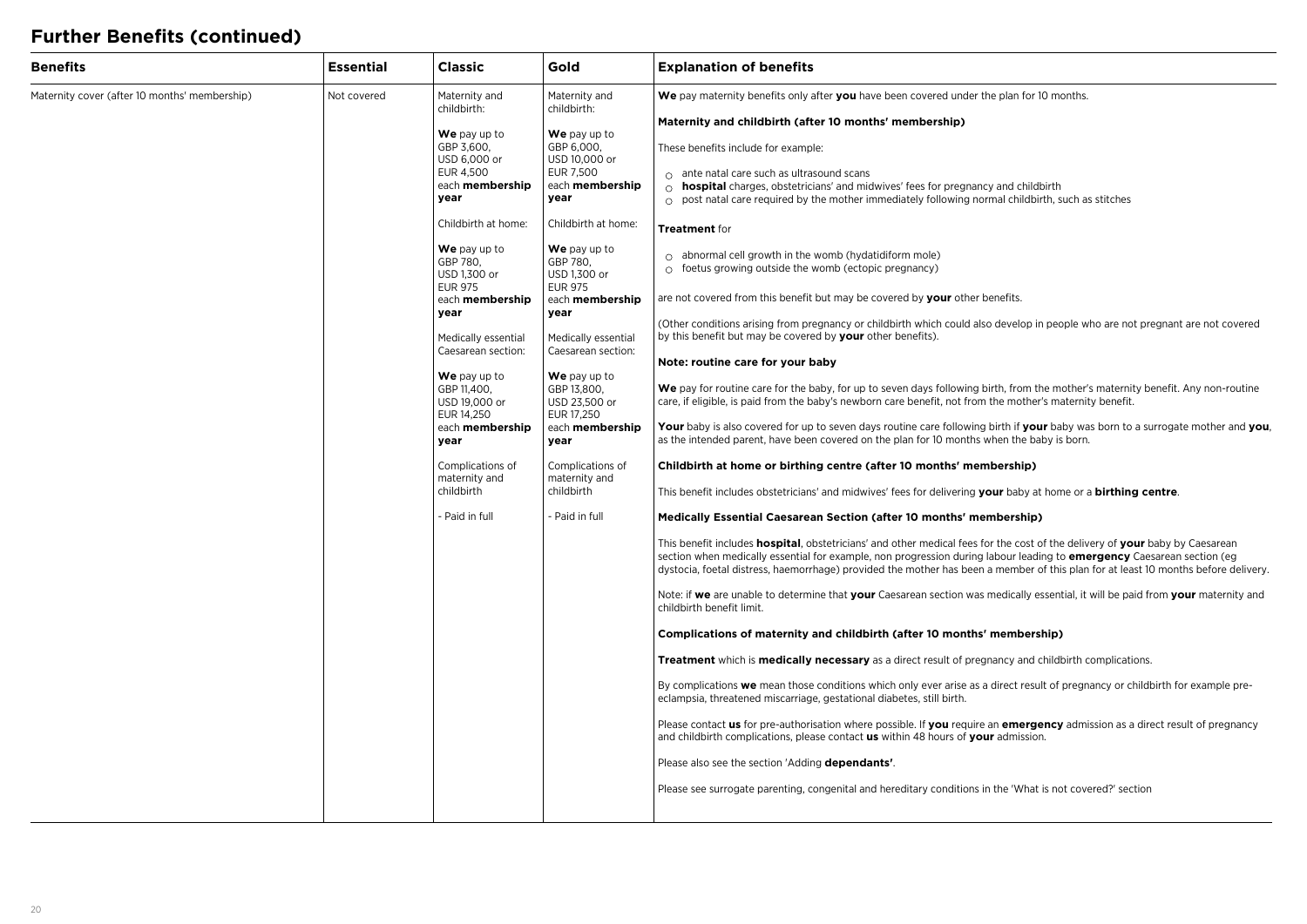## **Further Benefits (continued)**

| <b>Benefits</b>     | <b>Essential</b>                                                                                                                                          | <b>Classic</b>                                                                                                                                                                   | Gold                                                                                                                                                                             | <b>Explanation of benefits</b>                                                                                                                                                                                                                                                                                                                                                                                                                                                                                                                                                                                                                                                                                                                                                                                                                                                                                                                                                                                                                                                                                                                                                                                                                                  |
|---------------------|-----------------------------------------------------------------------------------------------------------------------------------------------------------|----------------------------------------------------------------------------------------------------------------------------------------------------------------------------------|----------------------------------------------------------------------------------------------------------------------------------------------------------------------------------|-----------------------------------------------------------------------------------------------------------------------------------------------------------------------------------------------------------------------------------------------------------------------------------------------------------------------------------------------------------------------------------------------------------------------------------------------------------------------------------------------------------------------------------------------------------------------------------------------------------------------------------------------------------------------------------------------------------------------------------------------------------------------------------------------------------------------------------------------------------------------------------------------------------------------------------------------------------------------------------------------------------------------------------------------------------------------------------------------------------------------------------------------------------------------------------------------------------------------------------------------------------------|
| Newborn care        | We pay GBP<br>90,000, USD<br>150,000 or<br>EUR 110,000<br>maximum benefit for<br>all treatment<br>received during the<br>first 90 days<br>following birth | We pay GBP<br>90,000, USD<br>150,000 or<br>EUR 110,000<br>maximum benefit for<br>all treatment<br>received during the<br>first 90 days<br>following birth                        | We pay GBP<br>90,000,<br>USD 150,000 or<br>EUR 110,000<br>maximum benefit for<br>all treatment<br>received during the<br>first 90 days<br>following birth                        | This benefit is paid instead of any other benefit for all <b>treatment</b> (including routine preventive care, check-ups and<br>immunisations) that is required for the newborn during the first 90 days' following birth, instead of any other benefit.<br>Children must have their own membership and must be covered on their own plan before you can claim this benefit.<br>We do not pay newborn care benefits for children born as a result of assisted reproduction technologies, ovulation<br>induction treatment, born to a surrogate or who have been adopted, as these children can only join once they are 91 days old.<br>Please see the 'Adding dependants' section.                                                                                                                                                                                                                                                                                                                                                                                                                                                                                                                                                                              |
| Prosthetic devices  | We pay a maximum<br>benefit of GBP 2,400,<br><b>USD 4,000, EUR</b><br>3,000<br>for each device                                                            | We pay a maximum<br>benefit of GBP 2,400,<br><b>USD 4,000, EUR</b><br>3,000<br>for each device                                                                                   | We pay a maximum<br>benefit of GBP 2,400.<br><b>USD 4,000, EUR</b><br>3,000 for each<br>device                                                                                   | We pay for the initial prosthetic device needed as part of your treatment. By this we mean an external artificial body part, such<br>as a prosthetic limb or prosthetic ear which is required at the time of your surgical procedure. We do not pay for any replacement<br>prosthetic devices for adults including any replacement devices required in relation to a <b>pre-existing condition. We</b> will pay<br>for the initial and up to two replacements per device for children under the age of 16 years.                                                                                                                                                                                                                                                                                                                                                                                                                                                                                                                                                                                                                                                                                                                                                |
| Rehabilitation      | We pay in full for up<br>to 30 days of<br>treatment<br>(which may be in-<br>patient treatment<br>or day-case<br>treatment) each<br>membership year        | We pay in full for up<br>to 30 days of<br>treatment<br>(which may be in-<br>patient treatment,<br>day-case<br>treatment or out-<br>patient treatment)<br>each membership<br>year | We pay in full for up<br>to 30 days of<br>treatment<br>(which may be in-<br>patient treatment.<br>day-case<br>treatment or out-<br>patient treatment)<br>each membership<br>year | We pay for rehabilitation, including room, board and a combination of therapies such as physical, occupational and speech<br>therapy after an event such as a stroke. We do not pay for room and board for <b>rehabilitation</b> when the treatment being given<br>is solely physiotherapy.<br>We pay for rehabilitation, only when you have received our written agreement before the treatment starts, for up to 30 days<br>treatment in each membership year. For in-patient treatment one day is each overnight stay and for day-case<br>treatment, one day is counted as any day on which you have one or more appointments for rehabilitation treatment.<br>We only pay for rehabilitation where it:<br>$\circ$ starts within 30 days of <b>in-patient treatment</b> which is covered by <b>your</b> membership (such as trauma or stroke), and<br>$\circ$ arises as a result of the condition which required the <b>in-patient treatment</b> or is needed as a result of such <b>treatment</b><br>given for that condition<br>Note: in order to give written agreement, we must receive full clinical details from your consultant; including your diagnosis,<br>treatment given and planned, and proposed discharge date if you receive rehabilitation. |
| Transplant services | Paid in full                                                                                                                                              | Paid in full                                                                                                                                                                     | Paid in full                                                                                                                                                                     | We pay for transplant services that you need as a result of an eligible condition. We pay medical expenses if you need to receive<br>a cornea, small bowel, kidney, kidney/pancreas, liver, heart, lung, or heart/lung transplant. We also pay for bone marrow<br>transplants (either using your own bone marrow or that of a compatible donor) and peripheral stem cell transplants, with or<br>without high dose chemotherapy.<br>We do not pay for costs associated with the donor or the donor organ.<br>Note (for Essential members only): We do not pay for any out-patient treatment associated with a transplant, either before or<br>after that transplant takes place, including consultations, <b>diagnostic tests</b> etc, or drugs prescribed for use as an<br>out-patient, including anti-rejection drugs.<br>Note (for Classic members only): We do not pay for any drugs prescribed for use as an out-patient, including anti-rejection drugs.<br>Note (for Gold members only): Any drugs prescribed for use as an out-patient, including anti-rejection drugs are paid from your<br>prescribed drugs and dressings benefit.<br>Please see donor organs in the 'What is not covered?' section.                                                  |
|                     |                                                                                                                                                           |                                                                                                                                                                                  |                                                                                                                                                                                  |                                                                                                                                                                                                                                                                                                                                                                                                                                                                                                                                                                                                                                                                                                                                                                                                                                                                                                                                                                                                                                                                                                                                                                                                                                                                 |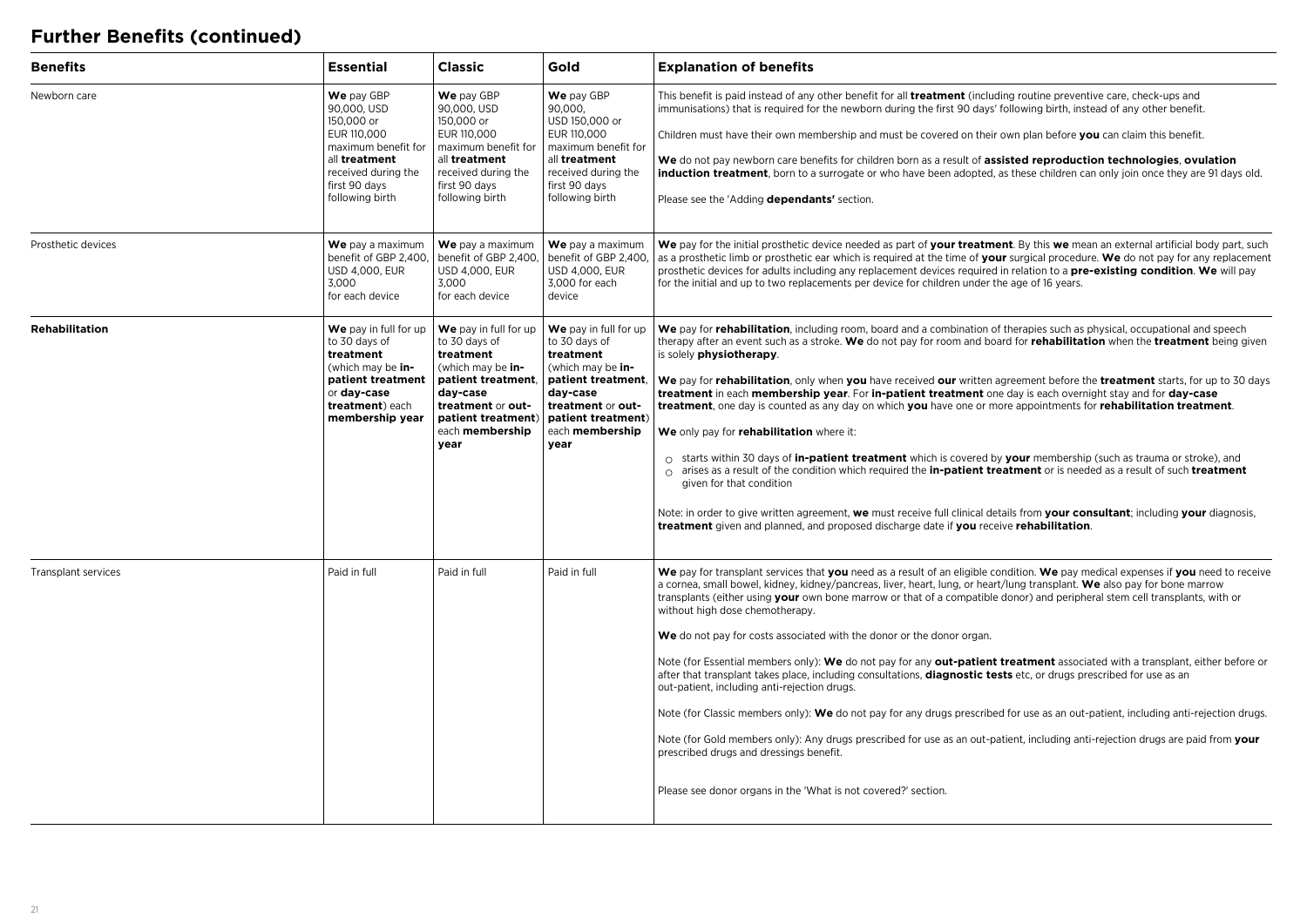## **Optional benefits, if purchased**

| <b>Benefits</b>                                | <b>Essential</b>                                                                                                                                                                                                                                                                                           | <b>Classic</b>                                                                                                                                                                                                                                                                                              | Gold                                                                                                                                                                                                                                                                                                       | <b>Explanation of benefits</b>                                                                                                                                                                                                                                                                                                                                                                                                                                                                                                                                                                                                                                                                                                                                                                                                                                                                                                                                                                                                                                                                                                                                                                                                                                                                                                                                                                                                                                                                                                                                                                                        |
|------------------------------------------------|------------------------------------------------------------------------------------------------------------------------------------------------------------------------------------------------------------------------------------------------------------------------------------------------------------|-------------------------------------------------------------------------------------------------------------------------------------------------------------------------------------------------------------------------------------------------------------------------------------------------------------|------------------------------------------------------------------------------------------------------------------------------------------------------------------------------------------------------------------------------------------------------------------------------------------------------------|-----------------------------------------------------------------------------------------------------------------------------------------------------------------------------------------------------------------------------------------------------------------------------------------------------------------------------------------------------------------------------------------------------------------------------------------------------------------------------------------------------------------------------------------------------------------------------------------------------------------------------------------------------------------------------------------------------------------------------------------------------------------------------------------------------------------------------------------------------------------------------------------------------------------------------------------------------------------------------------------------------------------------------------------------------------------------------------------------------------------------------------------------------------------------------------------------------------------------------------------------------------------------------------------------------------------------------------------------------------------------------------------------------------------------------------------------------------------------------------------------------------------------------------------------------------------------------------------------------------------------|
| USA cover                                      | 100 percent of<br>eligible costs in<br>network<br><b>Reasonable and</b><br><b>Customary costs</b><br>out of network.<br>In-patient<br>treatment or day-<br>case treatment.<br>cancer treatment.<br>MRI. CT and PET<br>scans must be pre-<br>authorised or only<br>50% of eligible costs<br>may be payable. | 100 percent of<br>eligible costs in<br>network<br>Reasonable and<br><b>Customary</b> costs<br>out of <b>network</b> .<br>In-patient<br>treatment or day-<br>case treatment.<br>cancer treatment.<br>MRI. CT and PET<br>scans must be pre-<br>authorised or only<br>50% of eligible costs<br>may be payable. | 100 percent of<br>eligible costs in<br>network<br><b>Reasonable and</b><br><b>Customary</b> costs<br>out of network.<br>In-patient<br>treatment or dav-<br>case treatment.<br>cancer treatment.<br>MRI. CT and PET<br>scans must be pre-<br>authorised or only<br>50% of eligible costs<br>may be payable. | Pre-authorisation and the U.S. provider network<br>If you have USA cover, then before any in-patient treatment or day-case treatment, cancer treatment, MRI, CT and PET<br>scans in the USA, you must contact our dedicated team for pre-authorisation.<br>Please contact them by calling 844 369 3797 (from inside the USA), or +1 844 369 3797 (from outside the USA.).<br>In-patient treatment or day-case treatment, cancer treatment, MRI, CT and PET scans received in the USA without pre-<br>authorisation may not be paid beyond 50%. Any pre-authorised treatment costs are covered according to this table of benefits.<br>Our USA Service Partner uses a national network of hospitals, clinics and medical practitioners. This is the USA provider<br>network. Our dedicated team can help you to find a hospital or clinic in the USA provider network, when you contact them<br>for pre-authorisation. When eligible treatment takes place in the USA using the USA provider network, benefit is paid at 100<br>percent. When eligible treatment takes place in the USA but outside the USA provider network, benefit is paid at 100 percent,<br>once any co-insurance or deductible amount which may apply, and which you are responsible to pay, has been deducted from the<br>claimed amount.<br>Where eligible treatment takes place in the USA but outside the USAprovider network, benefit is paid at Reasonable and<br><b>Customary</b> costs. Please see the "Our approach to costs" section of this membership quide.<br>Please also see USA treatment in the 'What is not covered?' section. |
| Assistance cover (Evacuation and Repatriation) |                                                                                                                                                                                                                                                                                                            |                                                                                                                                                                                                                                                                                                             |                                                                                                                                                                                                                                                                                                            | Your membership certificate will show if you have purchased this cover.<br>Please see 'Assistance cover' section.<br>The overall annual maximum benefit limit does not apply.                                                                                                                                                                                                                                                                                                                                                                                                                                                                                                                                                                                                                                                                                                                                                                                                                                                                                                                                                                                                                                                                                                                                                                                                                                                                                                                                                                                                                                         |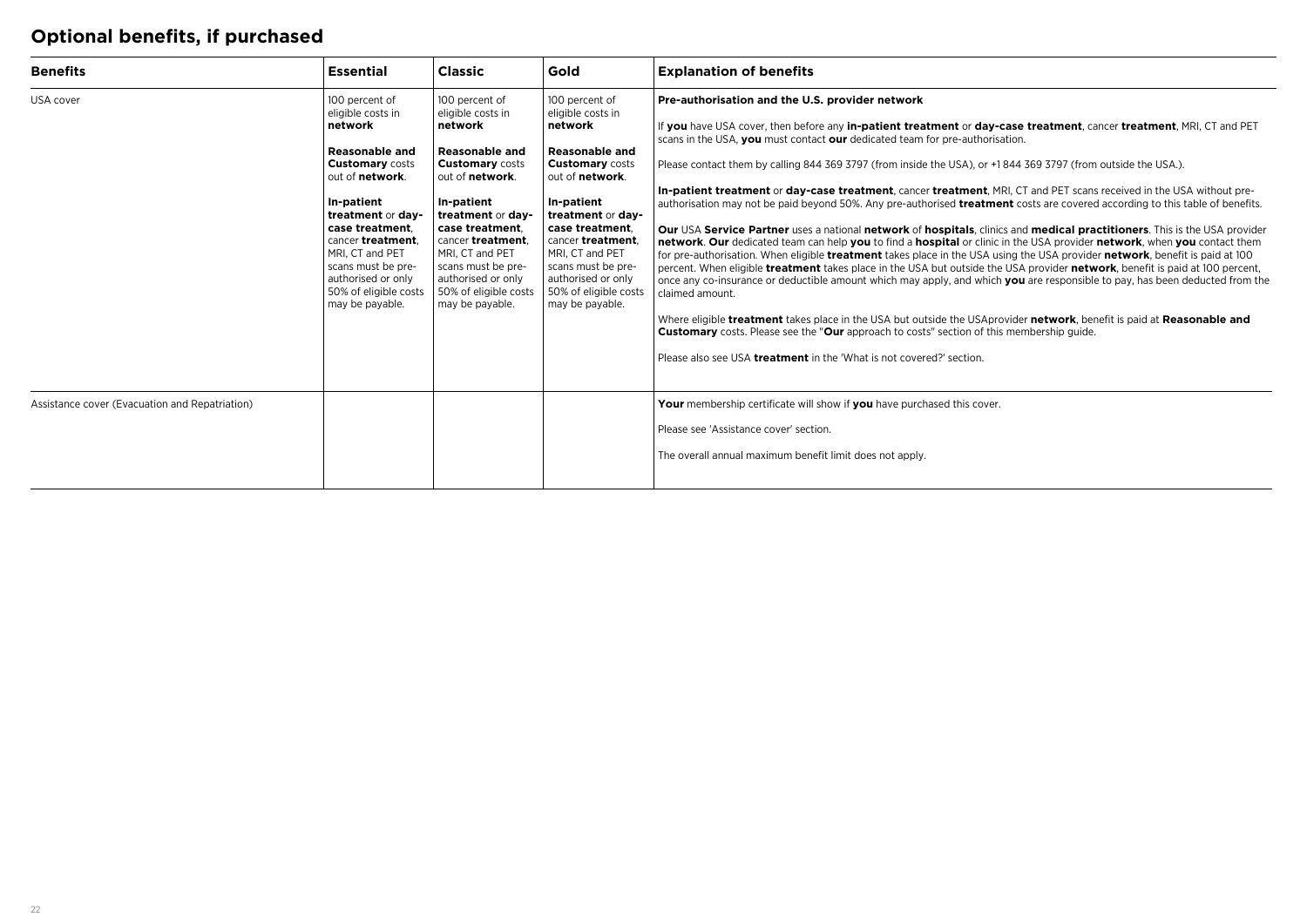## **What is not covered?**

In the 'Exclusion' section below. we list specific treatments, conditions and situations that we do not cover as part of your plan. In addition to these you may have personal exclusions or restrictions that apply to your p shown on **your** membership certificate.

### **Do you have cover for pre-existing conditions?**

When you applied for your plan you may have been asked to provide all information about any disease. illness or injury for which you received medication, advice or treatment, or you had experienced symptoms before you became a customer - **we** call these **pre-existing conditions**.

Our medical team reviewed vour medical history to decide the terms on which we offered vou this plan. We may have offered to cover any pre-existing conditions, or decided to exclude specific pre-existing conditions or apply other restrictions to your plan. If we have applied any personal exclusion or other restrictions to your plan, this will be shown on your membership certificate. This means we will not cover costs for treatment of th existing condition, related symptoms, or any condition that results from or is related to this pre-existing condition. Also we will not cover any pre-existing conditions that you did not disclose in your application.

If we have not applied a personal exclusion or restriction to your membership certificate, this means that any pre-existing conditions that you told us about in your application are covered under your plan. If you are unsu about anything in this section, please contact **us** for confirmation before **you** go for **your treatment**.

### **General Exclusions**

The exclusions in this section apply in addition to and alongside any personal exclusions and restrictions explained above.

For all exclusions in this section, and for any personal exclusions or restrictions shown on **your** membership certificate, **we** do not pay for conditions which are directly related to:

- excluded conditions or **treatments**
- additional or increased costs arising from excluded conditions or **treatments**
- complications arising from excluded conditions or **treatments**

#### **Important note:**

Our global health plans are non-U.S. insurance products and accordingly are not designed to meet the requirements of the U.S. Patient Protection and Affordable Care Act (the Affordable Care Act). Our plans may not qualify minimum essential coverage or meet the requirements of the individual mandate for the purposes of the Affordable Care Act, and we are unable to provide tax reporting on behalf of those U.S. taxpayers and other persons who be subject to it. The provisions of the Affordable Care Act are complex and whether or not you or your dependants are subject to its requirements will depend on a number of factors. You should consult an independent professional financial or tax advisor for guidance. For customers whose coverage is provided under a group health plan, **you** should speak to **your** health plan administrator for more information.

Please note that, should you choose to have treatment or services with a treatment provider who is not part of network, we will only cover costs that are Reasonable and Customary. Additional rules may apply in respect of covered benefits received from an 'out-of-**network**' **treatment** provider in certain specific countries.

| <b>Exclusion</b>            | <b>Notes</b> | Rules                                                                                                                                                                                                                                 |
|-----------------------------|--------------|---------------------------------------------------------------------------------------------------------------------------------------------------------------------------------------------------------------------------------------|
| Artificial life maintenance |              | Including mechanical ventilation, where such treatment will not or is not expected to result in your recovery or restore you to<br>your previous state of health.                                                                     |
|                             |              | Example: We will not pay for artificial life maintenance when you are unable to feed or breathe independently and require<br>percutaneous endoscopic gastrostomy (PEG) or nasal feeding for a period of more than 90 continuous days. |
| Birth control               |              | Any type of contraception, sterilisation, termination of pregnancy or family planning.                                                                                                                                                |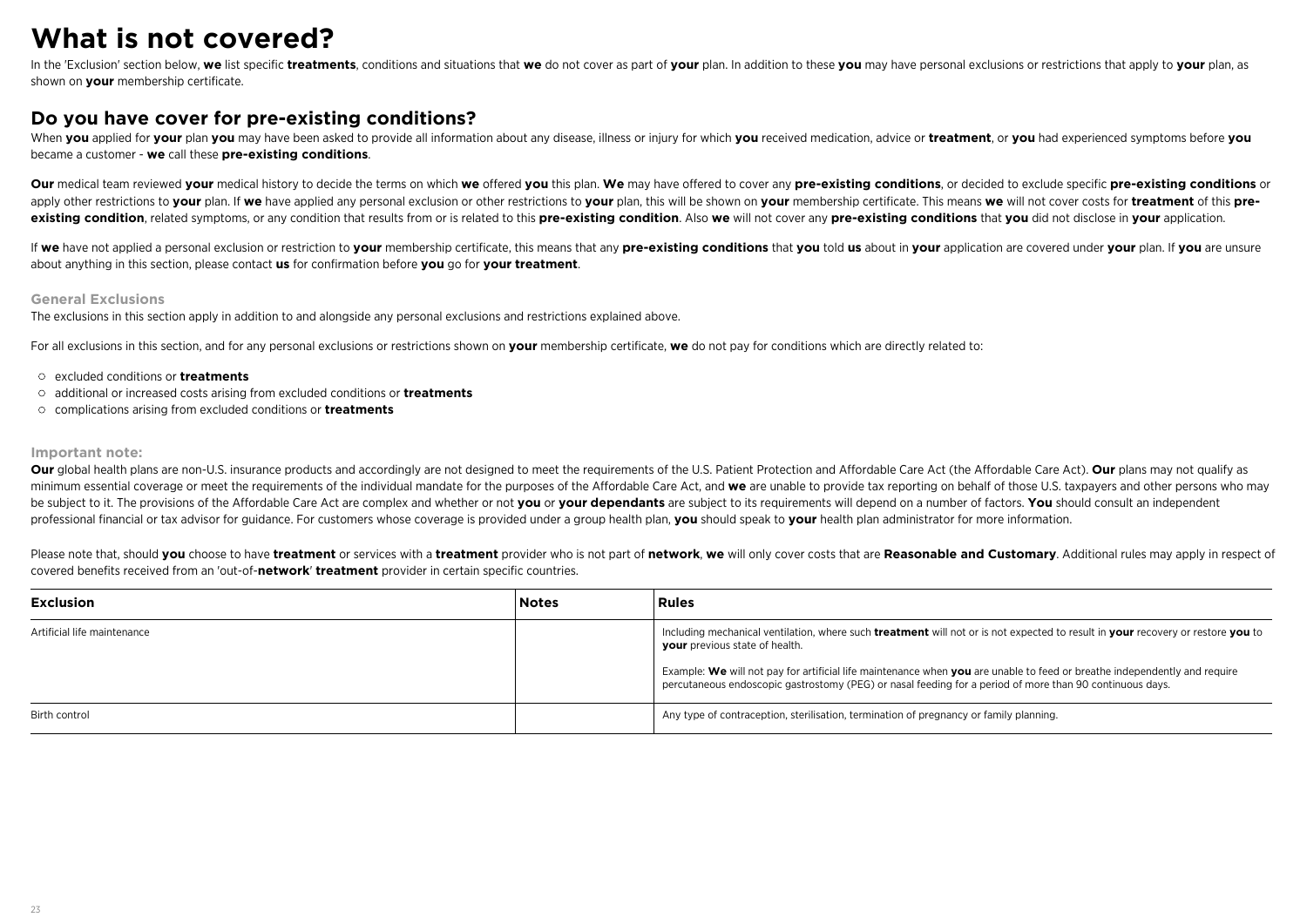| <b>Exclusion</b>                             | <b>Notes</b>                                                                      | <b>Rules</b>                                                                                                                                                                                                                                                                                                                                                                                                                                                                                                                                                                                                                                                                                                                                                                                                                                                                                                                                                                                                                                                                                                                                                                                                                                                                                                                                                |
|----------------------------------------------|-----------------------------------------------------------------------------------|-------------------------------------------------------------------------------------------------------------------------------------------------------------------------------------------------------------------------------------------------------------------------------------------------------------------------------------------------------------------------------------------------------------------------------------------------------------------------------------------------------------------------------------------------------------------------------------------------------------------------------------------------------------------------------------------------------------------------------------------------------------------------------------------------------------------------------------------------------------------------------------------------------------------------------------------------------------------------------------------------------------------------------------------------------------------------------------------------------------------------------------------------------------------------------------------------------------------------------------------------------------------------------------------------------------------------------------------------------------|
| Conflict and disaster                        |                                                                                   | We shall not be liable for any claims which concern, are due to or are incurred as a result of treatment for sickness or injuries<br>directly or indirectly caused by you putting yourself in danger by entering a known area of conflict (as listed below) and/or if<br>you were an active participant or you have displayed a blatant disregard for your personal safety in a known area of conflict:<br>$\circ$ nuclear or chemical contamination<br>$\circ$ war, invasion, acts of a foreign enemy<br>$\circ$ civil war, rebellion, revolution, insurrection<br>$\circ$ terrorist acts<br>$\circ$ military or usurped power<br>$\circ$ martial law<br>$\circ$ civil commotion, riots, or the acts of any lawfully constituted authority<br>$\circ$ hostilities, army, naval or air services operations whether war has been declared or not                                                                                                                                                                                                                                                                                                                                                                                                                                                                                                             |
| Congenital conditions                        | Please see the table of<br>benefits for details of<br>your Newborn care<br>limit. | Treatment received after the first 90 days following birth (or after the maximum benefit limit for Newborn care has been<br>reached) for any abnormality, deformity, disease, illness or injury present at birth, whether diagnosed or not, except cancer.                                                                                                                                                                                                                                                                                                                                                                                                                                                                                                                                                                                                                                                                                                                                                                                                                                                                                                                                                                                                                                                                                                  |
| Convalescence and admission for general care |                                                                                   | <b>Hospital</b> accommodation when it is used solely or primarily for any of the following purposes:<br>$\circ$ convalescence, supervision, pain management or any other purpose other than for receiving eligible <b>treatment</b> , of a type<br>which normally requires you to stay in hospital<br>$\circ$ receiving general nursing care or any other services which do not require you to be in hospital, and could be provided in a<br>nursing home or other establishment that is not a <b>hospital</b><br>$\circ$ receiving services from a therapist or complementary medicine practitioner<br>$\circ$ receiving services which would not normally require trained medical professionals such as help in walking, bathing or<br>preparing meals                                                                                                                                                                                                                                                                                                                                                                                                                                                                                                                                                                                                    |
| Cosmetic treatment                           |                                                                                   | <b>Treatment</b> undergone for cosmetic or psychological reasons to improve your appearance, such as a re-modelled nose, facelift,<br>abdominoplasty or cosmetic dentistry. This includes:<br>$\circ$ dental implants to replace a <b>sound natural tooth</b><br>$\circ$ hair transplants for any reason<br>$\circ$ treatment related to or arising from the removal of non-diseased, or surplus or fat tissue, whether or not it is needed for<br>medical or psychological reasons<br>$\circ$ any <b>treatment</b> for a procedure to change the shape or appearance of your breast(s) whether or not it is needed for<br>medical or psychological reasons: unless for reconstruction carried out as part of the original <b>treatment</b> for the cancer,<br>when you have obtained our written consent before receiving the treatment (see 'Reconstructive or remedial surgery' in<br>this section)<br>Examples: we do not pay for breast reduction for backache or gynaecomastia (the enlargement of breasts in men).<br>Note: If your doctor recommends cosmetic treatment to correct a functional problem, for example, excess eye tissue which is<br>interrupting the visual field, your case will be assessed by our clinical teams on an individual basis. If approved, benefits will be<br>paid in line with the rules and benefits of your plan. |
| Deafness                                     |                                                                                   | <b>Treatment</b> for or arising from deafness or partial hearing loss caused by a congenital abnormality or ageing.                                                                                                                                                                                                                                                                                                                                                                                                                                                                                                                                                                                                                                                                                                                                                                                                                                                                                                                                                                                                                                                                                                                                                                                                                                         |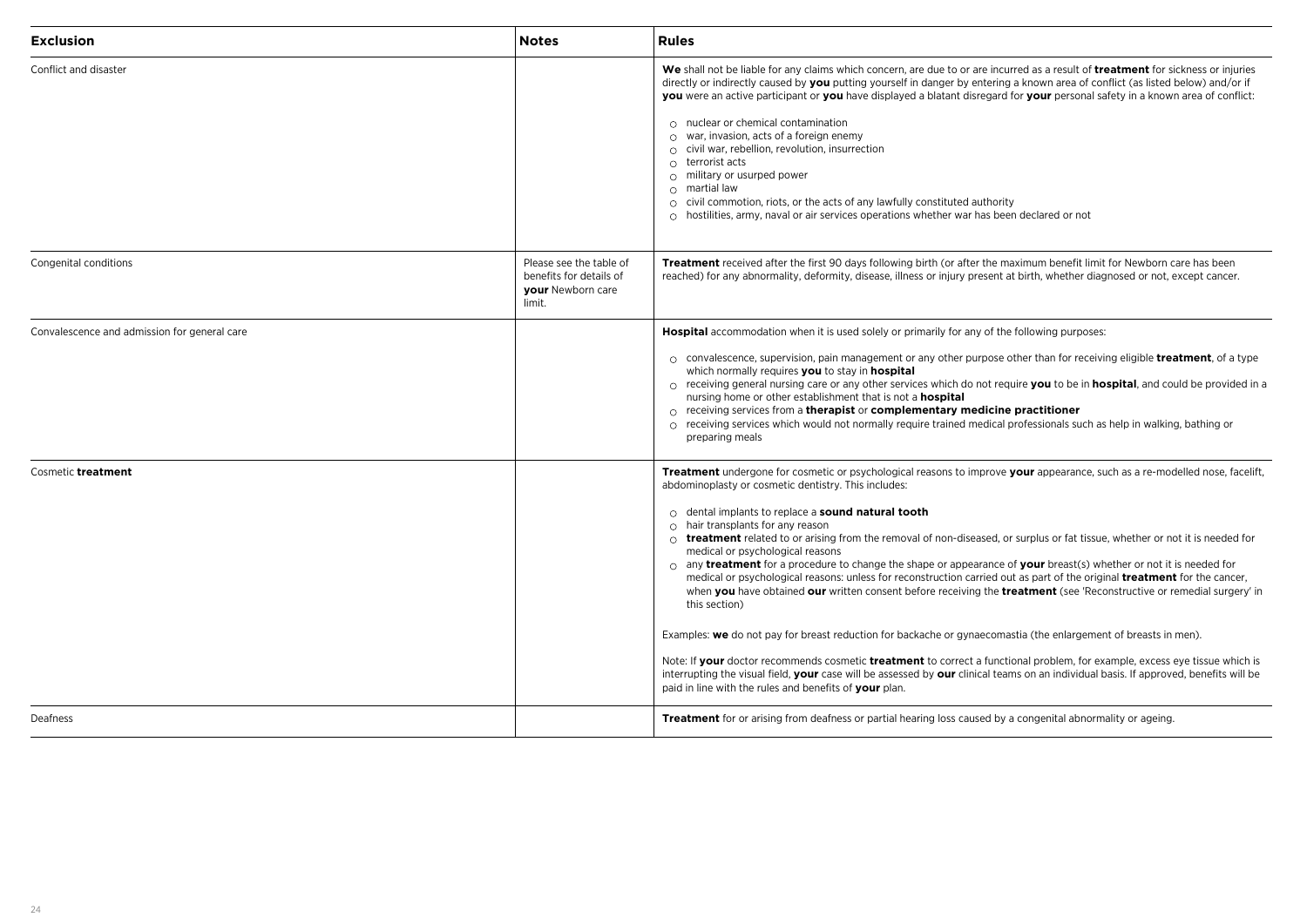| <b>Exclusion</b>                                     | <b>Notes</b>                                                        | <b>Rules</b>                                                                                                                                                                                                                                                                                                                                                                                                                                                                                                                                                                                                                                                                                                                                                                                       |
|------------------------------------------------------|---------------------------------------------------------------------|----------------------------------------------------------------------------------------------------------------------------------------------------------------------------------------------------------------------------------------------------------------------------------------------------------------------------------------------------------------------------------------------------------------------------------------------------------------------------------------------------------------------------------------------------------------------------------------------------------------------------------------------------------------------------------------------------------------------------------------------------------------------------------------------------|
| Dental <i>treatment</i> /gum disease                 | Please see accident<br>related dental in<br>the table of benefits.  | This includes surgical operations for the treatment of bone disease when related to gum disease or damage, or treatment<br>for, or arising from disorders of the temporomandibular joint.<br>Examples: we do not pay for tooth decay, gum disease, jaw shrinkage or loss, damaged teeth, etc.<br>Exception: we pay for a surgical operation carried out by a consultant to:<br>$\circ$ put a natural tooth back into a jaw bone after it is knocked out or dislodged in an accident<br>$\circ$ treat irreversible bone disease involving the jaw(s) which cannot be treated in any other way, but not if it is related to gum<br>disease or tooth disease or damage<br>$\circ$ surgically remove a complicated, buried or impacted tooth root, for example in the case of an impacted wisdom tooth |
| Desensitisation and neutralisation                   |                                                                     | Treatment to de-sensitise or neutralise any allergic condition or disorder.                                                                                                                                                                                                                                                                                                                                                                                                                                                                                                                                                                                                                                                                                                                        |
| Developmental problems                               |                                                                     | Treatment for, or related to developmental problems, including:<br>$\circ$ learning difficulties, such as dyslexia<br>$\circ$ behavioural problems, such as attention deficit hyperactivity disorder (ADHD)<br>$\circ$ problems relating to physical development such as short height, or<br>developmental problems treated in an educational environment or to support educational development<br>$\circ$                                                                                                                                                                                                                                                                                                                                                                                         |
| Donor organs                                         |                                                                     | Treatment costs for, or as a result of the following:<br>$\circ$ transplants involving mechanical or animal organs<br>$\circ$ the removal of a donor organ from a donor<br>$\circ$ the removal of an organ from you for purposes of transplantation into another person<br>$\circ$ the harvesting and storage of stem cells, when this is carried out as a preventive measure against future possible diseases<br>or illness<br>$\circ$ the purchase of a donor organ                                                                                                                                                                                                                                                                                                                              |
| Drugs and dressings for out-patient or take-home use | Exclusion applies to<br><b>Essential and Classic</b><br>cover only. | Any drugs or surgical dressings that are provided or prescribed for out-patient treatment, or for you to take home with you<br>on leaving <b>hospital</b> , for any condition.                                                                                                                                                                                                                                                                                                                                                                                                                                                                                                                                                                                                                     |
| <b>Epidemics and pandemics</b>                       |                                                                     | We do not pay for treatment for or arising from any epidemic disease and/or pandemic disease and we do not pay for<br>vaccinations, medicines or preventive treatment for or related to any epidemic disease and/or pandemic disease.                                                                                                                                                                                                                                                                                                                                                                                                                                                                                                                                                              |
| Experimental treatment                               |                                                                     | $\circ$ We do not pay for any treatment or medicine which in our reasonable opinion is experimental based on acceptable<br>current clinical evidence and practice.<br>○ We do not pay for any treatment or medicine which in our reasonable opinion is not effective based on acceptable<br>current clinical evidence and practice.<br>$\circ$ We do not pay for medicines and equipment used for purposes other than those defined under their licence unless this has<br>been pre-authorised.                                                                                                                                                                                                                                                                                                    |
| Eyesight                                             |                                                                     | <b>Treatment</b> , equipment or surgery to correct eyesight, such as laser <b>treatment</b> , refractive keratotomy (RK) and photorefractive<br>keratotomy (PRK).<br>Examples: we will not pay for routine eye examinations, contact lenses, spectacles. We will pay for eligible treatment or<br>surgery of a detached retina, glaucoma, cataracts or keratoconus.                                                                                                                                                                                                                                                                                                                                                                                                                                |
| <b>Family doctor treatment</b>                       | Exclusion applies to<br><b>Essential and Classic</b><br>cover only. | Treatment or services carried out by a family doctor.                                                                                                                                                                                                                                                                                                                                                                                                                                                                                                                                                                                                                                                                                                                                              |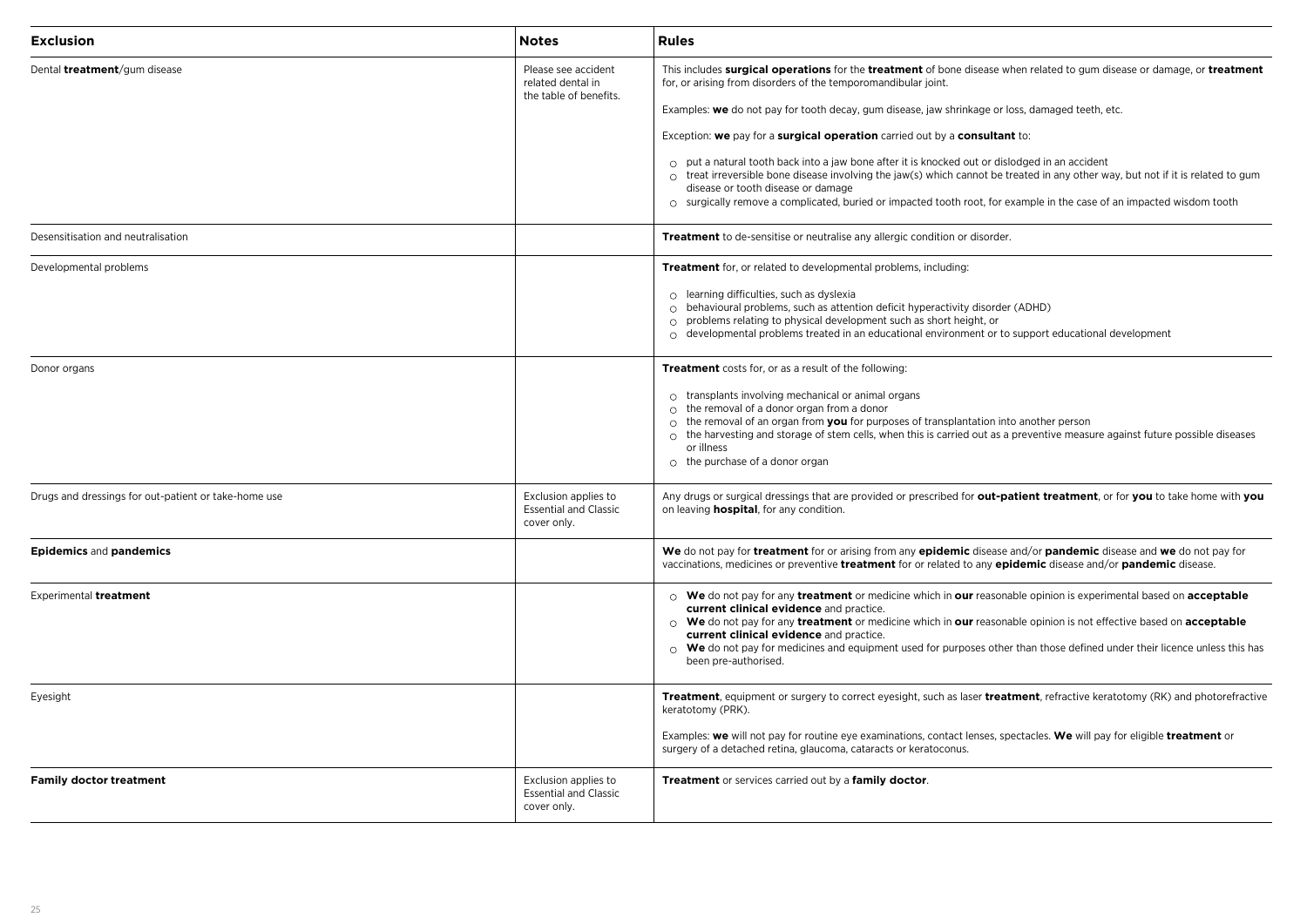| Exclusion                                                   | <b>Notes</b>                                                     | <b>Rules</b>                                                                                                                                                                                                                                                                  |
|-------------------------------------------------------------|------------------------------------------------------------------|-------------------------------------------------------------------------------------------------------------------------------------------------------------------------------------------------------------------------------------------------------------------------------|
| Footcare                                                    |                                                                  | Treatment for corns, calluses, or thickened or misshapen nails.                                                                                                                                                                                                               |
| Genetic testing                                             |                                                                  | Genetic tests, when such tests are solely performed to determine whether or not you may be genetically likely to develop a<br>medical condition.                                                                                                                              |
|                                                             |                                                                  | Example: we do not pay for tests used to determine whether you may develop Alzheimer's disease, when that disease is not<br>present.                                                                                                                                          |
| Harmful or hazardous use of alcohol, drugs and/or medicines |                                                                  | Treatment for or arising from the harmful, hazardous or addictive use of any substance including alcohol, drugs and/or<br>medicines.                                                                                                                                          |
| Health hydros, nature cure clinics etc.                     |                                                                  | Treatment or services received in health hydros, nature cure clinics or any establishment that is not a hospital.                                                                                                                                                             |
| Hereditary conditions                                       |                                                                  | Treatment of abnormalities, deformities, diseases or illnesses that are only present because they have been passed down<br>through the generations of your family, except cancer.                                                                                             |
| HIV/AIDS                                                    | Please see HIV/AIDS<br>drug therapy in<br>the table of benefits. | Treatment for, or arising from, HIV or AIDS, including any condition that is related to HIV or AIDS, if your current period of<br>membership is less than five years.                                                                                                         |
| Infertility treatment                                       |                                                                  | Treatment to assist reproduction, including but not limited to IVF treatment.                                                                                                                                                                                                 |
|                                                             |                                                                  | Note: we pay for reasonable investigations into the causes of infertility if:                                                                                                                                                                                                 |
|                                                             |                                                                  | $\circ$ you had not been aware of any problems before joining, and<br>$\circ$ you have been a member of this plan (or any Bupa administered plan which included cover for this type of investigation)<br>for a continuous period of two years before the investigations start |
|                                                             |                                                                  | Once the cause is confirmed, we will not pay for any additional investigations in the future.                                                                                                                                                                                 |
| Maternity                                                   | Exclusion applies to<br>Essential cover only.                    | Treatment for maternity or for any condition arising from maternity except the following conditions and treatments:                                                                                                                                                           |
|                                                             |                                                                  | $\circ$ abnormal cell growth in the womb (hydatidiform mole)<br>$\circ$ foetus growing outside of the womb (ectopic pregnancy)                                                                                                                                                |
|                                                             |                                                                  | $\circ$ other conditions arising from pregnancy or childbirth, but which could also develop in people who are not pregnant                                                                                                                                                    |
| Obesity                                                     |                                                                  | Treatment for, or required as a result of obesity.                                                                                                                                                                                                                            |
| Persistent vegetative state (PVS) and neurological damage   |                                                                  | We will not pay for in-patient treatment for more than 90 continuous days for permanent neurological damage or if you are<br>in a persistent vegetative state.                                                                                                                |
| Personality disorders                                       |                                                                  | Treatment of personality disorders, including but not limited to:                                                                                                                                                                                                             |
|                                                             |                                                                  | $\circ$ affective personality disorder<br>o schizoid personality (not schizophrenia)<br>$\circ$ histrionic personality disorder                                                                                                                                               |
| Physical aids and devices                                   |                                                                  | Any physical aid or device which is not a prosthetic implant, prosthetic device, or defined as an <b>appliance</b> .                                                                                                                                                          |
|                                                             |                                                                  | Examples: we will not pay for hearing aids, spectacles, contact lenses, crutches or walking sticks.                                                                                                                                                                           |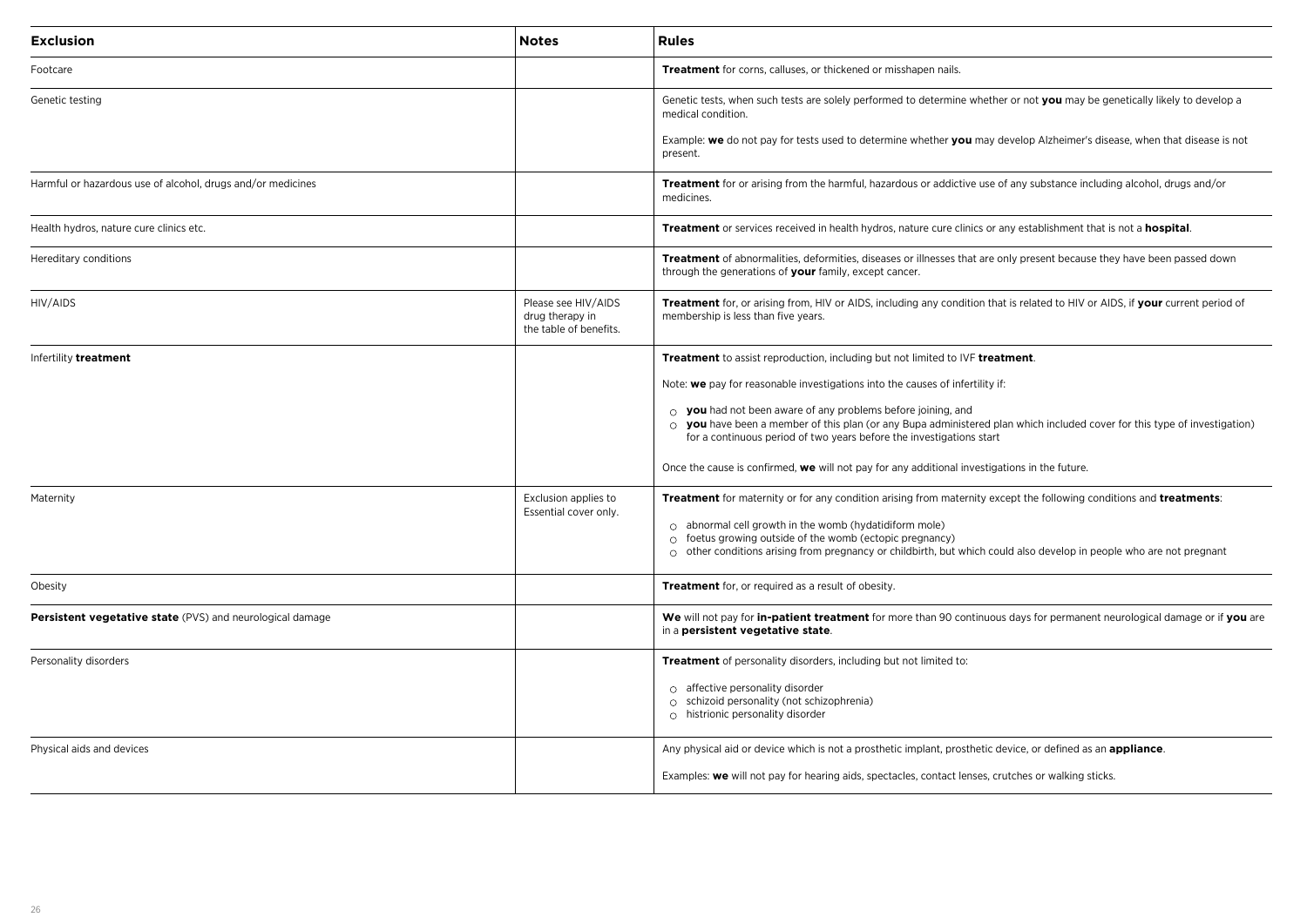| <b>Exclusion</b>                   | <b>Notes</b>                                                                                                                                 | <b>Rules</b>                                                                                                                                                                                                                                                                                                                                                                                                                                                                                                                                                                                                               |
|------------------------------------|----------------------------------------------------------------------------------------------------------------------------------------------|----------------------------------------------------------------------------------------------------------------------------------------------------------------------------------------------------------------------------------------------------------------------------------------------------------------------------------------------------------------------------------------------------------------------------------------------------------------------------------------------------------------------------------------------------------------------------------------------------------------------------|
| <b>Pre-existing conditions</b>     | For pre-existing<br>conditions for<br>newborns, please see the<br>exclusions for congenital<br>and hereditary<br>conditions in this section. | Any treatment for a pre-existing condition, related symptoms, or any condition that results from or is related to a pre-<br>existing condition.<br>Please contact us before your next renewal date if you or your dependants have personal exclusion(s) and believe that<br>there will be no further treatment for that pre-existing condition after your next renewal date. In order for us to review<br>whether to remove any personal exclusions, we may request full current clinical details from your medical practitioner.<br>There are some pre-existing conditions that, due to their nature, we will not review. |
| Preventive treatment               | Please see health<br>screening and wellness<br>checks in the table of<br>benefits.                                                           | Note: we may pay for prophylactic surgery when:<br>$\circ$ there is a significant family history of the disease for example ovarian cancer, which is part of a genetic cancer syndrome,<br>and/or<br>$\circ$ you have positive results from genetic testing (please note that we will not pay for the genetic testing)<br>Please contact us for pre-authorisation before proceeding with treatment. It may be necessary for us to seek a second opinion<br>as part of our pre-authorisation process.                                                                                                                       |
| Reconstructive or remedial surgery |                                                                                                                                              | <b>Treatment</b> required to restore your appearance after an illness, injury or previous surgery, unless:<br>$\circ$ the <b>treatment</b> is a <b>surgical operation</b> to restore <b>your</b> appearance after an accident, or as the result of surgery for<br>cancer, if either of these takes place during your current continuous membership of the plan<br>$\circ$ the <b>treatment</b> is carried out as part of the original <b>treatment</b> for the accident or cancer<br>$\circ$ you have obtained our written consent before the treatment takes place                                                        |
| Self-inflicted injuries            |                                                                                                                                              | <b>Treatment</b> for, or arising from, an injury or condition that you have intentionally inflicted on yourself, for example during a<br>suicide attempt.                                                                                                                                                                                                                                                                                                                                                                                                                                                                  |
| Sexual problems/gender issues      |                                                                                                                                              | <b>Treatment</b> of any sexual problem including impotence (whatever the cause) and sex changes or gender reassignments.                                                                                                                                                                                                                                                                                                                                                                                                                                                                                                   |
| Sleep disorders                    |                                                                                                                                              | Treatment, including sleep studies, for insomnia, sleep apnoea, snoring, or any other sleep-related problem.                                                                                                                                                                                                                                                                                                                                                                                                                                                                                                               |
| Speech disorders                   |                                                                                                                                              | Treatment for speech disorders, including stammering or speech developmental delays, unless all of the following apply:<br>$\circ$ the treatment is short term therapy which is medically necessary as part of active treatment for an acute condition<br>such as a stroke<br>$\circ$ the speech therapy takes place during and/or immediately following the <b>treatment</b> for the acute condition, and<br>$\circ$ the speech therapy is recommended by the <b>consultant</b> in charge of <b>your treatment</b> , and is provided by a <b>therapist</b><br>in which case we may pay at our discretion.                 |
| Stem cells                         |                                                                                                                                              | We do not pay for the harvesting or storage of stem cells. For example ovum, cord blood or sperm storage.                                                                                                                                                                                                                                                                                                                                                                                                                                                                                                                  |
| Surrogate parenting                | Please also see maternity<br>cover in the table of<br>benefits.                                                                              | <b>Treatment</b> directly related to surrogacy. This applies:<br>$\circ$ to you if you act as a surrogate, and<br>$\circ$ to anyone else acting as a surrogate for you                                                                                                                                                                                                                                                                                                                                                                                                                                                     |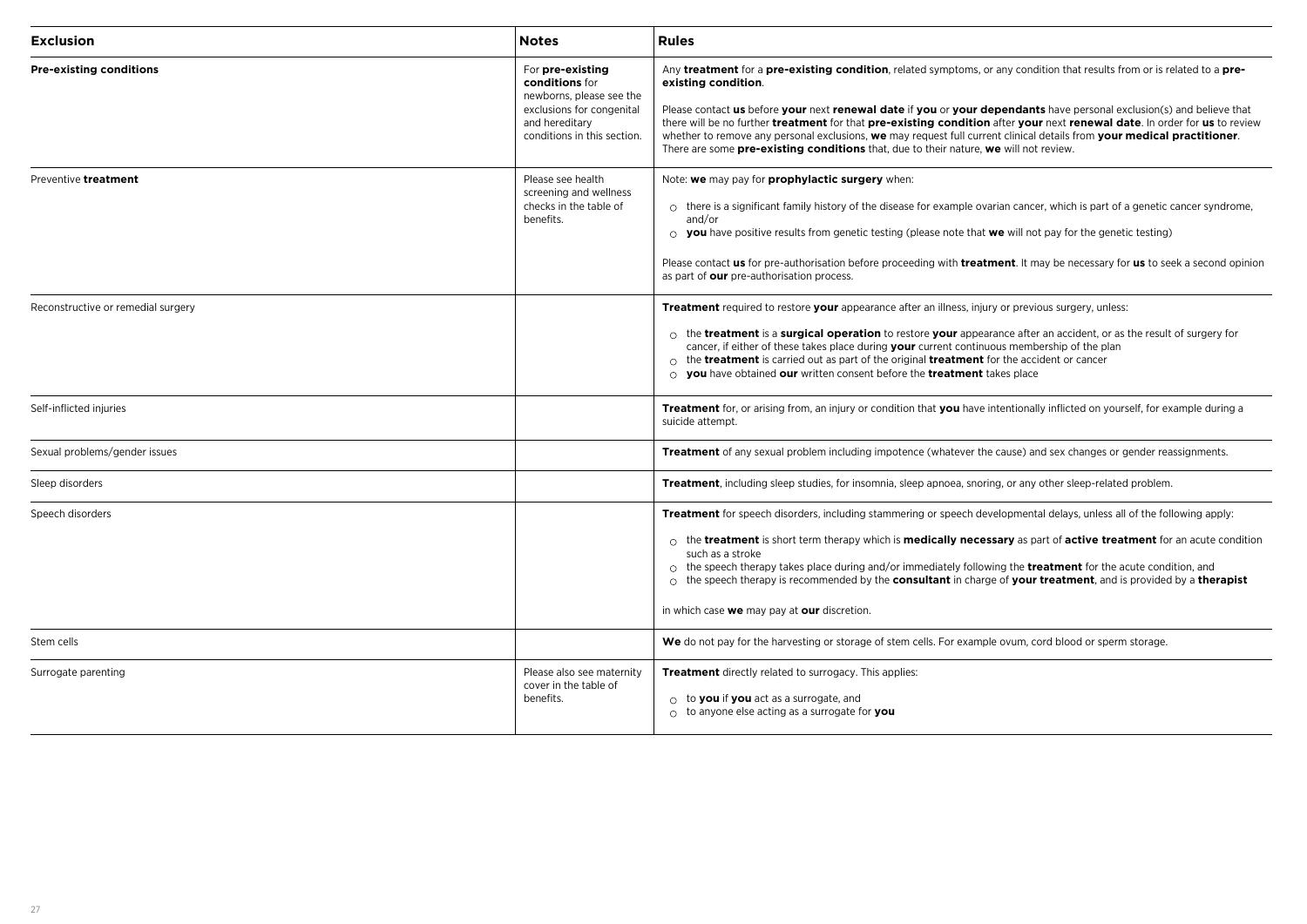| <b>Exclusion</b>                                                   | <b>Notes</b> | <b>Rules</b>                                                                                                                                                                                                                                                                                                                                                                                                                                                                                                                                                                                                                                                                                                                                                                                                                                                                                                                                                                                                |
|--------------------------------------------------------------------|--------------|-------------------------------------------------------------------------------------------------------------------------------------------------------------------------------------------------------------------------------------------------------------------------------------------------------------------------------------------------------------------------------------------------------------------------------------------------------------------------------------------------------------------------------------------------------------------------------------------------------------------------------------------------------------------------------------------------------------------------------------------------------------------------------------------------------------------------------------------------------------------------------------------------------------------------------------------------------------------------------------------------------------|
| Travel costs for <b>treatment</b>                                  |              | Any travel costs related to receiving <b>treatment</b> , unless otherwise covered by:<br>$\circ$ local air ambulance benefit,<br>$\circ$ local road ambulance benefit, or<br>○ Assistance cover<br>Examples:<br>$\circ$ we do not pay for taxis or other travel expenses for you to visit a medical practitioner<br>$\circ$ we do not pay for travel time or the cost of any transport expenses charged by a medical practitioner to visit you                                                                                                                                                                                                                                                                                                                                                                                                                                                                                                                                                              |
| Unrecognised medical practitioner, hospital or healthcare facility |              | $\circ$ Treatment provided by a medical practitioner hospital or healthcare facility which are not recognised by the<br>relevant authorities in the country where the <b>treatment</b> takes place as having specialised knowledge, or expertise in, the<br>treatment of the disease, illness or injury being treated.<br>$\circ$ Self treatment or treatment provided by anyone with the same residence, Family Members (persons of a family,<br>related to you by blood or by law or otherwise). A full list of the family relationships falling within this definition are<br>available on request.<br>$\circ$ Treatment provided by a medical practitioner, hospital or healthcare facility which are to whom we have sent a<br>written notice that we no longer recognise them for the purposes of our health plans. You can contact us by telephone<br>for details of <b>treatment</b> providers we have sent written notice to or visit Facilities Finder at bupaglobal.com/en/facilities/<br>finder |
| USA treatment                                                      |              | If USA cover has not been purchased, then any treatment or services received in the USA are ineligible.<br>If USA cover has been purchased, then <b>treatment</b> or services received in the USA are ineligible:<br>$\circ$ when arrangements were not pre-authorised by our agents in the USA where required (see 'Pre-authorisation –<br><b>Treatment</b> in the USA' section of this membership quide); or<br>○ we know or suspect that you purchased cover for and travelled to the USA for the purpose of receiving treatment for a<br>condition, including pregnancy when the symptoms of the condition were apparent to you before buying the cover. This<br>applies whether or not your treatment was the main or sole purpose of your visit even if the treatment was pre-<br>authorised.                                                                                                                                                                                                         |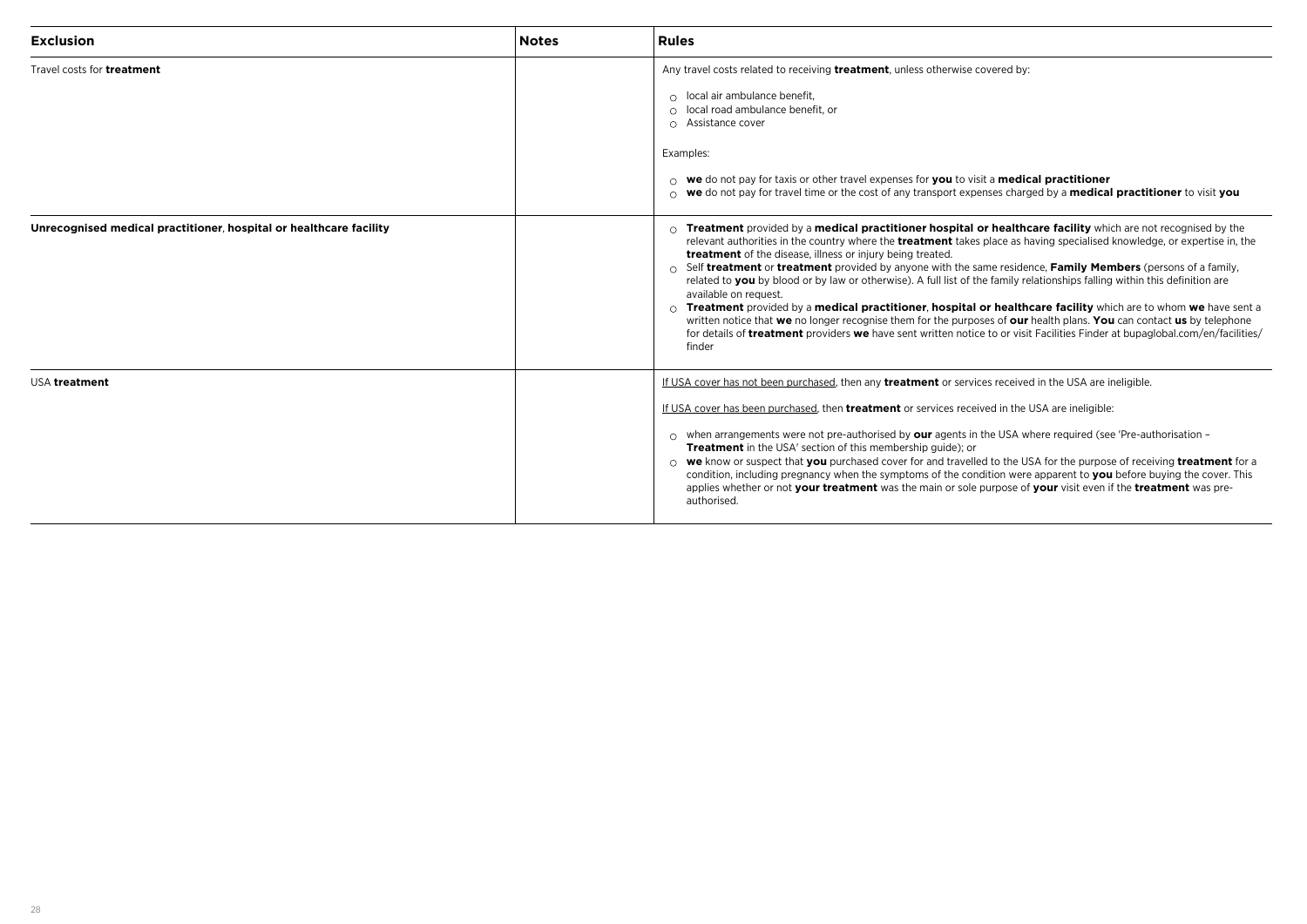## **Pre-authorisation**

This section contains rules and information about what pre-authorisation means and how it works.

**We** would like to make **you** aware that there are certain benefits which **you** must receive preauthorisation for. These are detailed in **your** 'Table of Benefits'. Benefit may not be paid unless preauthorisation has been provided.

### **What pre-authorisation means**

If **we** pre-authorise **your treatment**, this means that **we** will pay up to the limits of **your** plan provided that all of the following requirements are met:

- the **treatment** is eligible **treatment** that
- is covered by **your** plan
- **you** have an active membership at the time that **treatment** takes place
- **your** subscriptions are paid up to date
- the **treatment** carried out matches the **treatment** authorised
- **you** have provided a full disclosure of the condition and **treatment** required
- **you** have enough benefit entitlement to cover the cost of the **treatment**
- **your** condition is not a **pre-existing condition** (see the 'What is not covered?' section)
- the **treatment** is **medically necessary**
- the **treatment** takes place within 31 days after pre-authorisation is given

From time to time **we** may ask **you** for more detailed medical information, for example, to rule out any relation to a **pre-existing condition**. **We** may require that **you** have a medical examination by an independent **medical practitioner** appointed by **us** (at **our** cost) who will then provide **us** with a medical report. If this information is not provided in a timely manner once requested this may result in a delay in pre-authorisation and to **your** claims being paid. If this information is not provided to **us** at all this may result in **your** claims not being paid.

**Treatment we can pre-authorise We** can pre-authorise **in-patient treatment** and **day-case treatment**, cancer **treatment** and MRI, CT or PET scans.

**Direct settlement/pay and claim** Direct settlement is where the provider of **your treatment** claims directly from **us**, making things easier for **you**. The alternative is for **you** to pay and then claim back the costs from **us**.

**We** aim to arrange direct settlement wherever possible, but it has to be with the agreement of whoever is providing the **treatment**. In general, direct settlement can only be arranged for **inpatient treatment** or **day-case treatment**.

Direct settlement is easier for **us** to arrange if **you** pre-authorise **your treatment** first, or if **you** use a participating **hospital** or clinic.

**Length of stay (in-patient treatment)** Your pre-authorisation will specify an approved length of stay for **in-patient treatment**. This is the number of nights in **hospital** that **we** will cover **you** for. If **your treatment** will take longer than this approved length of stay, then **you** or **your consultant** must contact **us** for an extension to the pre-authorisation.

### **Treatment in the USA** All **in-patient treatment** and **day-case**

**treatment**, cancer **treatment** and MRI, CT or PET scans in the USA must be pre-authorised. If **you** are going to receive any of these **treatments**, ask **your** medical provider to contact **our** dedicated team for pre-authorisation. All the information they need is on **your** membership card.

**We** have made special arrangements if **you** need to have **treatment** or be hospitalised or visit a doctor in the USA. These include access to a select **network** of quality medical providers and direct settlement of all covered expenses when **you** receive **treatment** in a **network hospital**.

**Treatment which has not been pre-authorised**

If **you** choose not to get **your in-patient treatment** and **day-case treatment**, cancer **treatment** and MRI, CT or PET scans in the USA pre-authorised, **we** will only pay 50 percent towards the cost of covered **treatment**.

Of course **we** understand that there are times when **you** cannot get **your treatment** pre-authorised, such as in an **emergency**. If **you** are taken to **hospital** in an **emergency**, it is important that **you** arrange for the **hospital** to contact **us** within 48 hours of **your** admission, or as soon as reasonably possible in the circumstances. **We** can then make sure **you** are getting the right care, and in the right place. If **you** have been taken to a **hospital** which is not part of the **network** and, if it is the best thing for **you**, **we** may arrange for **you** to be moved to a **network hospital** to continue **your treatment** once **you** are stable. Should **you** decline to transfer to a provider in **network** (should this be offered to be arranged, where medically appropriate) only the **Reasonable and Customary** costs of any covered **treatment** or services received following the date of the transfer being offered will be paid (after any applicable coinsurance or deductible has been deducted).

If **we** have been notified within 48 hours of an **emergency** admission to **hospital**, **we** will not ask **you** to share the cost of **your treatment**.

### **Out of network treatment**

Even if **your treatment** in the USA has been preauthorised, but **you** choose to use a **hospital**, clinic or **medical practitioner** out of **network**, **we** will only pay **Reasonable and Customary** costs towards the cost of covered **treatment**. Please see the "**Our** approach to costs" section of this membership guide.

There may be times when it is not possible for **you** to be treated at a **network hospital**. These include:

- where there is no **network hospital** within 30 miles of **your** address, and
- when the **treatment you** need is not available in the **network hospital**

In these cases, **we** will not ask **you** to share the cost of **your treatment**.

### **Important rules**

Please note that pre-authorisation is only valid if all the details of the authorised **treatment**, including dates and locations, match those of the **treatment** received. If there is a change in the **treatment** required, if **you** need to have further **treatment**, or if any other details change, then **you** or **your consultant** must contact **us** to pre-authorise this separately. **We** make **our** decision to approve **your treatment** based on the information given to **us**. **We** reserve the right to withdraw **our** decision if additional information is withheld or not given to **us** at the time the decision is being made.

**We** reserve the right to withdraw or amend **our** decision if information is subsequently received that may be contradictory to the information initially given to **us** at the time the decision is being made. Failure to comply with any request for additional information may be deemed to be indicative of fraudulent activities. Should such a failure occur, information may be disclosed to third parties (including other insurers) with the intention of preventing and detecting fraud.

## **Making a Claim**

At times of ill health, **you** want to concentrate on getting well. **We** will do everything **we** can to make **your** claim as simple and straightforward as possible.

## **How to make a claim**

### **Claim forms**

**Your** claim form is important as it gives **us** the information that **we** need to process **your** claim. If it is not fully completed **we** may have to ask for more information. This can delay payment of **your** claim.

**You** must complete a new claim form:

- $\circ$  for each member
- for each condition
- o for each in-patient or day-case stay, and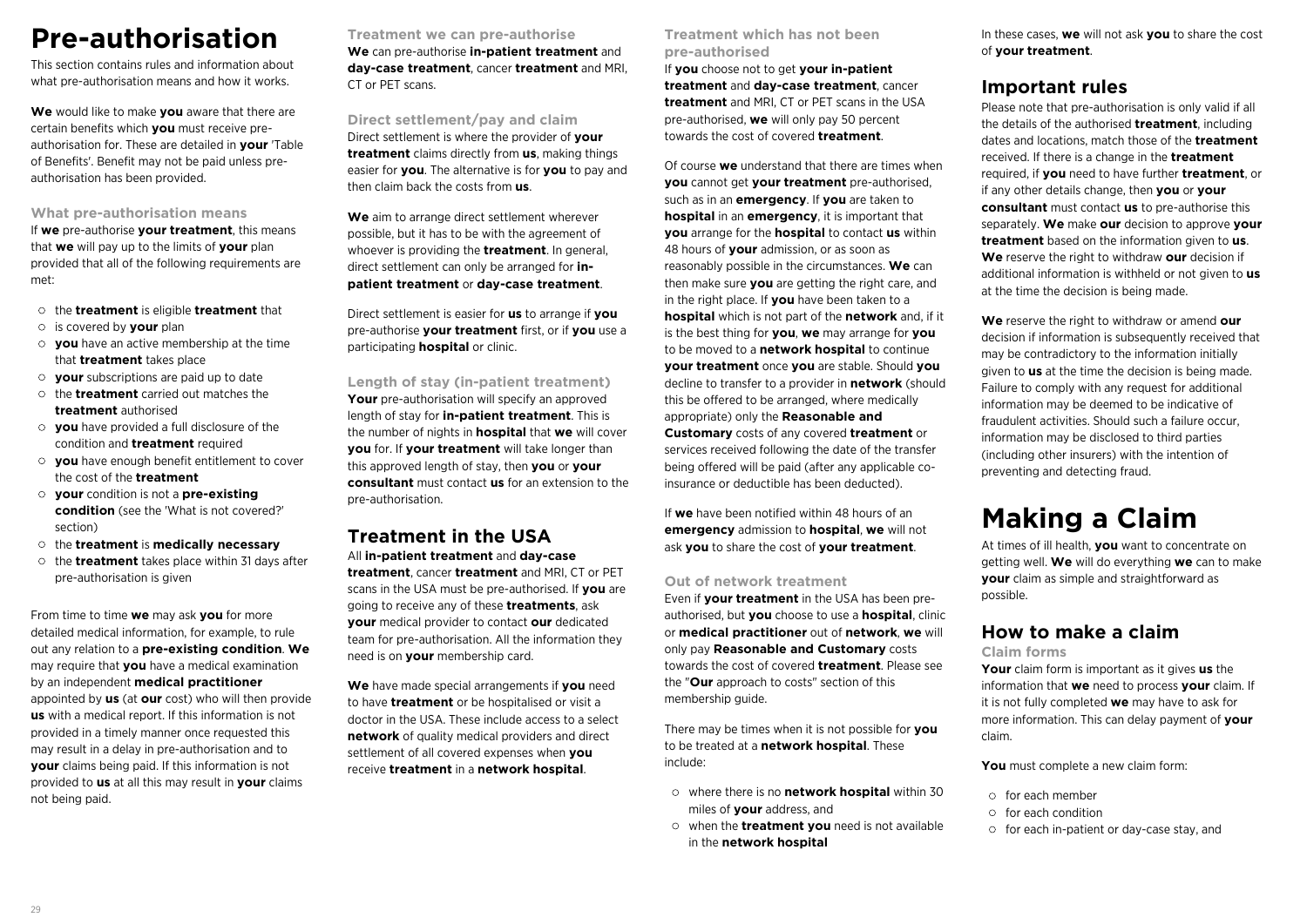$\circ$  for each currency of claim

If a condition continues over six months, **we** will ask for a further claim form to be completed.

#### **What to send us**

**You** need to return the completed form to **us** by post, with the invoices, as soon as possible. This must be within 2 years of receiving the **treatment** for which **you** are claiming. Invoices sent to **us** after 2 years will not normally be paid unless there is a good reason why it was not possible for **you** to make the claim earlier. **We** cannot return any original documents but **we** can send **you** copies if **you** request.

**Requests for further information We** may need to ask **you** for further information to support **your** claim. If **we** do, **you** must provide this. Examples of things **we** might ask for include:

- $\circ$  medical reports and other information about the **treatment** for which **you** are claiming
- $\circ$  the results of any medical examination performed at **our** expense by an independent **medical practitioner** appointed by **us**
- written confirmation from **you** as to whether **you** think **you** can recover the costs **you** are claiming from another person or insurance company

If **you** do not provide the information that **we** ask for, **we** may not pay **your** claim in full.

Please also read about correspondence in the ' **Your** membership' section.

**Important**

When making a claim please note:

- **you** must have received the **treatment** while covered under **your** membership
- payment of **your** claim will be under the terms of **your** membership and up to the benefit levels shown, that apply to **you** at the time **you** receive the **treatment**
- **we** will only pay for **treatment** costs actually incurred by **you**, not deposits or advance invoices or registration/administration fees charged by the provider of **treatment**
- **we** will only pay for **treatment** costs that are **Reasonable and Customary**
- **we** do not return original documents such as invoices or letters. However, **we** will be pleased to return copies if **you** ask **us** when **you** submit **your** claim.

**Fraud prevention and detection** We have the right, where appropriate, to check **your** details with fraud prevention agencies, other insurers and other relevant third parties for the purpose of preventing and detecting false information or fraudulent activity. If **you** give **us** false or inaccurate information and **we** suspect fraud, **we** may record this with a fraud prevention agency. **We** and other organisations may also use and search these records to:

- $\circ$  help make decisions about benefit and benefit related services for **you** and members of **your** plan
- $\circ$  help make decisions on other insurance proposals and claims for **you** and members of **your** plan/group
- trace debtors, recover debt, prevent fraud and to manage **your** insurance plans
- establish **your** identity
- undertake credit searches and additional fraud searches.

#### **Fraudulent Claims**

**You** and any **dependant** (or anyone acting on behalf of **you** or any **dependant**) must not:

- make a fraudulent or exaggerated claim under this plan;
- send **us** fake or forged documents or other false evidence, or make a false statement in support of a claim; and/or
- provide **us** with information which **you** or any **dependant** knows would otherwise enable **us** to refuse to pay a claim under this plan.

Failure to comply with the above will give **us** the right to:

- $\circ$  refuse to pay the whole of the claim:
- recover any payments **we** have already made in respect of the claim; and/or

notify **you** that this plan (or if the fraudulent claim is made by or on behalf of a particular **dependant**, the cover under this plan for that particular **dependant**) has terminated from the date of any of the acts or omissions set out above, and **we** will not refund the premium.

#### **Confirmation of your claim**

**We** will always send confirmation of how **we** have dealt with a claim. If applicable, for child **dependants** (those aged under 18 years), **we** will write to the **principal member**. If the claim is for **treatment** received by the **principal member**, or an adult **dependant** (those aged over 18 years), **we** will write directly to the individual concerned.

### **How your claim will be paid**

Wherever possible, **we** will follow the instructions given to **us** in the 'Payment details' section of the claim form.

### **Who we will pay**

**We** will only make payments to the member who received the **treatment**, the provider of the **treatment**, the **principal member** of the membership or the executor or administrator of the member's estate. **We** may pay a **dependant** only where the **dependant** received the covered benefits, they are over 18 and **we** have their current bank details. **We** will not make payments to anyone else.

**Payment method and bank charges We** will make payment where possible by electronic transfer or by cheque. Payments made by electronic transfer are quick, secure and convenient. To receive payment by electronic transfer, **we** need the full bank account, SWIFT code, bank address details and (in Europe only) IBAN number to be provided on the claim form.

**We** will instruct **our** bank to recharge the administration fee relating to the cost of making the electronic transfer to **us** but **we** cannot guarantee that these charges will always be passed back for **us** to pay. In the event that **your** local bank makes a charge for a wire transfer **we** will aim to refund this as well. Any other bank charges or fees, such as for currency exchange, are **your**

responsibility, unless they are charged as a result of **our** error.

Cheques are no longer valid if they are not cashed within 6 months. If **you** have an out-of-date cheque, please contact customer services, who will be happy to arrange a replacement.

### **Payment currency and conversions**

**We** can pay in the currency in which **you** pay **your** subscriptions, the currency of the invoices **you** send **us**, or the currency of **your** bank account.

Sometimes, the international banking regulations do not allow **us** to make a payment in the currency **you** have asked for. If so, **we** will send a payment in the currency of **your** sponsor's subscriptions. Where payment to **you** in the usual currency may expose **us** (or **our** Bupa group of companies and administrators) to any sanction, prohibition or restriction under the laws of any relevant jurisdiction and/or United Nations resolution, **we** reserve discretion to pay **you** in such other currency as **we** are permitted and able to make payment in, if any such payment is permitted to be made.

If **we** have to make a conversion from one currency to another, the exchange rate **we** use will be Reuters closing spot rate set at 16.00 **UK** time on the **UK** working day preceding the invoice date. If there is no invoice date, **we** will use the date of **your treatment**.

## **Other claim information**

**Discretionary payments**

**We** may, in certain situations, make discretionary or 'ex gratia' payments towards **your treatment**. If **we** make any payment on this basis, this will still count towards the overall maximum amount **we** will pay under **your** membership. Making these payments does not oblige **us** to pay them in the future.

**We** do not have to pay for **treatment** that is not covered by **your** plan, even if **we** have paid an earlier claim for a similar or identical **treatment**.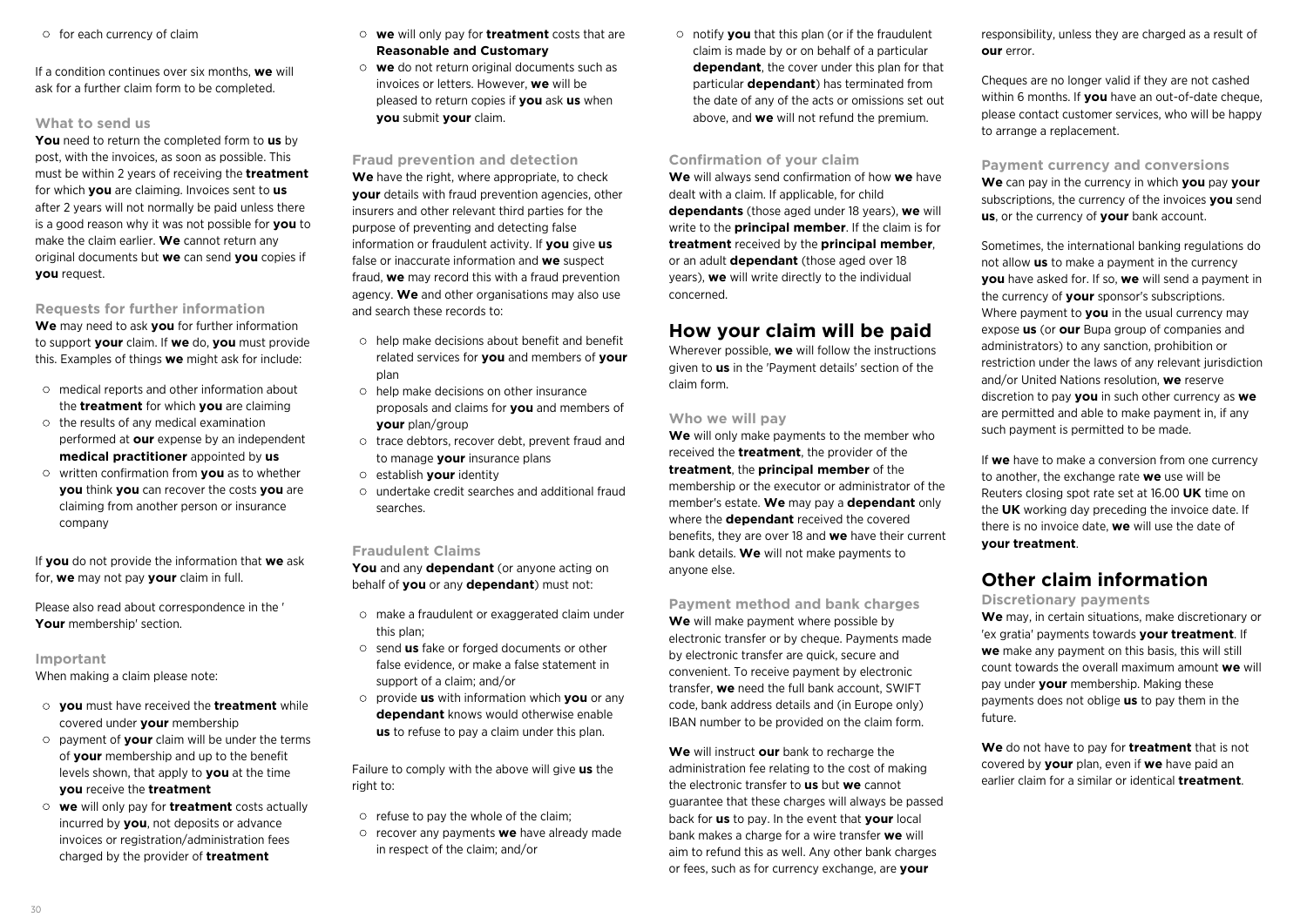#### **Incorrect payment of claims**

If **we** incorrectly make any payment of **your** claim, **we** reserve the right to deduct the incorrectly paid amount from future claims or seek repayment from **you**.

**Claiming for treatment when others are responsible**

**You** must complete the appropriate section of the claim form if **you** are claiming for **treatment** that is needed when someone else is at fault, for example in a road accident in which **you** are a victim. If so, **you** will need to take any reasonable steps **we** ask of **you** to assist **us** to:

- $\circ$  recover from the person at fault (such as through their insurance company) the cost of the **treatment** paid for by **Bupa Global**, and
- claim interest if **you** are entitled to do so

If any person is to blame for any injury, disease, illness, condition or other event in relation to which **you** receive any covered benefits, **we** may make a claim in **your** name.

**You** must provide **us** with any assistance **we** reasonably require to help make such a claim, for example:

- providing **us** with any documents or witness statements;
- $\circ$  signing court documents; and
- $\circ$  submitting to a medical examination.

**We** may exercise **our** rights to bring a claim in **your** name before or after **we** have made any payment under the membership. **You** must not take any action, settle any claim or otherwise do anything which adversely affects **our** rights to bring a claim in **your** name.

**Claiming with joint or double insurance You** must complete the appropriate section on the claim form, if **you** have any other insurance cover for the cost of the **treatment** or benefits **you** have claimed from **us**. If **you** do have other insurance cover, this must be disclosed to **us** when claiming, and **we** will only pay **our** share of the cost of the **treatment** or benefits claimed.

## **Assistance Cover**

(optional if purchased)

This section contains the rules and information for Assistance cover, an optional benefit which helps **you** if **you** need to travel to get the **treatment** that **you** need.

Note: there are two levels of Assistance cover: Evacuation and Repatriation. **Your** membership certificate will show if **you** have Evacuation or Repatriation but **you** can visit the MembersWorld website or contact the customer services helpline if **you** are unsure.

### **What is Assistance cover?**

When the **treatment you** need is not available locally, the Evacuation and Repatriation options both cover **you** for reasonable transport costs to the nearest appropriate place of **treatment** where the **treatment** that **you** need is available, if it is not available locally. Repatriation also gives **you** the option of returning to **your specified country of nationality** or **your specified country of residence** when the **treatment** is not available locally.

**We** may not be able to arrange Evacuation or Repatriation in cases where the local situation makes it impossible, unreasonably dangerous or impractical to enter the area; for example from an oil rig or within a war zone.

**Assistance cover–general rules**

The following rules apply to both the Evacuation and Repatriation levels of cover:

- **you** must contact **our** appointed representatives for confirmation before **you** travel, on +44 (0) 1273 333 911 for Classic and Essential customers +44 (0) 1273 718 470 for Gold customers
- **our** appointed representatives must agree the arrangements with **you**
- Assistance cover is applicable for **in-patient treatment** and **day-case treatment** only
- o the **treatment** must be recommended by **your consultant** or **family doctor** and, for medical reasons, not available locally
- the **treatment** must be eligible under **your** plan
- **you** must have cover for the country **you** are being treated in, for example the USA
- **you** must have the appropriate level of Assistance cover in place before **you** need the **treatment**

Evacuation or Repatriation will not be eligible if **you** were aware of the symptoms of **your** condition before applying for Assistance cover.

**We** will not approve a transfer which in **our** reasonable opinion is inappropriate based on established clinical and medical practice, and **we** are entitled to conduct a review of **your** case, when it is reasonable for **us** to do so. Evacuation or Repatriation will not be authorised if this would be against medical advice.

## **How to arrange your Evacuation or Repatriation**

Arrangements for Evacuation or Repatriation will be made by **our** appointed representatives and must be confirmed in advance by calling: +44 (0) 1273 333 911 for Classic and Essential customers

+44 (0) 1273 718 470 for Gold customers

**You** must provide **us** with any information or proof that **we** may reasonably ask **you** for to support **your** request. **We** will only pay if all arrangements are agreed in advance by **Bupa Global**'s appointed representatives.

### **Evacuation cover:**

**what we will pay for**

If **you** have Evacuation cover it will be shown on **your** membership certificate. If **you** are still unsure **you** can visit **our** MembersWorld website or contact the customer services helpline.

**We** will pay in full for **your** reasonable transport costs for **in-patient treatment** or **day-case treatment**. It may also be authorised if **you** need advanced imaging or cancer **treatment** such as radiotherapy or chemotherapy.

- **We** will only pay for Evacuation to the nearest place where the required **treatment** is available when the required **treatment** is not available locally. This could be to another part of the country that **you** are in, and may not be **your** home country.
- **We** will pay for the reasonable travel costs for a relative or **your** partner to accompany **you**, but only if it is **medically necessary**.
- **We** will also pay for the reasonable costs of **yours** and **your** relative or partner's return journey to the place **you** were evacuated from. All arrangements for **your** return should be approved in advance by **Bupa Global** or **our** appointed representatives.

**We** will pay for either:

- $\circ$  the reasonable cost of the return journey by the most direct route available by land or sea, or
- $\circ$  the cost of an economy class air ticket by the most direct route available, whichever is the lesser amount
- **we** will pay reasonable costs for the transportation only of **your** body, subject to airline requirements and restrictions, to **your** home country, in the event of **your** death while **you** are away from home. **We** do not pay for burial or cremation, the cost of burial caskets etc, or the transport costs for someone to collect or accompany **your** remains

Note: **we** do not pay for any other costs related to the evacuation such as hotel accommodation or taxis. Costs of any **treatment you** receive are not payable under Evacuation cover, but are payable from **your** medical cover as described in the 'What is covered?' section.

Please also note that for medical reasons the member receiving **treatment** may travel in a different class from their companion.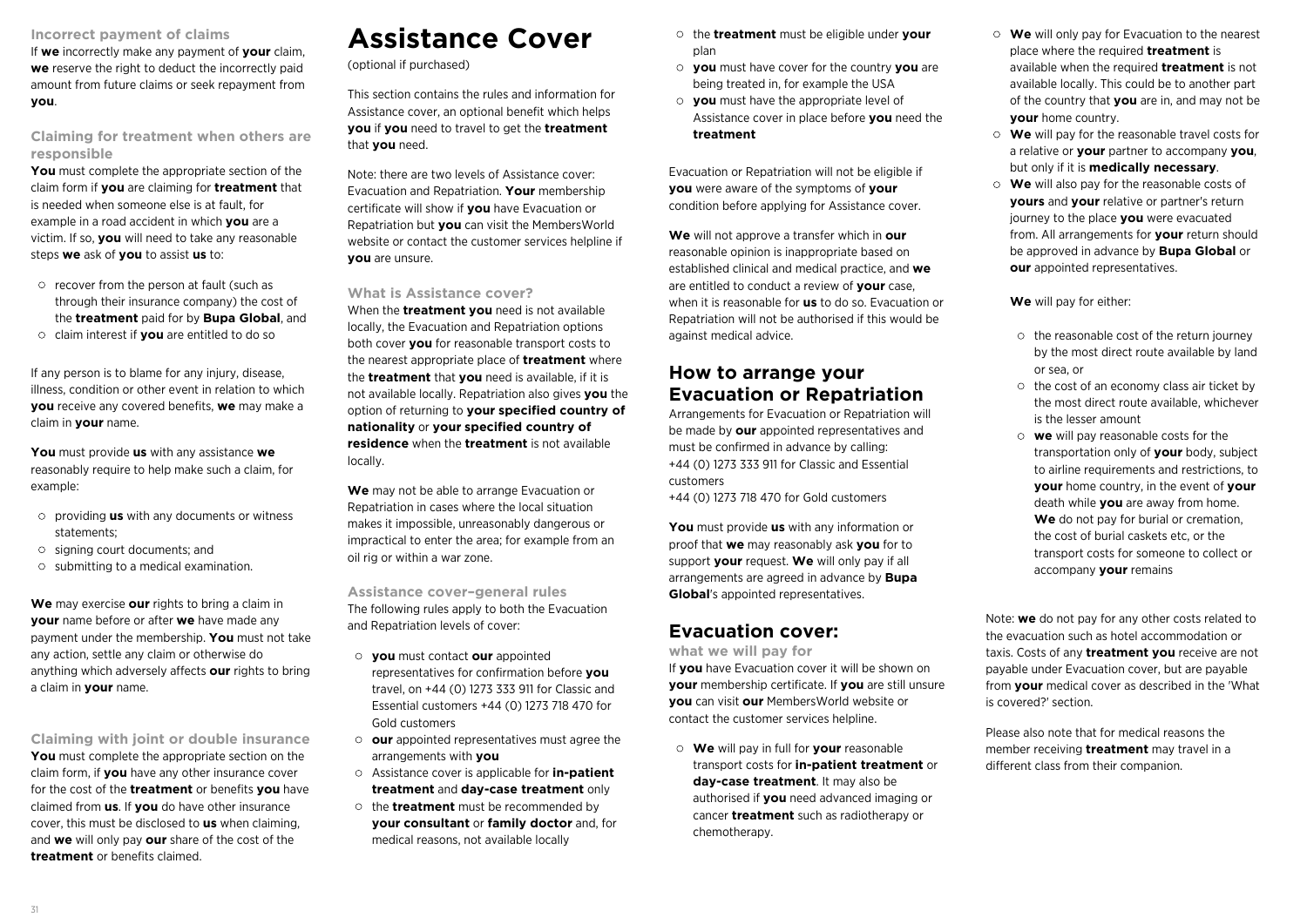### **Repatriation cover:**

**what we will pay for**

If **you** have Repatriation cover it will be shown on **your** membership certificate. If **you** are still unsure **you** can visit **our** MembersWorld website or contact the customer services helpline. Repatriation cover also includes Evacuation cover — see above.

- **We** will pay in full for **your** reasonable transport costs for **in-patient treatment** or **day-case treatment**.
- **We** will pay for repatriation to **your specified country of nationality** or **your specified country of residence**, when the required **treatment** is not available locally.
- **We** will pay for one repatriation for each illness or injury per lifetime.
- **We** will pay the reasonable costs for a relative or **your** partner to accompany **you** to **your specified country of nationality** or **your specified country of residence** if **we** have authorised this in advance of the repatriation.
- **We** will also pay an allowance of up to GBP 25, USD 50 or EUR 37 per day for up to 10 days to cover the living expenses of the person accompanying **you**.
- **We** will pay for **you** and the person accompanying **you** to return to where **you** were repatriated from. All arrangements for **your** return must be approved in advance by **Bupa Global** or **our** appointed representatives.

**We** will pay for either:

- $\circ$  the reasonable cost of the return journey by the most direct route available by land or sea, or
- $\circ$  the cost of a scheduled return economy class air ticket by the most direct route available, whichever is the lesser amount
- **we** will pay reasonable costs for the transportation only of **your** body, subject to airline requirements and restrictions, to **your** home country, in the event of **your** death while **you** are away from home. **We** do not pay for burial or cremation, the cost of burial caskets etc, or the transport costs for someone to collect or accompany **your** remains

Note: **we** do not pay for any other costs related to the repatriation such as hotel accommodation or taxis. Costs of any **treatment you** receive are not payable under Repatriation cover, but are payable from **your** medical cover as described in the 'What is covered?' section.

Please also note that for medical reasons the member receiving **treatment** may travel in a different class from their companion.

## **Annual Deductibles**

Please read this section if **you** have an **annual deductible** on **your** plan.

## **Important – please remember that:**

- the **annual deductible** applies separately to each person included on **your** membership
- as **we** may need to collect amounts from **you** by credit card, **you** must have a valid credit card authority with **us** at all times. (**We** may suspend or terminate **your** cover if **you** do not have such an agreement or authority in place while **you** have an **annual deductible** on **your** plan)
- even if the amount **you** are claiming is less than the amount of the **annual deductible**, **you** should still submit a claim to **us**
- this is an **annual deductible**. Therefore, if **your** first claim is towards the end of **your membership year**, and **treatment** continues over **your renewal date**, the **annual deductible** is payable separately for **treatment** received in each **membership year**

**What is an annual deductible?**

The **annual deductible** is the total value that **your** eligible claims must reach each **membership year** before **we** will start to pay any benefit.

For example, if **you** have an **annual deductible** of GBP 500, the total value of **your** eligible claims must reach GBP 500 before **we** will pay any benefit. The **annual deductible** applies separately to each person on **your**, the **principal member's** membership.

The amount of **your annual deductible** will be shown on **your** membership certificate, which **you** can view online at **our** MembersWorld website. If **you** are unsure whether **your** cover includes an **annual deductible**, please contact **our** customer services helpline.

At any point **you** can check the amount of **your** remaining **annual deductible** by contacting **our** customer services helpline.

### **How an annual deductible works**

If a claim is smaller than **your** remaining **annual deductible**, **you** must still submit it to **us** as normal. **We** will not pay any benefit, but the claim will count towards reaching **your annual deductible**. **We** will send **you** a statement informing **you** how much is left.

If an eligible claim exceeds **your** remaining **annual deductible**, **we** will pay the amount of the claim less the remaining **annual deductible**.

Once **your annual deductible** is reached, **we** will pay all eligible claims in full, up to the benefit limits of **your** plan.

**How claims are paid to you**

If **you** submit a claim and have asked **us** to pay **you**:

- **your** benefit will be paid less the amount of the **annual deductible**
- **we** will send **you** a statement showing how **your** claim has been settled, including any amounts set against the **annual deductible**

**How claims are paid direct to your medical provider**

If **you** have asked **us** to make a payment direct to **your** medical provider:

**we** will send payment to the provider for the full amount of the eligible claim, without deducting any **annual deductible**

- **we** will then collect any **annual deductible** from **you** using the credit card authority
- **we** will also send **you** a statement showing the amount of the **annual deductible** that **Bupa Global** will be collecting from **your** account

**You** are responsible for paying the **annual deductible** in all circumstances.

## **Paying subscriptions and other charges**

All references to '**you**' and '**your**' in this section refer to **you**, the **principal member** only, unless stated otherwise.

### **Paying subscriptions**

**You** have to pay subscriptions to **us** in advance for **you** and **your dependants** throughout **your** membership. The amount **you** have agreed to pay, and the method of payment **you** have chosen are shown on **your** invoice.

**Your** subscriptions must be paid in the currency of **your** contract, as shown on **your** invoice.

Your subscriptions should only be paid directly to **Bupa Global**. If **you** pay **your** subscriptions to anyone else, such as an intermediary or insurance broker, then that person is acting on **your** behalf as **your** agent. **Bupa Global** will not be responsible for any subscriptions paid to a third party.

Subscription payments may be collected by Bupa Insurance Services Limited. In the event that Bupa Insurance Services Limited receives or holds any subscription payment, it does so as agent for and on behalf of **your** insurer. Bupa Insurance Services Limited may also pay certain claims or refunds as agent for and on behalf of **your** insurer. The amount and method of payment is shown in **your** membership certificate.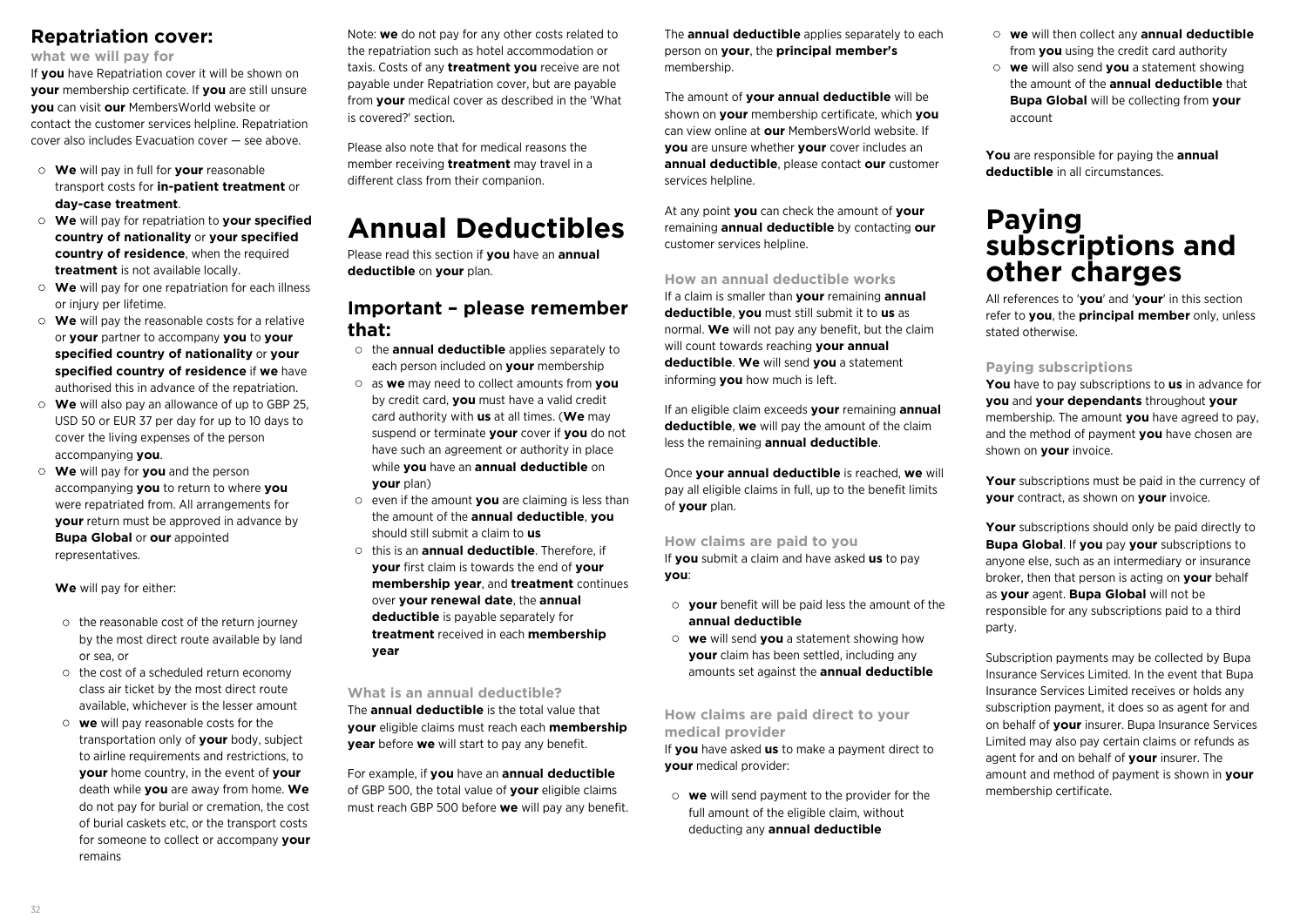If **you** are unable to pay **your** subscriptions for any reason please contact the customer services helpline.

#### **Paying other charges**

Countries of residence are grouped into various zones for pricing. The total amount **you** have to pay on **your** invoice is inclusive of any taxes (such as Insurance Premium Tax), charges or levies, applicable within **your** pricing zone.

### **If subscriptions and other charges are not paid**

If **you** do not pay subscriptions and other charges in full by the date they are due, **you** and **your dependant's** membership may be suspended and claims submitted whilst there are subscriptions and charges due will not be paid.

**You** and **your dependant's** membership may also be suspended if **you** do not settle in full any **annual deductible** payable by **you** for a claim which has been paid direct to **you** and **your dependant's** medical provider. Claims submitted whilst repayment of an **annual deductible** is due will not be paid.

### **Changes to subscriptions and other charges**

Each year on **your renewal date**, **we** may change how **we** calculate **your** subscriptions, how **we** determine the subscriptions, what **you** have to pay or the method of payment. Please note that subscriptions generally rise when **you** renew **your** cover. There are many factors which directly affect subscriptions, such as age or the country in which **you** are resident, and inflation in the worldwide cost of healthcare.

Any changes that **we** make will only apply from **your renewal date**.

The amount **you** have to pay to **us** in respect of IPT or other taxes, levies or charges, may also change at any time if there is a change in the rate, or if any new tax, levy or charge is introduced in those countries where **we** do business.

If **we** do make any changes to **your** subscriptions or to other charges, **we** will write to tell **you** about the changes. If **you** do not want to accept them, **you** can end **your** membership without the changes being introduced, provided that **you** do so:

- $\circ$  within 28 days of the date on which the changes take effect, or
- within 28 days of **us** telling **you** about the changes, whichever is later

Please remember that any bank administration charges or fees are **your** responsibility.

## **Your Membership**

This section contains the rules about **your** membership, including when it will start and end, renewing **your** plan, how **you**, the **principal member** can change **your** cover and general information.

### **Starting and renewing your membership**

**When your cover starts**

**Your** membership starts on the 'effective date' shown on the first membership certificate that **we** sent **you**, the **principal member** for **your** current continuous period of **Bupa Global** Lifeline membership.

### **When cover starts for others on your membership**

If any other person is included as a **dependant** under **you**, the **principal member's** membership, their membership will start on the 'effective date' on the first membership certificate **we** sent **you**, the **principal member** for **you**, the **principal member's** current continuous period of **Bupa Global** Lifeline membership which lists them as a **dependant**. Their membership can continue for as long as **you**, the **principal member** remain a member of the plan.

If **you**, the **principal member's** membership ceases, **your dependants** can then, of course, apply for membership in their own right.

**Renewing your membership**

**Your** membership can be renewed automatically every year on **your renewal date**, subject to acceptance of **our** renewal terms and 'If **we** make changes' in this section, by continuing to pay **your** subscriptions and any other payments due under **your** agreement with **us**.

If **you**, the **principal member** do not wish to renew **your** membership, **you** must inform **us** in writing as soon as **you** receive **your** renewal documents and prior to **your renewal date**.

If **we** decide to discontinue **your** plan, **you**, the **principal member** may be offered membership of another **Bupa Global** plan as an alternative. If **you**, the **principal member** transfer within one month, without a break in **your** cover, **we** will not add any special restrictions or exclusions to **your** cover under **your** new plan that are personal to **you**, other than those which apply to **you** under this plan.

Please read 'If **we** make changes' in this section.

## **Ending your membership**

**When your membership will end** Your membership will automatically end:

- if **you**, the **principal member** do not pay any of **your** subscriptions on, or before, the date they are due. However, **we** may allow **your** membership to continue without **you** having to complete a new medical history, if **you**, the **principal member** pay the outstanding subscriptions in full within 30 days. If **you**, the **principal member** are unable to pay **your** subscriptions for any reason, please contact the customer service helpline
- if **you**, the **principal member** do not pay the amount of any IPT, taxes, levies or charges that **you** have to pay under **your** agreement with **us** on or before the date they are due
- upon the death of the **principal member**. If the **principal member** dies the next named **dependant** on the membership certificate may apply to **Bupa Global** to become a **principal member** of the plan in his or her own right and include the other **dependants** under their membership. If they apply to do this within 28 days, **Bupa Global** will, at its

discretion, not add any further special restrictions or exclusions to the **dependant's** cover that are personal to them in addition to those which applied to the **dependant** under the plan when the **principal member** died

### **If you move to a new country or change your specified country of nationality**

**You**, the **principal member** must tell **us** straight away if **your specified country of residence** or **your specified country of nationality** changes. **We** may need to end **your** membership if the change results in a breach of regulations governing the provision of healthcare cover to local nationals, residents or citizens.

The details of regulations vary from country to country and may change at any time. In some countries **we** have local partners who are licensed to provide insurance cover but which are administered by **Bupa Global**. This means that customers experience the same quality **Bupa Global** service.

If **you** change **your specified country of residence** to a country where **we** have a local partner, in most cases **you** will be able to transfer to **our** partner's insurance policy without further medical underwriting. **You** may also be entitled to retain **your** continuity of **Bupa Global** membership; which means that for those benefits which aren't covered until **you** have been a member for a certain period, the time **you** were a member with **us** will count towards that. Please note that if **you** request a transfer to a local partner, **we** will have to share **your** personal information and medical history with the local partner.

Without limitation to the foregoing, **we** will not be able to renew **your** membership at the next **renewal date** if **you** become a permanent resident of the USA, and, if any other **dependants** covered under **your** membership become a resident of the USA, **we** will not be able to renew their cover under the membership at the next **renewal date**. 'Permanent resident' shall mean a person residing in the USA who is a citizen of or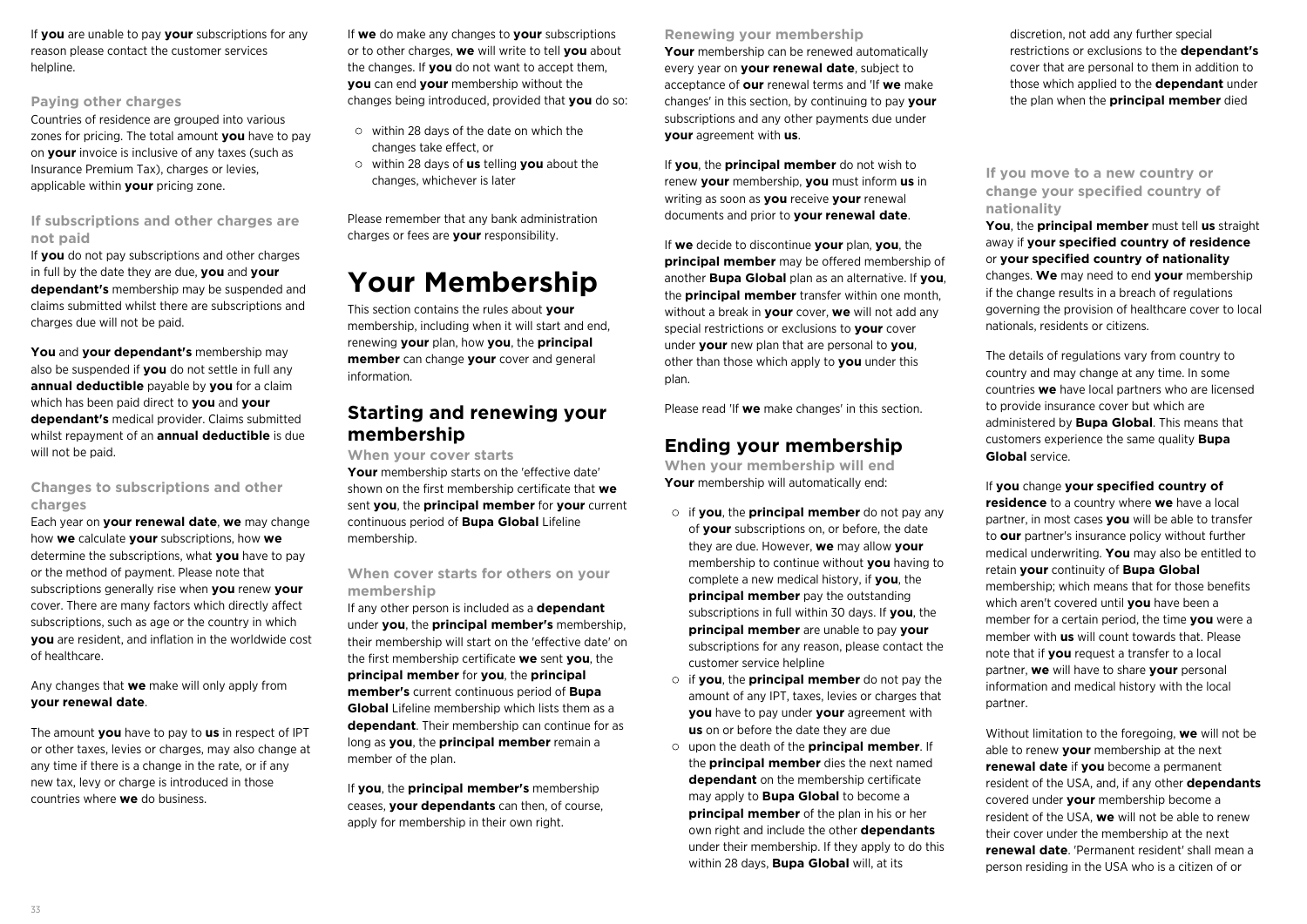who is permitted under applicable laws to live and work, on a permanent basis, in the USA, and 'USA' shall include the Commonwealth of Puerto Rico for this purpose.

If **you** change **your specified country of residence** or **your specified country of nationality**, please call the **Bupa Global** customer services helpline so **we** can confirm if **your Bupa Global** membership is affected, and, if so, whether **we** can offer **you** a transfer service.

### **How to end your membership or remove a dependant from cover**

**You**, the **principal member**, can choose to cancel **your** membership (which would also end the cover for all of **your dependants**), or remove any of **your dependants** from **your** cover, at any time, by telephoning or emailing **us**.

Cancellation of **your** membership, or the removal of **dependant**(s) from cover, will take effect from the 1st day of the following month from **you**, the **principal member**, notifying **us** of the request. **We** will not back-date any requests for termination, or the removal of **dependants** from cover. Claims relating to **treatment** or benefits taking place following the date of cancellation will not be payable.

### **Refunding subscriptions**

### **Cancellation of your membership or removal of a dependant from cover within the first 28 days**

If **you**, the **principal member**, choose to cancel **your** membership within 28 days of receiving **your** first membership certificate for that **membership year**, and **you** have not made any claims for that initial 28 day period, **we** will make a full refund to **you**, the **principal member**, of all subscriptions paid for that **membership year**. Where a claim has been made in respect of the initial 28 day period, **you**, the **principal member**, will be deemed to have affirmed **your** membership and the cancellation will be treated as a cancellation made during the **membership year** (see below).

If **you**, the **principal member**, choose to cancel the membership of a **dependant** within 28 days of receiving the first membership certificate for that **membership year** which names that **dependant** on the plan, and no claims have been made in respect that **dependant** for the initial 28 day period, **we** will make a full refund **you**, the **principal member**, of all subscriptions paid in respect of that **dependant** for that **membership year**, Where a claim has been made in respect of the initial 28 day period, **you**, the **principal member**, will be deemed to have affirmed the **dependant's** cover under the plan and the cancellation will be treated as a cancellation during the **membership year** (see below).

### **Cancellation of your membership or removal of a dependant from cover during the membership year**

If **you**, the **principal member**, choose to cancel **your** membership following the initial 28 day period of such **membership year** (or where cancellation is requested within the initial 28 day period and a claim has been made under the membership for that period), **we** will refund the amount of any subscriptions paid to **us** for the period following the date on which the cancellation of membership takes effect (i.e. from the 1st day of the following month from **us** being notified of the request).

If **you**, the **principal member**, choose to remove a **dependant** from cover following the initial 28 day period of such cover for that **membership year** (or where cancellation is requested within the initial 28 day period and a claim has been made under the **dependant's** cover for that period), **we** will refund the amount of any subscriptions paid to **us** for the period following the date on which the removal of the **dependant** takes effect (i.e. from the 1st day of the following month from **us** being notified of the request).

Such pro-rata return of any advance paid subscriptions will be made to the original payment source and method as the subscriptions were paid. **We** reserve the right to deduct any payment **you** may owe **us** from any refund.

#### **Death**

Upon death of a **principal member** or a

**dependant we** should be notified in writing within 28 days. Their membership will be ended and **we** will refund any subscriptions paid which relate to a period after it ends if no claims have been filed on their behalf.

### **Making changes to your cover**

**You**, the **principal member's** contract is an annual one, and **you** can therefore only change **your** level of cover from **your renewal date** (with the exception of USA upgrades which can be requested at any time).

### **Changing your level of cover**

If **you**, the **principal member** want to change **your** level of cover, please contact the customer service helpline before renewal to discuss **your** options.

If **you**, the **principal member** want to increase **your** level of cover **we** will ask **you** to complete a medical history questionnaire form, and/or to agree to certain exclusions or restrictions to **your** cover before **we** accept **your** application.

If **you**, the **principal member** have any concerns about **your** subscriptions, or if **your** circumstances have changed, please contact **us** so that **we** can try to help.

### **Adding dependants**

**You**, the **principal member** may apply to include **your dependants** under **your** membership by filling in a Lifeline application form. **You** can download this easily from MembersWorld at bupaglobal.com/membersworld. Or **you** can contact **us** and **we** will send one to **you**.

The medical history for all **your dependants**, **you** apply to include on **your** membership including any newborn children, will be reviewed by **our** medical underwriters. This may result in special restrictions or exclusions, which are personal to them and which will be shown on **your** membership certificate or **we** may decline to offer cover. For newborn children any exclusions or restrictions will be applied from their 91st day of birth if they are

eligible for newborn care, or **we** may decline to offer cover after 90 days of birth.

Newborn children are eligible for newborn care and can be included on **your** membership from their date of birth when:

- $\circ$  at least one parent has been covered on this membership for 10 months or more prior to the child's birth, and
- $\circ$  the child has not been born as a result of **assisted reproduction technologies**, ovulation induction **treatment**, adopted or born to a surrogate
- **you** have completed an application form and **we** have received it before **your** child is 30 days old
- the child is not being enrolled on their own membership

Newborn children who are not eligible for newborn care can be included from their 91st day once **you** have completed a Lifeline application form and the process for adding additional people will be followed.

Newborn care is not available in the USA if cover for pregnancy has been excluded in the USA as shown on **your** certificate of cover.

Newborn care is not available in the USA if the child was born in the USA as a result of a planned pregnancy when the mother did not purchase full USA cover.

Please read 'Newborn care' benefits in **your** 'Table of benefits'.

Please read 'Amending **your** membership certificate' in this section.

#### **Adding USA cover to your plan**

**You** the **principal member** can apply to include coverage in USA at any time following **your** original date of joining. To apply **you** will need to complete a Lifeline form which can be downloaded easily from membersworld at bupaglobal.com/ membersworld. **Your** application will be reviewed by **our** medical underwriters and may result in exclusions or restrictions specific to coverage in the USA.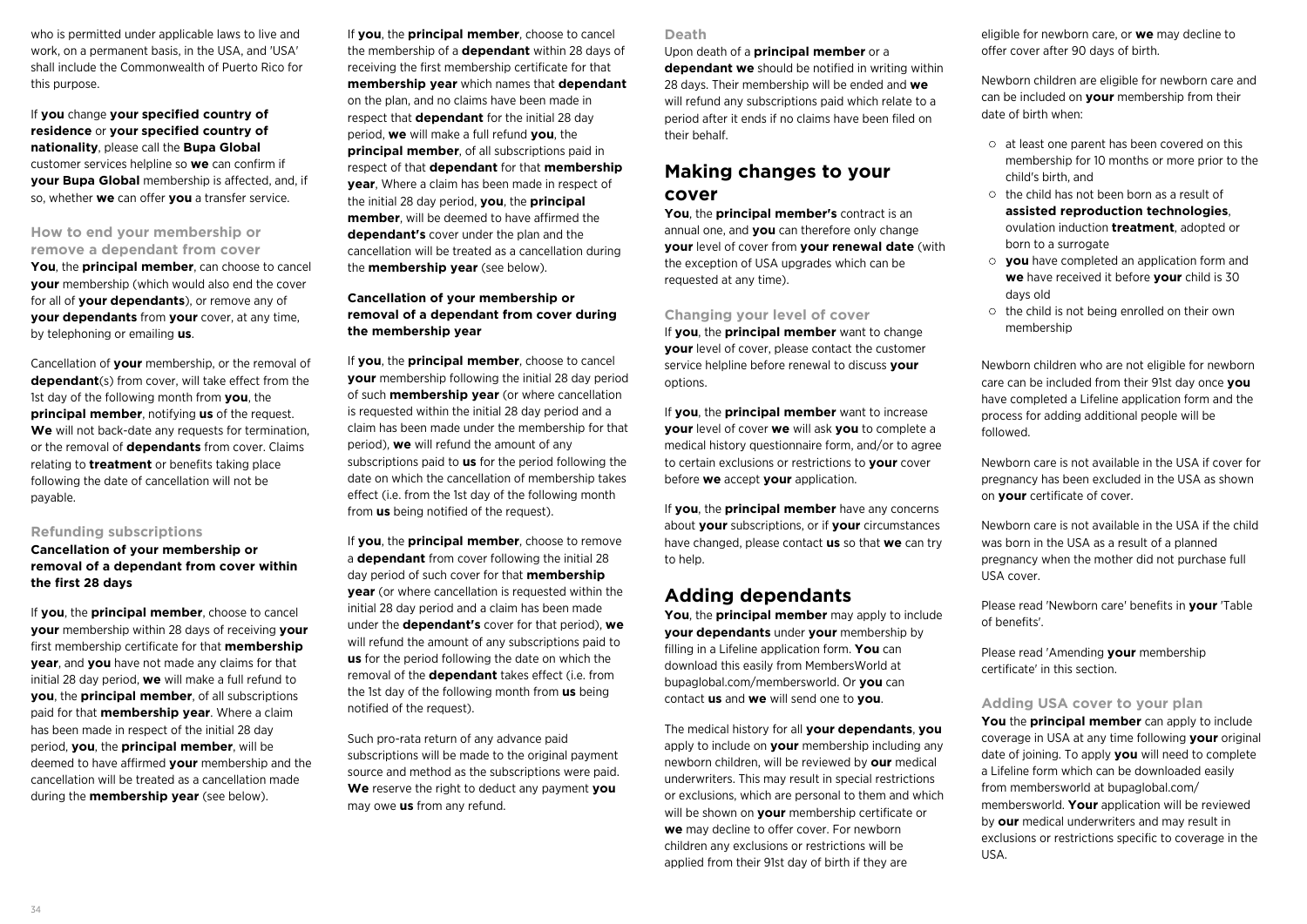### **If we make changes**

**We** may change the benefits and rules of **your** membership on **your renewal date**.

These changes could affect, for example:

- how much **you**, the **principal member's** subscriptions will be
- how often **you**, the **principal member** have to pay them
- the cover **you** receive

Please read 'Paying subscriptions' in the 'Paying subscriptions and other charges' section.

Any changes **we** make will only apply from **your renewal date**, regardless of when the change is made.

**We** will not add any personal restrictions or exclusions to someone's cover for medical conditions that started after they joined the plan, provided:

- they gave **us** the information **we** asked them for before joining, and
- $\circ$  they have not applied for an increase in their cover

If **we** do make any changes to **your** plan, **we** will write to tell **you**, the **principal member** about the changes. If **you**, the **principal member** do not want to accept them, **you** can end **your** membership without the changes being introduced, provided that **you** do so:

- $\circ$  within 28 days of the date on which the changes take effect, or
- within 28 days of **us** telling **you** about the changes, whichever is later

**Amending your membership certificate We** will send **you**, the **principal member** a new membership certificate if **we** need to record any changes which **you** have requested, or **we** are entitled to make; for example adding a **dependant**,

or changing the way **you** pay **your** subscriptions.

**Your** new membership certificate will replace any earlier version **you** possess as from the issue date shown on the new membership certificate.

### **General information**

#### **Other parties**

No other person is allowed to make or confirm any changes to **your** membership on **our** behalf, or decide not to enforce any of **our** rights.

No change to **your** membership will be valid unless it is confirmed in writing.

Any confirmation of **your** cover will only be valid if it is confirmed in writing by **us**.

### **If you change our correspondence address**

Please contact **us** as soon as reasonably possible, as **we** will send any correspondence to the address **you** last gave **us**.

#### **Correspondence**

Letters between **us** must be sent by post and with the postage paid. **We** do not return original documents, with the exception of official documents such as birth or death certificates. However, if **you** ask **us** at the time **you** send any original documents to **us**, such as invoices, **we** can provide copies.

#### **Applicable law**

Your membership is governed by Irish law. Any dispute that cannot otherwise be resolved will be dealt with by courts in Ireland.

If any dispute arises as to interpretation of this document then the Irish version of this document shall be deemed to be conclusive and taking precedence over any other language version of this document. This can be obtained at all times by contacting the customer services helpline.

### **Provision of accurate and complete information**

**You** and any **dependant** must take reasonable care to make sure that all information provided to **us** is accurate and complete, at the time **you** take out this membership, and at each renewal and variation of this membership. **You** and any **dependant** must also tell **us** if any of the answers to the questions in the application form change prior to this membership starting. Otherwise, the following apply with effect from the date the membership was taken out, renewed or varied (depending on when **we** were provided with inaccurate or incomplete information).

A. **We** may treat this membership as if it had not existed if **you** deliberately or recklessly give **us** inaccurate or incomplete information.

B. Where **you** negligently or carelessly give **us** inaccurate or incomplete information, or where A. applies but **we** choose not to rely on **our** rights under A, **we** may treat the membership and any claims in a way which reflects what **we** would have done if **we** had been provided with accurate and complete information, as follows:

- if **we** would have refused to cover **you** at all, **we** may treat this membership as if it had not existed;
- if **we** would have provided **you** with cover on different terms, then **we** may apply those different terms to this membership. This means a claim will only be paid if it is covered by and/ or if **you** have complied with such different terms - for example **your** membership may contain new personal restrictions or exclusions; and/or
- if **we** would have charged **you** a higher premium, **we** may reduce the amount payable on any claim by comparing the additional premium to the original premium. For example, **we** will only pay half of a claim, if **we** would have charged double the premium.

Where it is a **dependant** (or **you** on their behalf) who has provided incomplete or inaccurate information, the same rules apply but only to that part of the membership which applies to the **dependant**, or to claims made by that **dependant**.

The same rules apply if someone else provides **us** with information on **your** behalf or any **dependant's** behalf.

### **Liability**

**Our** role under this policy is to provide **you** with insurance cover and sometimes to make arrangements (on **your** behalf) for **you** to receive any covered benefits. It is not **our** role to provide **you** with the actual covered benefits.

**You** the **principal member**, on behalf of yourself and the **dependants**, appoint **us** to act as agent for **you**, to make appointments or arrangements for **you** to receive covered benefits which **you** request. **We** will use reasonable care when acting as **your** agent.

**We** (and **our** Bupa group of companies and administrators) shall not be liable to **you** or anyone else for any loss, damage, illness and/or injury that may occur as a result of **your** receiving any covered benefits, nor for any action or failure to act of any benefits provider or other person providing **you** with any covered benefits. **You** should be able to bring a claim directly against such benefits provider or other person.

Your statutory rights are not affected.

### **Sanction clause**

**We** will not provide cover nor pay claims under this policy if **our** obligations (or the obligations of **our** group companies and administrators) under the laws of any relevant jurisdiction, including **UK**, European Union, the United States of America, or international law, prevent **us** from doing so. **We** will normally tell **you** if this is the case unless this would be unlawful or would compromise **our** reasonable security measures. This policy does not provide cover to the extent that such cover would expose **us** (or **our** group companies and administrators) to any sanction, prohibition or restriction under United Nations resolutions or the trade or economic sanctions, laws or regulations of the European Union, **UK** or United States of America, or under other relevant international law.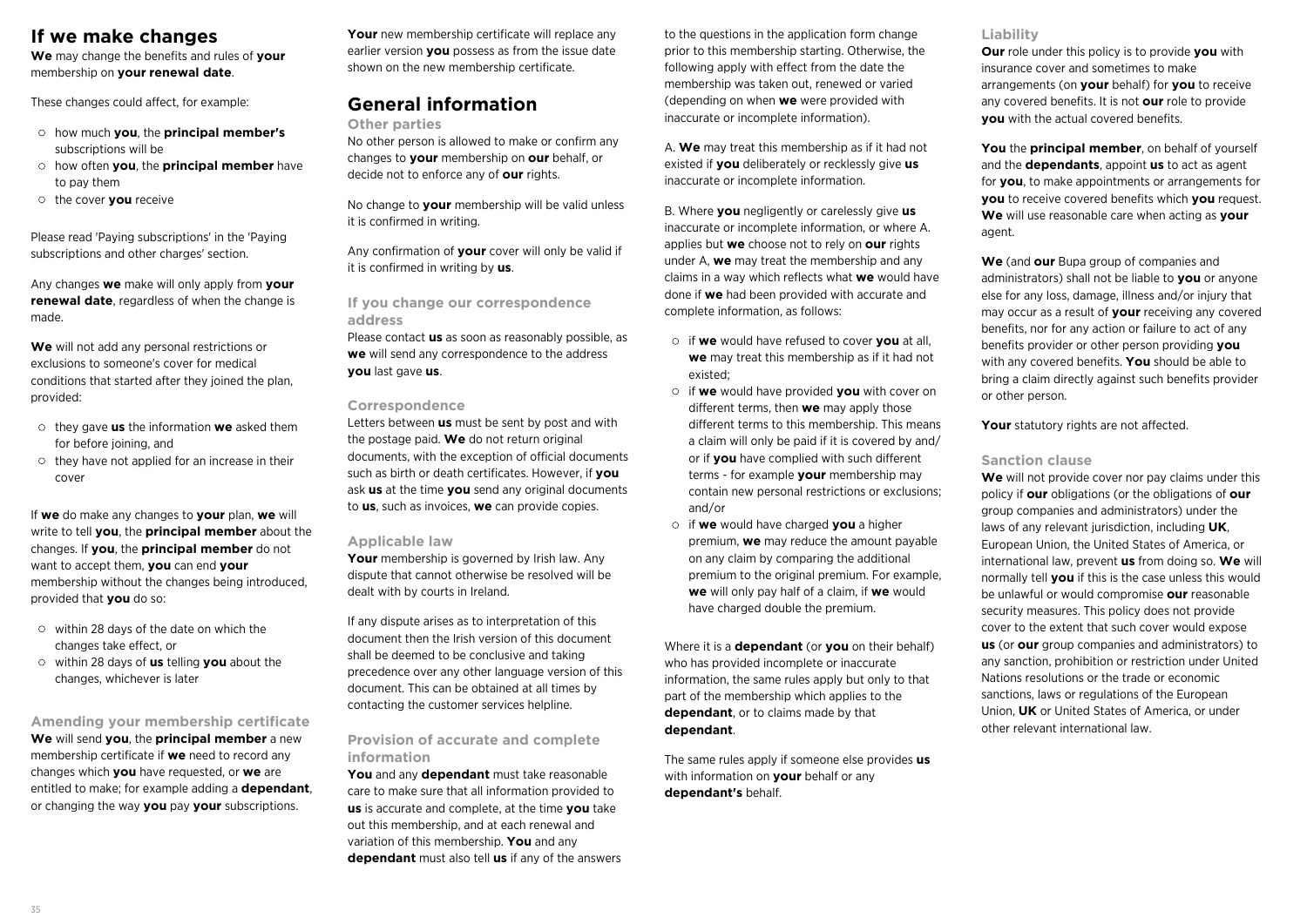## **Making a Complaint**

**We** are always pleased to hear about aspects of **your** membership that **you** have particularly appreciated, or that **you** have had problems with. If something does go wrong, **we** have a simple procedure to ensure **your** concerns are dealt with as quickly and effectively as possible.

If **you** have any comments or complaints, **you** can call the **Bupa Global** customer helpline on: +44 (0) 1273 323 563 if **you** are Classic or Essential customer

+44 (0) 1273 718 441 if **you** are Gold customer, 24 hours a day, 365 days a year. Alternatively, **you** can email or write to the Head of Customer Relations via bupaglobal.com/membersworld or

#### **Bupa Global**

Victory House Trafalgar Place Brighton BN1 4FY **United Kingdom**

### **Easier to read information**

**We** want to make sure that members with special needs are not excluded in any way. **We** also offer a choice of Braille, large print or audio for **our** letters and literature. Please let **us** know which **you** would prefer.

### **Taking it further**

If **we** can't settle **your** complaint **you** may be able to refer **your** complaint to the Financial Services and Pensions Ombudsman. **You** can:

- write to them at Lincoln House, Lincoln Place, Dublin 2
- call them on +353 1 567 7000
- $\circ$  find details at their website www.fspo.ie

Please let **us** know if **you** want a full copy of **our** complaints procedure. (None of these procedures affect **your** legal rights.)

### **Confidentiality**

The confidentiality of personal health information is of paramount concern to the companies in the Bupa group. To this end, Bupa fully complies with applicable data protection legislation and medical confidentiality guidelines. Bupa sometimes uses third parties to process data on **our** behalf. Such processing, which may be undertaken outside the EEA (European Economic Area), is subject to contractual restrictions with regard to confidentiality and security obligations in addition to the minimum requirements imposed by data protection legislation.

Personal data collected about **you** may be used by Bupa to process **your** claims, administer **your** membership, make suggestions about clinically appropriate **treatment**, for research and analytics, in the course of undertaking audits, and to detect and prevent fraud. For further information, please see the **Bupa Global** Privacy Policy at www.bupaglobal.com/privacypolicy.

Please note that **we** may share any **dependant's** information with the **principal member** (being the person named as the main applicant on the application for the membership), including in relation to **treatment** and services received, claims paid, the amount of any deductible used and, if relevant, any medical history which impacts on the provision of the membership.

In accordance with data protection law, if **you** would like a copy of **your** personal information or **you** would like to update **your** personal information, or if **you** have any other data processing queries please call the **Bupa Global** service team on +44 (0)1273 718 379.

Alternatively **you** can email or write to the team via service.uk@bupaglobal.com; or

### **Bupa Global**,

Victory House, Trafalgar Place, Brighton BN1 4FY, **United Kingdom**.

## **Privacy Notice**

**We** are committed to protecting **your** privacy when dealing with **your** personal information. This privacy notice provides details about the information **we** collect about **you**, how **we** use it and how **we** protect it. It also provides information about **your** rights (see section 13 '**your** rights').

If **you** have any questions about how **we** handle **your** information, please contact the **Bupa Global** service team on +44 (0)1273 323 563. Alternatively **you** can email or write to the team via info@bupaintl.com or **Bupa Global**, Victory House, Trafalgar Place, Brighton BN1 4FY, **United Kingdom**.

### **Last updated:** November 2018

- 1. Information about **us**
- 2. Scope of **our** privacy notice
- 3. How **we** collect personal information
- 4. Categories of personal information
- 5. What **we** use **your** personal information for
- 6. Legitimate interests
- 7. Marketing and preferences
- 8. Profiling and automated decision-making
- 9. Sharing **your** information
- 10. Anonymised and combined information
- 11. Transferring information outside the European Economic Area (EEA)
- 12. How long **we** keep **your** personal information
- 13. **Your** rights
- 14. Data-protection contacts
- 15. Changes to this privacy notice

### **1. Information about us**

**Summary:** In this privacy notice, '**we**', '**us**' and ' **our**' means the Bupa companies trading as **Bupa Global**.

**More information:** Depending on which of **our** products and services **you** ask **us** about, buy or use, different companies within **our** organisation will process **your** information and make decisions about how **your** information is handled.

**Bupa Global** is a trading name of **Bupa Global** Designated Activity Company, Bupa Denmark, filial af **Bupa Global**, Ireland, Bupa Insurance Services Limited and Bupa Denmark Services A/S.

In relation to international private medical insurance:

**Bupa Global** Designated Activity Company is a designated activity company limited by shares registered in Ireland under company number 623889 and having its registered office at Second Floor, 10 Pembroke Place, Ballsbridge, Dublin 4, D04 V1W6, and is regulated by the Central Bank of Ireland.

Bupa Insurance Services Limited is registered in England and Wales at Companies House under number 3829851. The registered office is 1 Angel Court, London, EC2R 7HJ, and is authorised and regulated by the Financial Conduct Authority (regulation number 312526).

Bupa Denmark Services A/S, 8 Palaegade, DK-1261 Copenhagen K, Denmark, Company No. 32451780 is an agent for **Bupa Global** Designated Activity Company.

In relation to Travel:

Bupa Denmark, filial af **Bupa Global** DAC, Ireland is a Danish branch of **Bupa Global** Designated Activity Company, having its registered address at Palaegade 8 DK-1261 Copenhagen K Denmark, and is regulated by the Central Bank of Ireland and subject to limited regulation by the Danish Financial Services Authority (Finanstilsynet).

Bupa Denmark Services A/S, 8 Palaegade, DK-1261 Copenhagen K, Denmark, Company No. 32451780 is an agent for **Bupa Global** Designated Activity Company.

## **2. Scope of our privacy notice**

**Summary:** This privacy notice applies to anyone who interacts with **us** about **our** products and services ('**you**', '**your**'), in any way (for example, by email, through **our** website, by phone, through **our** app). **We** will give **you** further privacy information if necessary for specific contact methods or in relation to specific products or services.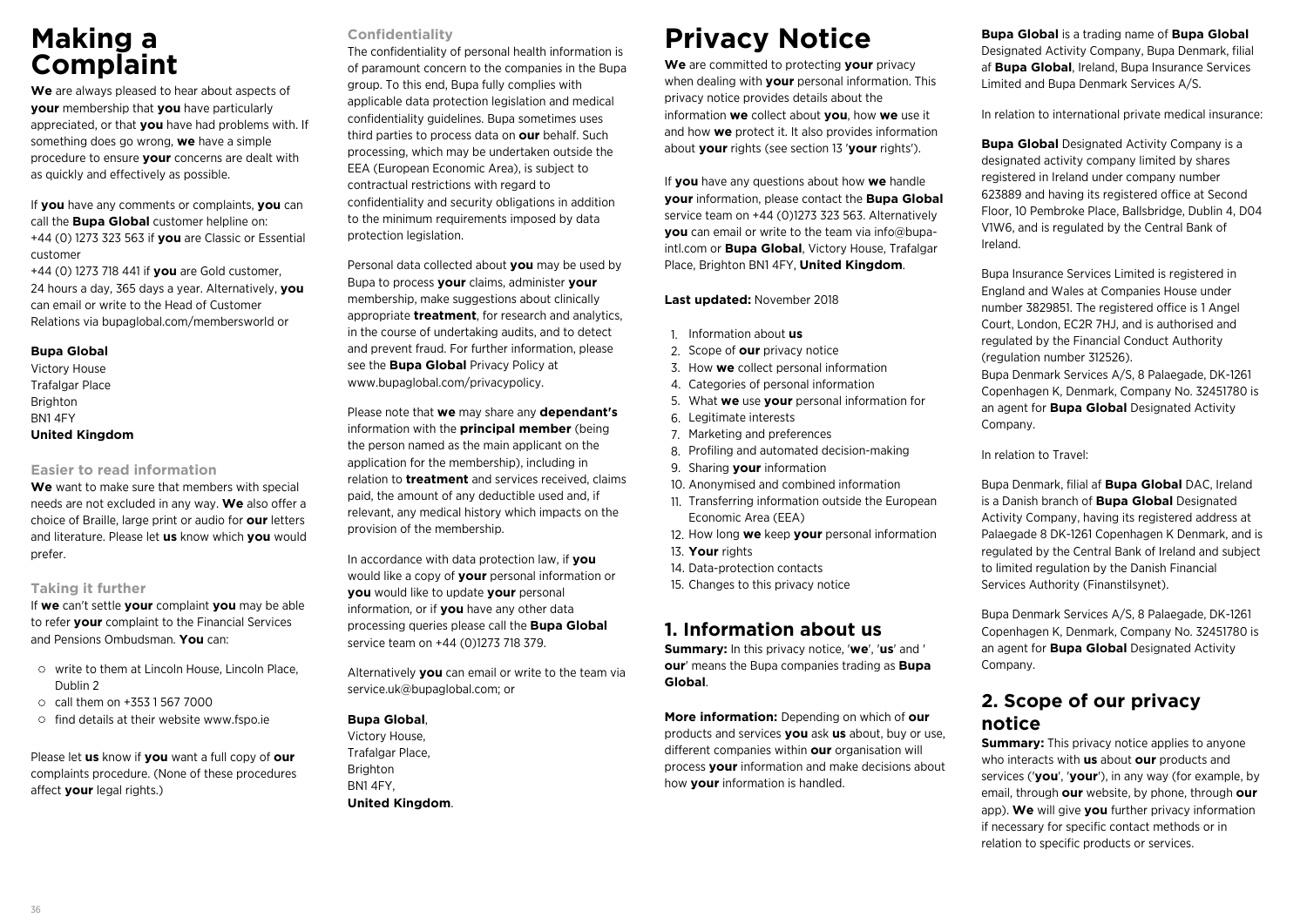**More information:** This privacy notice applies to **you** if **you** ask **us** about, buy or use **our** products and services. It describes how **we** handle **your** information, regardless of the way **you** contact **us** (for example, by email, through **our** website, by phone, through **our** app and so on). **We** will provide **you** with further information or notices if necessary, depending on the way **we** interact with each other, for example if **you** use **our** apps **we** may give **you** privacy notices which apply just to a particular type of information which **we** collected through that app.

If **you** have any questions about this, please contact **us** at info@bupa-intl.com.

## **3. How we collect personal information**

**Summary: We** collect personal information from **you** and from third parties (anyone acting on **your** behalf, for example, brokers, health-care providers and so on).

**Where you provide us with information about other people, you must make sure that they have seen a copy of this privacy notice and are comfortable with you giving us their information.** 

**More information: We** collect personal information from **you**:

through **your** contact with **us**, including by phone (**we** may record or monitor phone calls to make sure **we** are keeping to legal rules, codes of practice and internal policies, and for quality assurance purposes), by email, through **our** websites, through **our** apps, by post, by filling in application or other forms, by entering competitions, through social media or face-toface (for example, in medical consultations, diagnosis and **treatment**).

**We** also collect information from other people and organisations.

### **For all our customers, we may collect information from:**

- **your** parent or guardian, if **you** are under 18 years old;
- a **family member**, or someone else acting on **your** behalf;
- $\circ$  doctors, other clinicians and health-care professionals, **hospitals**, clinics and other health-care providers;
- any service providers who work with **us** in relation to **your** product or service, if **we** don't provide it to **you** direct, such as providing **you** with apps, medical **treatment**, dental **treatment** or health assessments;
- o organisations, such as CACI or Binleys, who carry out customer-satisfaction surveys or market research on **our** behalf, or who provide **us** with statistics and other information (for example, about **your** interests, purchases and type of household) to help **us** to improve **our** products and services;
- fraud-detection and credit-reference agencies; and
- $\circ$  sources which are available to the public, such as the edited electoral register or social media.

### **If we provide you with insurance products and services, we may collect information from:**

- the main member, if **you** are a **dependant** under a family insurance policy;
- **your** employer, if **you** are covered by an insurance policy **your** employer has taken out;
- brokers and other agents (this may be **your** broker if **you** have one, or **your** employer's broker if they have one); and
- other third parties **we** work with, such as agents working on **our** behalf, other insurers and reinsurers, actuaries, auditors, solicitors, translators and interpreters, tax advisers, debtcollection agencies, credit-reference agencies, fraud-detection agencies (including healthinsurance counter-fraud groups), regulators, data protection supervisory authorities, healthcare professionals, other health-care providers and medical-assistance providers.

### **4. Categories of personal information**

**Summary: We** process three categories of personal information about **you** and (where this applies) **your dependants**:

- standard personal information (for example, information **we** use to contact **you**, identify **you** or manage **our** relationship with **you**); and
- $\circ$  special categories of information (for example, health information, information about **your** race, ethnic origin and religion that allows **us** to tailor **your** care) and
- information related to criminal offences and convictions information (e.g. information about crime in connection with checks against fraud or anti-money-laundering registers).

### **More information:**

### **Standard personal information includes:**

- contact information, such as **your** name, username, address, email address and phone numbers;
- the country **you** live in, **your** age, **your** date of birth and national identifiers (such as **your** National Insurance number or passport number);
- information about **your** employment;
- details of any contact **we** have had with **you**, such as any complaints or incidents;
- financial details, such as details about **your** payments and **your** bank details;
- $\circ$  the results of any credit or any anti-fraud checks **we** have made on **you**;
- information about how **you** use **our** products and services, such as insurance claims; and
- information about how **you** use **our** website, apps or other technology, including IP addresses or other device information (please see **our** Cookies Policy available at https://www.bupaglobal.com/en/legal/cookies for more details).

### **Special category information includes:**

- information about **your** physical or mental health, including genetic information or biometric information (**we** may get this information from application forms **you** have filled in, from notes and reports about **your** health and any **treatment** and care **you** have received or need, or it may be recorded in details of contact **we** have had with **you** such as information about complaints or incidents, and referrals from **your** existing insurance provider, quotes and records of medical services **you** have received);
- information about **your** race, ethnic origin and religion (**we** may get this information from **your** medical or care-home preferences to allow **us** to provide care that is tailored to **your** needs); and information about any criminal convictions and offences (**we** may get this information when carrying out anti-fraud or anti-money-laundering checks, or other background screening activity).

### **5. What we use your personal information for**

**Summary: We** process **your** personal information for the purposes set out in this privacy notice. **We** have also set out some legal reasons why **we** may process **your** personal information (these depend on what category of personal information **we** are processing). **We** normally process standard personal information if this is necessary to provide the services set out in a contract, it is in **our** or a third party's legitimate interests or it is required or allowed by any law that applies. Please see below for more information about this and the reasons why **we** may need to process special category information.

**More information: B**y law, **we** must have a lawful reason for processing **your** personal information. **We** process standard personal information about **you** if this is:

 $\circ$  necessary to provide the services set out in a contract − if **we** have a contract with **you**, **we** will process **your** personal information in order to fulfil that contract (that is, to provide **you** and **your dependants** with **our** products and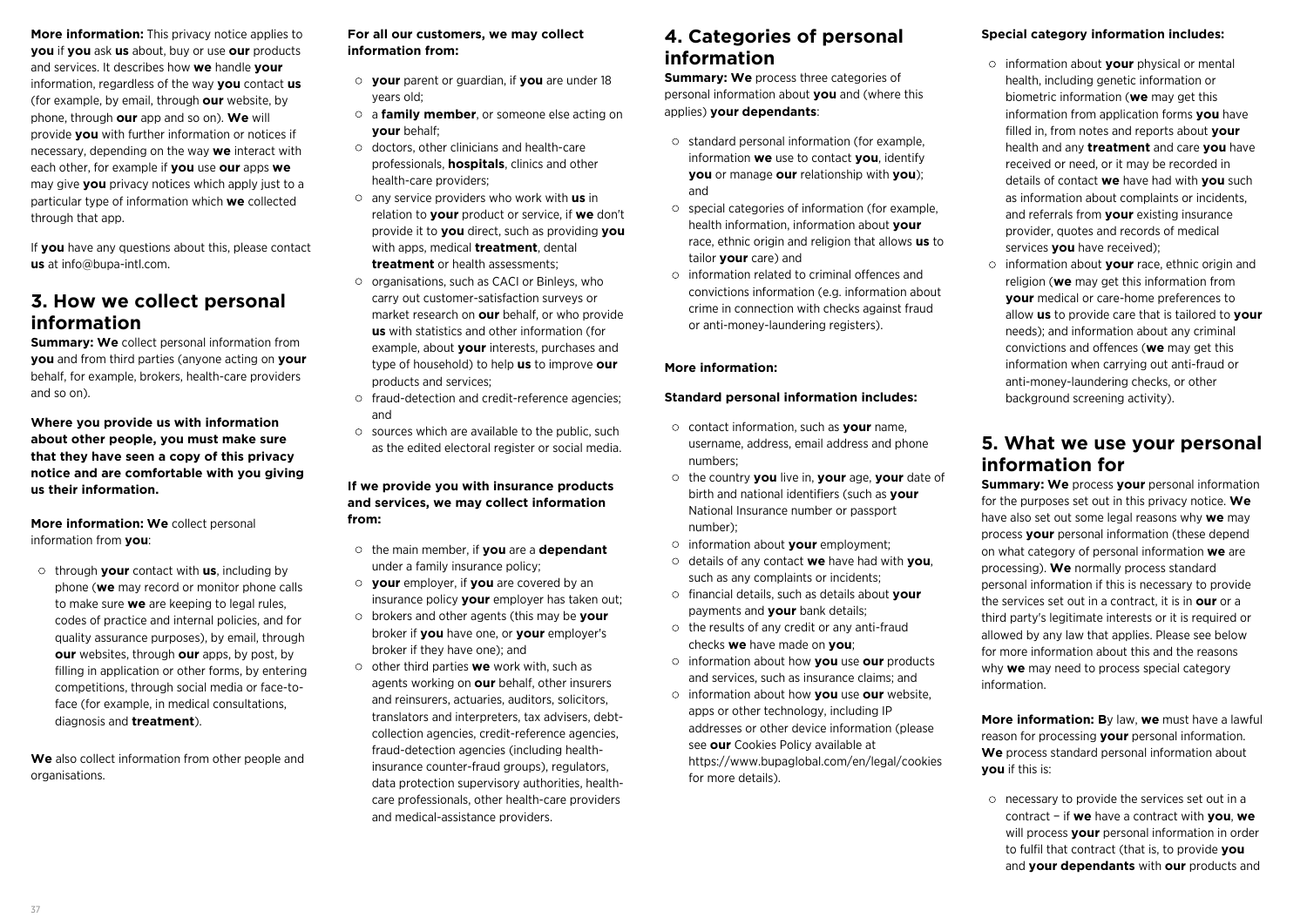services);

- in **our** or a third party's legitimate interests − details of those legitimate interests are set out in more detail in section 6 'legitimate interests' below.
- o required or allowed by law.

**We** process special category information about **you** because:

- $\circ$  it is necessary for the purposes of preventive or occupational medicine, to assess whether **you** are able to work, medical diagnosis, to provide health or social care or **treatment**, or to manage health-care or social-care systems (including to monitor whether **we** are meeting expectations relating to **our** clinical and nonclinical performance);
- $\circ$  it is necessary for an insurance purpose (for example, advising on, arranging, providing or managing an insurance contract, dealing with a claim made under an insurance contract, or relating to rights and responsibilities arising in connection with an insurance contract or law);
- $\circ$  it is necessary to establish, make or defend legal claims (for example, claims against **us** for insurance);
- $\circ$  it is necessary for the purposes of preventing or detecting an unlawful act in circumstances where **we** must carry out checks without **your** permission so as not to affect the outcome of those checks (for example, anti-fraud and antimoney-laundering checks or to check other unlawful behaviour, or carry out investigations with other insurers and third parties for the purpose of detecting fraud);
- $\circ$  it is necessary for a purpose designed to protect the public against dishonesty, malpractice or other seriously improper behaviour (for example, investigations in response to a safeguarding concern, a member's complaint or a regulator (such as the Care Quality Commission or the General Medical Council) telling **us** about an issue);
- $\circ$  it is in the public interest, in line with any laws that apply:
- it is information that **you** have made public; or
- **we** have **your** permission. As is best practice, **we** will only ask **you** for permission to process **your** personal information if there is no other legal reason to process it. If **we** need to ask for

**your** permission, **we** will make it clear that this is what **we** are asking for, and ask **you** to confirm **your** choice to give **us** that permission. If **we** cannot provide a product or service without **your** permission (for example, **we** can't manage and run a health trust without health information), **we** will make this clear when **we** ask for **your** permission. If **you** later withdraw **your** permission, **we** will no longer be able to provide **you** with a product or service that relies on having **your** permission.

### **Criminal offences and convictions information:**

Where Irish data protection law applies, **we** will only process personal data relating to criminal convictions or involvement in criminal proceedings where permitted in specific circumstances including where (1) necessary for the purposes of legal advice or in connection with legal proceedings or in connection with the exercise, defence or establishment of legal claims or legal rights; (2) necessary to prevent injury or property damage or the vital interests of a person; (3) permitted in regulations; (4) **you** have given explicit consent to the processing of **your** personal data for these purposes – which **you** may withdraw at any time; and (5) the processing of **your** personal data is necessary and proportionate to perform a contract or enter into a contract with **you**.

### **6. Legitimate interests**

**Summary: We** process **your** personal information for a number of legitimate interests, including managing all aspects of **our** relationship with **you**, for marketing, to help **us** improve **our** services and products, and in order to exercise **our** rights or handle claims. More detailed information about **our** legitimate interests is set out below.

**More information**: Legitimate interest is one of the legal reasons why **we** may process **your** personal information. Taking into account **your** interests, rights and freedoms, legitimate interests which allow **us** to process **your** personal information include:

- to manage **our** relationship with **you**, **our** business and third parties who provide products or services for **us** (for example, to check that **you** have received a service that **you're** covered for, to validate invoices and so on);
- to provide health-care services on behalf of a third party (for example, **your** employer);
- $\circ$  to make sure that claims are handled efficiently and to investigate complaints (for example, **we** may ask **your treatment** provider for information to make sure **we** receive accurate information and to monitor the quality of **your treatment** and care);
- to keep **our** records up to date and to provide **you** with marketing as allowed by law;
- $\circ$  to develop and carry out marketing activities and to show **you** information that is of interest to **you**, based on **our** understanding of **your** preferences (**we** combine information **you** give **us** with information **we** receive about **you** from third parties to help **us** understand **you** better);
- for statistical research and analysis so that **we** can monitor and improve products, services, websites and apps, or develop new ones;
- to contact **you** about market research **we** are carrying out;
- to monitor how well **we** are meeting **our** clinical and non-clinical performance expectations in the case of health-care providers;
- to enforce or apply **our** website terms of use, **our** policy terms and conditions or other contracts, or to protect **our** (or **our** customers' or other people's) rights, property or safety;
- to exercise **our** rights, to defend ourselves from claims and to keep to laws and regulations that apply to **us** and the third parties **we** work with; and
- $\circ$  to take part in, or be the subject of, any sale, purchase, merger or takeover of all or part of the Bupa business.

## **7. Marketing and preferences**

**We** may use **your** personal information to send **you** marketing by post, by phone, through social media, by email and by text.

**We** can only use **your** personal information to send **you** marketing material if **we** have **your** permission or a legitimate interest as described above.

If **you** don't want to receive emails from **us**, **you** can click on the 'unsubscribe' link that appears in all emails **we** send. If **you** don't want to receive texts from **us you** can tell **us** by contacting **us** at any time. Otherwise, **you** can always contact **us** to update **your** contact preferences. See section 14 'data protection contacts' for details of how to contact **us**.

**You** have the right to object to direct marketing and profiling (the automated processing of **your** information to help **us** evaluate certain things about **you**, for example, **your** personal preferences and **your** interests) relating to direct marketing. Please see section 13 '**your** rights' below for more details.

### **8. Processing for profiling and automated decision-making**

**Summary:** Like many businesses, **we** sometimes use automation to provide **you** with a quicker, better, more consistent and fair service, and marketing information **we** think will be of interest to **you** (including discounts on **our** products and services). This will involve evaluating information about **you** and, in some cases, using technology to provide **you** with automatic responses or decisions (automated decisions). Please see 'more information' below for further details.

**You** have the right to object to direct marketing and profiling relating to direct marketing (see section 13 '**your** rights' for more information). **You** may also have the right to object to other types of profiling and automated decision-making set out below. In these cases, **you** have the right to ask **us** to make sure that one of **our** advisers reviews an automated decision, to let **us** know how **you** feel about it and to ask **us** to reconsider the decision. **You** can contact **us** to exercise these rights. See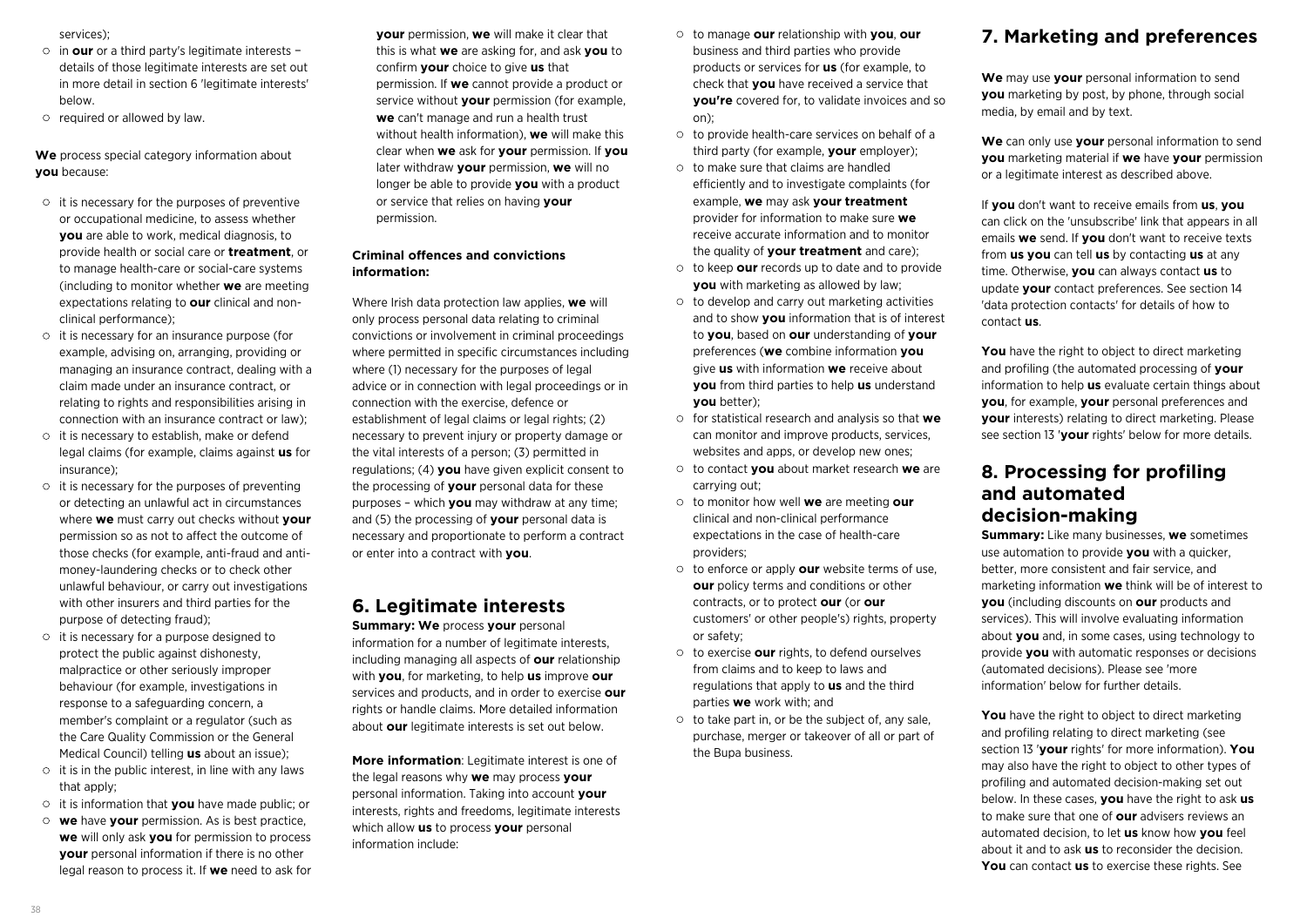section 14 'data protection contacts' for full contact details.

**More information:** By law, **we** must tell **you** about:

- automated decision-making (making a decision using technology, without any person being involved); and
- profiling (automated processing of **your** information to help **us** evaluate certain things about **you**, for example, **your** personal preferences and **your** interests).

This is because **you** have certain rights relating to both automated decision-making and profiling. **You** have the right to object to profiling relating to direct marketing. If **you** do this, **we** will no longer carry out profiling for direct marketing purposes. **You** also have the right to object to profiling in other circumstances set out below.

When **we** make decisions using only automated processing which produce legal effects which concern **you** or which have a significant effect on **you**, **we** will let **you** know. **You** then have 21 days to ask **us** to reconsider **our** decision or to make a new decision that is not based only on automated processing. If **we** receive a request from **you**, within 21 days of receiving **your** request, **we** will:

- $\circ$  consider the request, including any information **you** have provided that is relevant to it:
- meet **your** request; and
- let **you** know in writing what **we** have done to meet **your** request, and the outcome.

**You** can contact **us** (see section 14 'data protection contacts' for details) to ask about these rights (see section 13 '**your** rights' for more details).

#### **Profiling and automated decision-making**

The processes set out below involve both profiling and automated decision-making.

Depending on the type of health-insurance product that **you** want to benefit from, to help **us** decide what level of cover **we** can offer **you**, **we** will ask **you** to provide information about **your** medical history. **We** may use software to

review this information to find out whether **you** have any previous or existing health conditions which **we** cannot cover **you** for and which will be excluded from **your** policy.

**We** may use software to help **us** calculate the price of products and services based on what **we** know about **you** and other customers. For example, **our** technology may analyse information about **your** claims history and compare it with the information **we** hold about previous claims to evaluate how likely **you** are to need to make a claim. **We** may also evaluate **your** age, where **you** live and other details relating to **your** health (such as existing health conditions and whether **you** smoke) to calculate prices for communityrated products which are based on predefined groups with similar risk profiles.

#### **Profiling**

The processes set out below involve profiling.

- In order to improve outcomes and be more efficient, and allow **us** to offer advice about different **treatment** paths (for example, alternatives to surgery or other invasive **treatments**), **we** may use software to evaluate medical history and information about the general population in an area to identify customers who are likely to need that advice most.
- When **your** policy is due for renewal, **our** software tells **us** this and may also evaluate **your** payment and claims history, information about the general information in a particular area, and other information from third parties to automatically provide **you** with information about what incentives **we** can offer **you** and the marketing messages **you** will receive.
- **We** ask other organisations to carry out some of **our** consumer and market analysis to improve **our** marketing processes.This involves sharing personal information relating to **our** customers with third parties who specialise in profiling and segmenting people (putting people into groups of different types of customer, based on different kinds of information collected about them, to help **us** to better target **our** products to them). These companies match the information **we** give

them with information they get from other sources to improve the accuracy of their analysis. **We** use the results of this analysis to help **us** target marketing and offers.

- **We** may use information about the products **you** have bought, and information about what other customers who have bought the same products **you** have bought, to make sure **we** send **you** information about the products **you** are most likely to be interested in.
- **We** may share **your** personal information (including **your** name, date of birth, sex and the country **you** live in) with third-party companies, such as FINSCAN, who **we** use to carry out anti-fraud checks. **We** will review any matches from this process. (**We** will not use automated decision-making for this).

## **9. Sharing your information**

**Summary: We** share **your** information within the Bupa Group, with relevant policyholders (including **your** employer if **you** are covered under a group scheme), with funders arranging services on **your** behalf, with people acting on **your** behalf (for example, brokers and other agents) and with others who help **us** provide services to **you** (for example, health-care providers and medicalassistance providers) or who **we** need information from to allow **us** to handle or confirm claims or entitlements (for example, professional associations). **We** also share **your** information in line with the law.

**More information: We** sometimes need to share **your** information with other people or organisations for the purposes set out in this privacy notice.

### **For all our customers, we share your information with:**

- $\circ$  other members of the Bupa Group;
- other organisations **you** belong to, or are professionally associated with, in order to confirm **your** entitlement to claim discounts on **our** products and services;
- $\circ$  doctors, clinicians and other health-care professionals, **hospitals**, clinics and other health-care providers;
- suppliers who help deliver products or services on **our** behalf;
- people or organisations **we** have to, or are allowed to, share **your** personal information with by law (for example, for fraud-prevention or safeguarding purposes, including with the Care Quality Commission in the **UK** and the Health Information and Quality Authority in Ireland);
- $\circ$  the police and other law-enforcement agencies to help them perform their duties, or with others if **we** have to do this by law or under a court order;
- if **we** (or any member of the Bupa group) sell or buy any business or assets, the potential buyer or seller of that business or those assets; and
- $\circ$  a third party who takes over any or all of the Bupa Group's assets (in which case personal information **we** hold about **our** customers or visitors to the website may be one of the assets the third party takes over).

### **If we provide insurance or manage a health-care trust, we share your information with:**

- the policyholder or their agent if **you** are not the main member under an individual policy (**we** will send them all membership documents and confirmation of how **we** have dealt with a claim, and all people who are insured on the policy may have access to correspondence and other information **we** provide through **our** online portal);
- **your** employer (or their broker or agent) for product or service administration purposes if **you** are a member or beneficiary under **your** employer's group scheme;
- **your** broker or agent (or both);
- o other third parties **we** work with to provide **our** products and services, such as agents working on **our** behalf, other insurers and reinsurers, actuaries, auditors, solicitors, translators and interpreters, tax advisers, debtcollection agencies, credit-reference agencies, fraud-detection agencies (including healthinsurance counter-fraud groups), regulators, data protection supervisory authorities, healthcare professionals, health-care providers and medical-assistance providers; and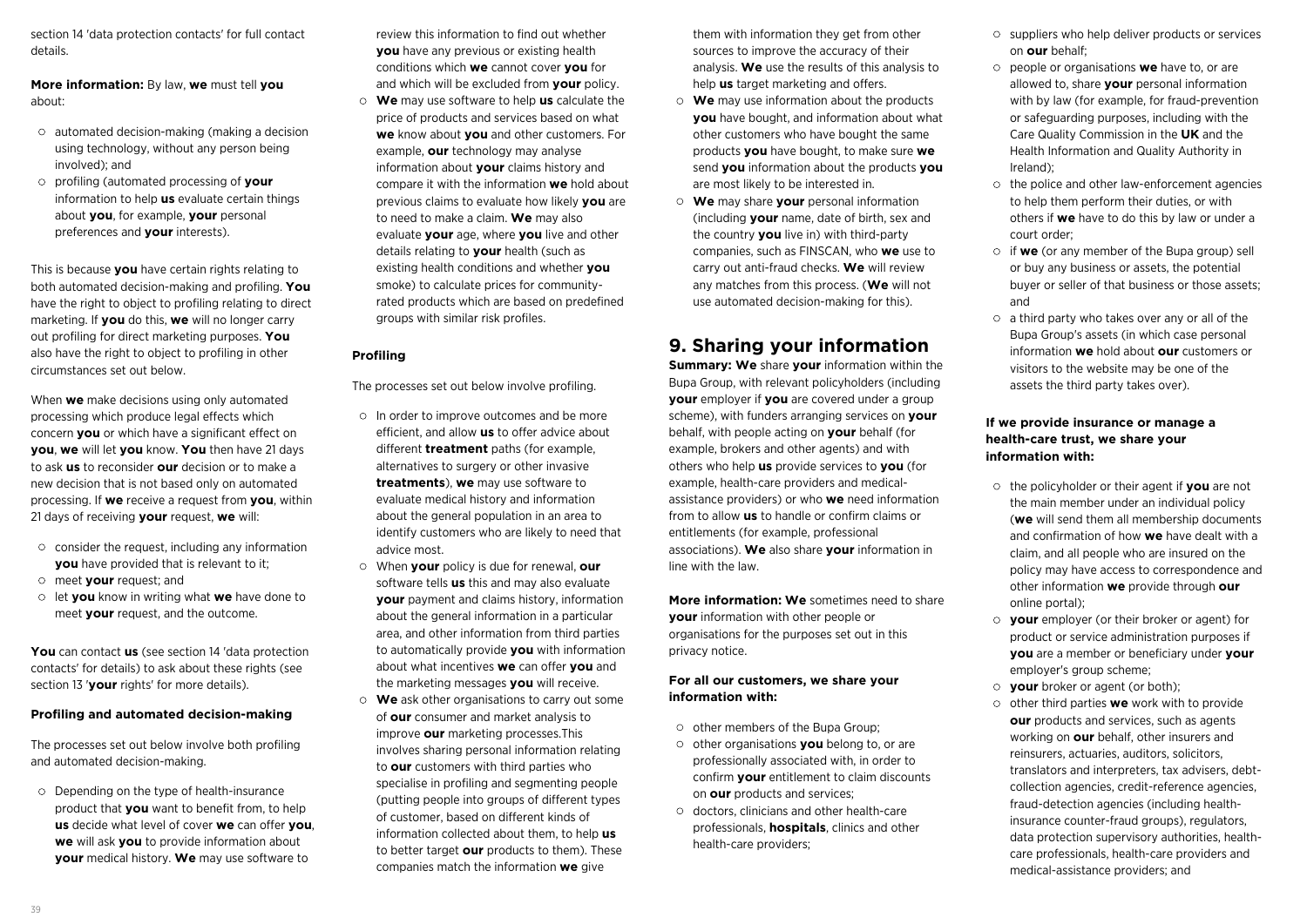organisations who provide **your treatment** and other benefits, including travel-assistance services.

If **we** share **your** personal information, **we** will make sure appropriate protection is in place to protect **your** personal information in line with data protection laws.

### **10. Anonymised and combined information**

**We** support ethically approved clinical research. **We** may use anonymised information (with all names and other identifying information removed) or information that is combined with other people's information, or reveal it to others, for research or statistical purposes. **You** cannot be identified from this information and **we** will only share the information in line with legal agreements which set out an agreed, limited purpose and prevent the information being used for commercial gain.

### **11. Transferring information outside the European Economic Area (EEA)**

**We** deal with many international organisations and use global information systems. As a result, **we** transfer **your** personal information to countries outside the EEA (the EU member states plus Norway, Liechtenstein and Iceland) for the purposes set out in this privacy notice. Not all countries outside the EEA have data protection laws that are similar to those in the EEA and if so, the European Commission may not consider those countries as providing an adequate level of data protection.

**We** take steps to make sure that, when **we** transfer **your** personal information to another country, appropriate protection is in place, in line with data protection laws. Often, this protection is set out under a contract with the organisation who receives that information. For more information about this protection, please contact **us** at info@bupa-intl.com.

### **12. How long we keep your personal information**

**We** keep **your** personal information in line with set periods calculated using the following criteria.

- How long **you** have been a customer with **us**, the types of products or services **you** have with **us**, and when **you** will stop being **our** customer.
- How long it is reasonable to keep records to show **we** have met the obligations **we** have to **you** and by law.
- Any time limits for making a claim.
- $\circ$  Any periods for keeping information which are set by law or recommended by regulators, professional bodies or associations.
- Any relevant proceedings that apply.

If **you** would like more information about how long **we** will keep **your** information for, please contact **us** at info@bupa-intl.com.

### **13. Your rights**

**Summary: You** have the right to access **your** information and to ask **us** to correct any mistakes and delete and restrict the use of **your** information. **You** also have the right to object to **us** using **your** information, to ask **us** to transfer of information **you** have provided, to withdraw permission **you** have given **us** to use **your** information and to ask **us** not to use automated decision-making which will affect **you**.

**More information: You** have the following rights (certain exceptions apply).

- **Right of access**: **You** have the right to make a written request for details of **your** personal information and a copy of that personal information.
- **Right to rectification**: **You** have the right to have inaccurate information about **you** corrected or removed.
- **Right to erasure ('right to be forgotten')**: **You** have the right to have certain personal information about **you** deleted from **our** records.
- **Right to restriction of processing**: **You** have the right to ask **us** to use **your** personal information for restricted purposes only.
- **Right to object**: **You** have the right to object to **us** processing (including profiling) **your** personal information in cases where **our** processing is based on a task carried out in the public interest or where **we** have let **you** know it is necessary to process **your** information for **our** or a third party's legitimate interests. **You** can object to **us** using **your** information for direct marketing and profiling purposes in relation to direct marketing.
- **Right to data portability**: **You** have the right to ask **us** to transfer the personal information **you** have given **us** to **you** or to someone else in a format that can be read by computer.
- **Right to withdraw consent**: **You** have the right to withdraw any permission **you** have given **us** to handle **your** personal information. If **you** withdraw **your** permission, this will not affect the lawfulness of how **we** used **your** personal information before **you** withdrew permission, and **we** will let **you** know if **we** will no longer be able to provide **you** with **your** chosen product or service.
- **Right in relation to automated**

**decisions**: **You** have the right not to have a decision which produces legal effects which concern **you** or which have a significant effect on **you** based only on automated processing, unless this is necessary for entering into a contract with **you**, it is authorised by law or **you** have given **your** permission for this. **We** will let **you** know if **we** make automated decisions, **our** legal reasons for doing this and the rights **you** have.

Please note: Other than **your** right to object to **us** using **your** information for direct marketing (and profiling for the purposes of direct marketing), **your** rights are not absolute. This means they do not always apply in all cases, and **we** will let **you** know in **our** correspondence with **you** how **we** will be able to meet **your** request relating to **your** rights.

If **you** make a request, **we** will ask **you** to confirm **your** identity if **we** need to, and to provide information that helps **us** to understand **your** request better. If **we** do not meet **your** request, **we** will explain why.

In order to exercise **your** rights, please contact **us** at info@bupa-intl.com.

## **14. Data-protection contacts**

If **you** have any questions, comments, complaints or suggestions in relation to this notice, or any other concerns about the way in which **we** process information about **you**, please contact **our** service team on +44 (0)1273 323 563. Alternatively **you** can email or write to **our** Data Protection Officer or Privacy Team at info@bupa-intl.com or **Bupa Global**, Victory House, Trafalgar Place, Brighton BN1 4FY, **United Kingdom**.

**You** also have a right to make a complaint to **your** local privacy supervisory authority.

The contact details for the Data Protection Commission are as follows: Data Protection Commission Canal House Station Road Portarlington County Laois Phone: 1890 252 231 (Lo Call rate) or +353 57 8684800 (national rate) Email: info@dataprotection.ie

**You** can also make a complaint with another supervisory authority which is based in the country or territory where:

- **you** live;
- **you** work; or
- the matter **you** are complaining about took place.

### **15. Changes to this privacy notice**

**We** reserve the right to amend this privacy notice at any time, including in relation to the processing activities described above which may change from time to time. **You** can access the most recent version of this privacy notice on **our** website at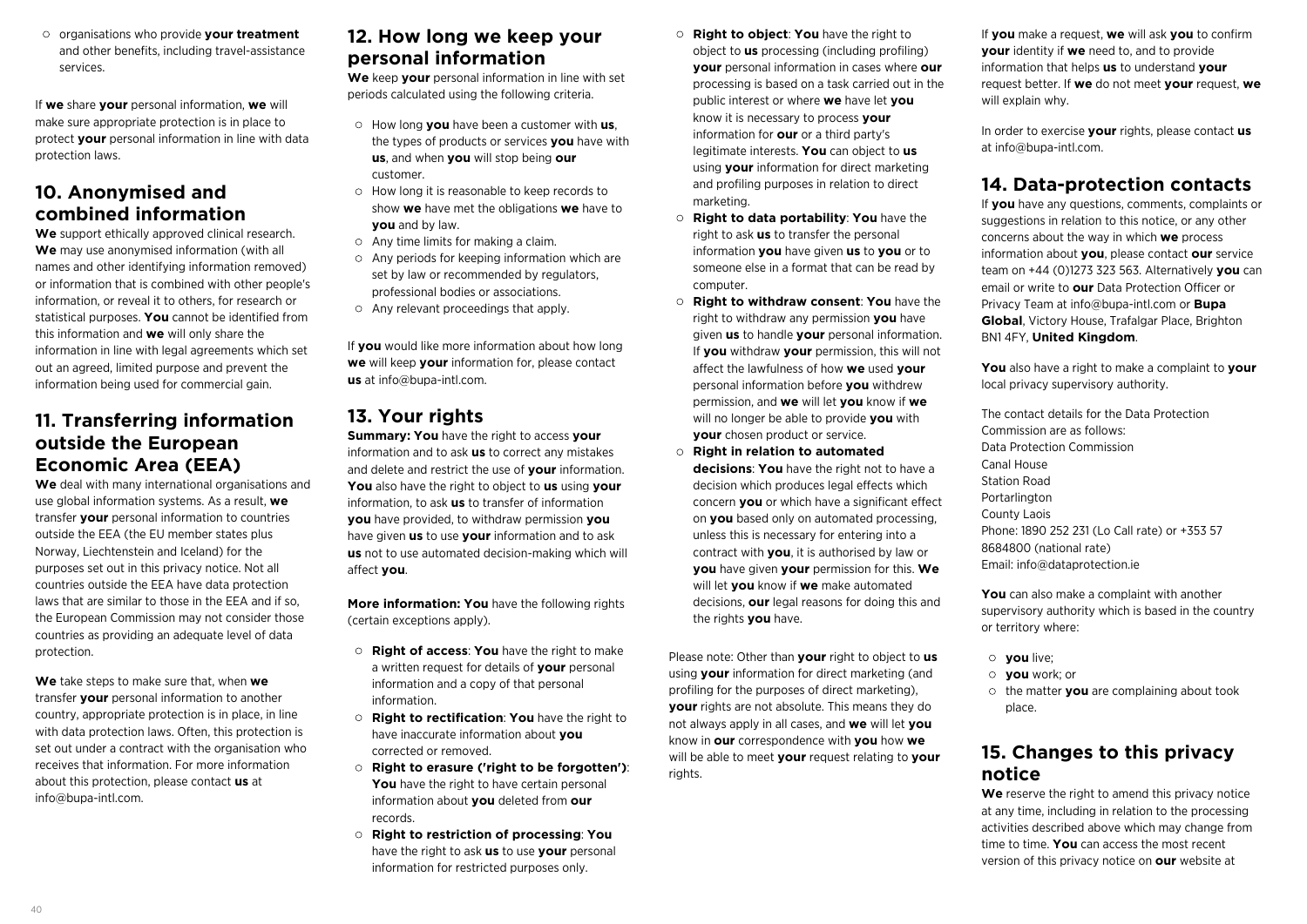## www.bupaglobal.com/privacypolicy. **Glossary**

This explains what **we** mean by various words and phrases in **your** membership pack. Words written in bold are particularly important as they have specific mea

| This explains what <b>we</b> mean by various words and<br>phrases in your membership pack. Words written in<br>bold are particularly important as they have specific<br>meanings. |                                                                                                                                                                                                                                                                                                                                                                                                         |                           | Company or any other insurance<br>subsidiary or insurance partner of                                                                                                                                                                                      |                          | blood tests, to find the cause of<br>your symptoms.                                                                                                                                                                                                                                                                                                                                                                          |  |
|-----------------------------------------------------------------------------------------------------------------------------------------------------------------------------------|---------------------------------------------------------------------------------------------------------------------------------------------------------------------------------------------------------------------------------------------------------------------------------------------------------------------------------------------------------------------------------------------------------|---------------------------|-----------------------------------------------------------------------------------------------------------------------------------------------------------------------------------------------------------------------------------------------------------|--------------------------|------------------------------------------------------------------------------------------------------------------------------------------------------------------------------------------------------------------------------------------------------------------------------------------------------------------------------------------------------------------------------------------------------------------------------|--|
|                                                                                                                                                                                   |                                                                                                                                                                                                                                                                                                                                                                                                         |                           | the British United Provident<br>Association Limited.                                                                                                                                                                                                      | <b>Emergency:</b>        | A serious medical condition or<br>symptoms resulting from a disease,                                                                                                                                                                                                                                                                                                                                                         |  |
| Defined term                                                                                                                                                                      | Description                                                                                                                                                                                                                                                                                                                                                                                             | Complementary<br>medicine | An acupuncturist, homeopath or<br>traditional Chinese medicine                                                                                                                                                                                            |                          | illness or injury which arises<br>suddenly and, in the judgment of a                                                                                                                                                                                                                                                                                                                                                         |  |
| <b>Acceptable</b><br>current clinical<br>evidence:                                                                                                                                | International medical and scientific<br>evidence which include peer-<br>reviewed scientific studies published<br>in or accepted for publication by<br>medical journals that meet<br>internationally recognised<br>requirements for scientific<br>manuscripts. This does not include<br>individual case reports, studies of a<br>small number of people, or clinical<br>trials which are not registered. |                           | practitioner who is fully trained and<br>legally qualified and permitted to<br>practice by the relevant authorities<br>in the country in which the<br>treatment is received.                                                                              |                          | reasonable person, requires<br>immediate treatment, generally<br>within 24 hours of onset, and which<br>would otherwise put your health at<br>risk.                                                                                                                                                                                                                                                                          |  |
|                                                                                                                                                                                   |                                                                                                                                                                                                                                                                                                                                                                                                         |                           | A surgeon, anaesthetist or physician<br>who:<br>$\circ$ is legally qualified to practise<br>medicine or surgery following<br>attendance at a recognised<br>medical school, and                                                                            | Epidemic:                | An outbreak of a contagious and<br>infective disease that spreads<br>quickly, affecting more persons than<br>expected in a given time period, in a<br>locality where the disease is not<br>permanently prevalent or its normal<br>prevalence have been exceeded.                                                                                                                                                             |  |
| <b>Active treatment:</b>                                                                                                                                                          | Treatment from a medical<br>practitioner of a disease, illness or<br>injury that leads to your recovery,<br>conservation of your condition or<br>to restore you to your previous<br>state of health as quickly as<br>possible.                                                                                                                                                                          |                           | $\circ$ is recognised by the relevant<br>authorities in the country in<br>which the <b>treatment</b> takes<br>place as having specialised<br>qualification in the field of, or<br>expertise in, the <b>treatment</b> of<br>the disease, illness or injury | Family doctor:           | A person who:<br>$\circ$ is legally qualified in medical<br>practice following attendance<br>at a recognised medical school<br>to provide medical treatment<br>which does not need a<br>consultant's training, and<br>$\circ$ is licensed to practice medicine<br>in the country where the<br>treatment is received<br>By recognised medical school we<br>mean a medical school which is<br>listed in the World Directory of |  |
|                                                                                                                                                                                   | Annual deductible: The amount you, the principal<br><b>member</b> have to pay towards the<br>cost of the treatment that you<br>receive each membership year<br>that would otherwise be covered<br>under your membership. The<br>amount of your annual<br>deductible is shown on your<br>membership certificate. The <b>annual</b>                                                                       |                           | being treated<br>By recognised medical school we<br>mean a medical school which is<br>listed in the World Directory of<br>Medical Schools, as published from<br>time to time by the World Health<br>Organisation.                                         |                          |                                                                                                                                                                                                                                                                                                                                                                                                                              |  |
|                                                                                                                                                                                   | deductible applies separately to<br>each person covered under your<br>membership.                                                                                                                                                                                                                                                                                                                       | Day-case<br>treatment:    | <b>Treatment</b> which for medical<br>reasons requires you to stay in a<br>bed in <b>hospital</b> during the day                                                                                                                                          |                          | Medical Schools as published from<br>time to time by the World Health<br>Organisation.<br>Persons of a family relationship<br>(related to you by blood or by law<br>or otherwise). A full list of the family<br>relationships falling within this<br>definition is available on request.                                                                                                                                     |  |
| Appliance:                                                                                                                                                                        | A knee brace which is an essential<br>part of a repair to a cruciate (knee)<br>ligament or a spinal support which is                                                                                                                                                                                                                                                                                    |                           | only. We do not require you to<br>occupy a bed for day-case<br>psychiatric treatment.                                                                                                                                                                     | <b>Family Members:</b>   |                                                                                                                                                                                                                                                                                                                                                                                                                              |  |
|                                                                                                                                                                                   | an essential part of surgery to the<br>spine.                                                                                                                                                                                                                                                                                                                                                           | Dental<br>practitioner:   | A person who:                                                                                                                                                                                                                                             |                          |                                                                                                                                                                                                                                                                                                                                                                                                                              |  |
| <b>Assisted</b><br>Reproduction<br>Technologies:                                                                                                                                  | Technologies including but not<br>limited to in-vitro fertilisation (IVF)<br>with or without intra-cytoplasmic<br>sperm injection (ICSI) gamete intra-<br>fallopian transfer (GIFT), zygote<br>intra-fallopian transfer (ZIFT), egg<br>donation and intra-uterine                                                                                                                                       |                           | $\circ$ is legally qualified to practice<br>dentistry, and<br>$\circ$ is permitted to practice<br>dentistry by the relevant<br>authorities in the country<br>where the dental <b>treatment</b><br>takes place                                             | Hospital:                | A centre of <b>treatment</b> which is<br>registered, or recognised under the<br>local country's laws, as existing<br>primarily for:<br>$\circ$ carrying out major surgical<br>operations, or                                                                                                                                                                                                                                 |  |
| insemination (IUI) with ovulation<br>induction.                                                                                                                                   |                                                                                                                                                                                                                                                                                                                                                                                                         | Dependants:               | The other people named on your<br>membership certificate as being                                                                                                                                                                                         |                          | $\circ$ providing treatment which<br>only consultants can provide                                                                                                                                                                                                                                                                                                                                                            |  |
| <b>Birthing centre:</b>                                                                                                                                                           | A medical facility often associated<br>with a <b>hospital</b> that is designed to<br>provide a homelike setting during<br>childbirth.                                                                                                                                                                                                                                                                   |                           | members of the plan and who are<br>eligible to be members, including<br>newborn children.                                                                                                                                                                 | In-patient<br>treatment: | <b>Treatment</b> which for medical<br>reasons normally means that you<br>have to stay in a <b>hospital</b> bed<br>overnight or longer.                                                                                                                                                                                                                                                                                       |  |

Defined term Description

**Bupa Global**: **Bupa Global** Designated Activity

Defined term Description

**Diagnostic tests**: Investigations, such as X-rays or

41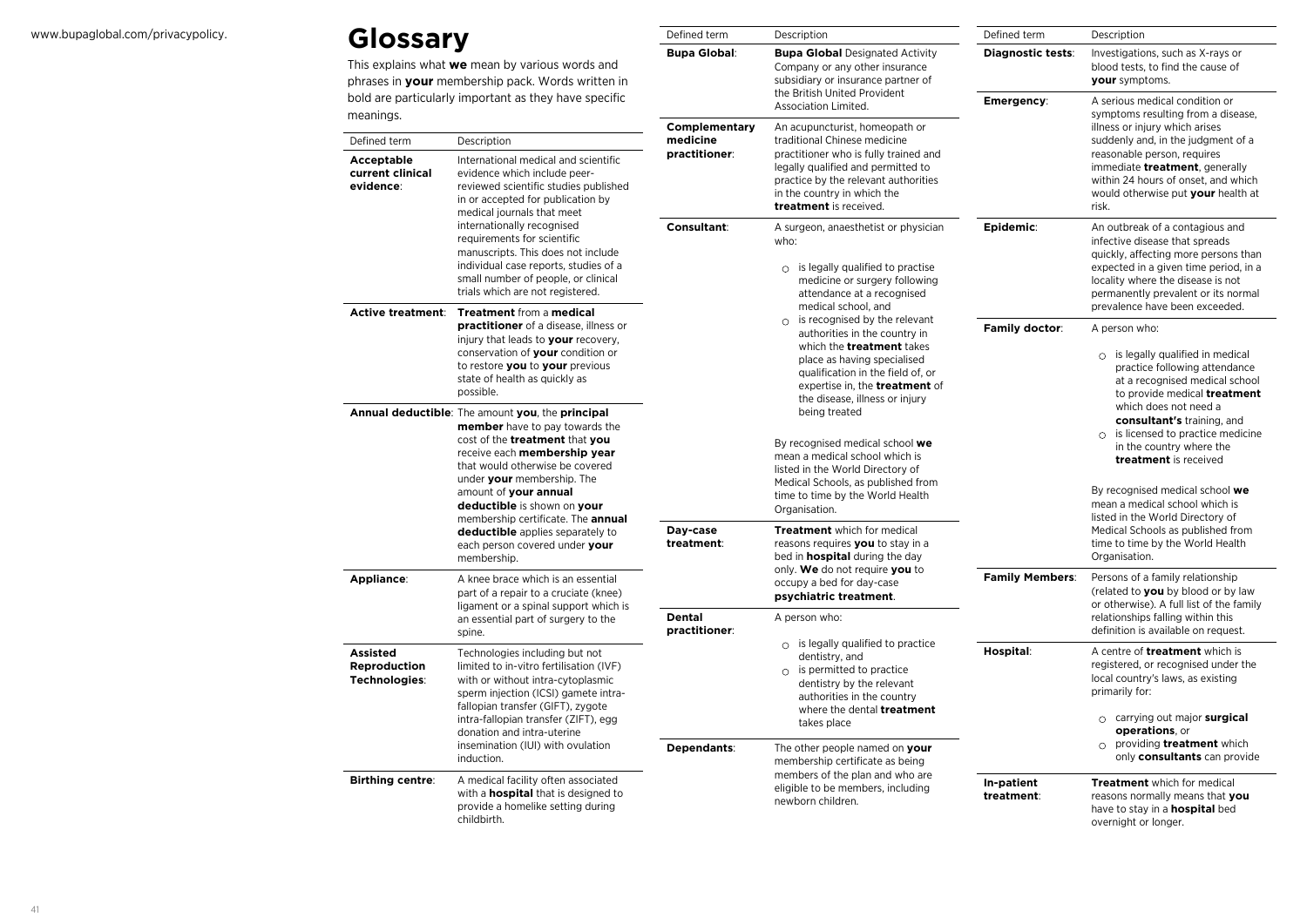| Defined term                                                                                                                                                                                                                                                                            | Description                                                                                                                                                                                                                                       | Defined term                                                                                                                                                                                                      | Description                                                                                                                                                                                                                                                                                      | Defined term                                                                                                                                                                                                                                                                                                                                                                              | Description                                                                                                                                                                                                                                                 | Defined term                                                                                                                                                                                             | Description                                                                                                                                                                                                                                                                                   |  |
|-----------------------------------------------------------------------------------------------------------------------------------------------------------------------------------------------------------------------------------------------------------------------------------------|---------------------------------------------------------------------------------------------------------------------------------------------------------------------------------------------------------------------------------------------------|-------------------------------------------------------------------------------------------------------------------------------------------------------------------------------------------------------------------|--------------------------------------------------------------------------------------------------------------------------------------------------------------------------------------------------------------------------------------------------------------------------------------------------|-------------------------------------------------------------------------------------------------------------------------------------------------------------------------------------------------------------------------------------------------------------------------------------------------------------------------------------------------------------------------------------------|-------------------------------------------------------------------------------------------------------------------------------------------------------------------------------------------------------------------------------------------------------------|----------------------------------------------------------------------------------------------------------------------------------------------------------------------------------------------------------|-----------------------------------------------------------------------------------------------------------------------------------------------------------------------------------------------------------------------------------------------------------------------------------------------|--|
| Intensive care:                                                                                                                                                                                                                                                                         | Intensive care includes:<br>Ovulation<br>Induction<br>o High Dependency Unit (HDU):<br>Treatment:<br>a unit that provides a higher<br>level of medical care and                                                                                   |                                                                                                                                                                                                                   | <b>Treatment</b> including medication to<br>stimulate production of follicles in<br>the ovary including but not limited<br>to clomiphene and gonadotrophin<br>therapy.                                                                                                                           |                                                                                                                                                                                                                                                                                                                                                                                           | <b>Principal member:</b> The person who has taken out the<br>membership, and is the first person<br>named on the membership<br>certificate. Please refer to 'you/<br>your'.                                                                                 | Service partner:                                                                                                                                                                                         | A company or organisation that<br>provides services on behalf of <b>Bupa</b><br><b>Global.</b> These services may include<br>approval of cover and location of<br>local medical facilities.                                                                                                   |  |
|                                                                                                                                                                                                                                                                                         | monitoring, for example in<br>single organ system failure.<br>$\circ$ Intensive Therapy Unit /<br>Intensive Care Unit (ITU/<br>ICU): a unit that provides the<br>highest level of care, for                                                       | Pandemic:                                                                                                                                                                                                         | An epidemic occurring over a<br>widespread area (multiple countries<br>or continents) and usually affecting<br>a substantial proportion of the<br>population.                                                                                                                                    | Prophylactic<br>surgery:                                                                                                                                                                                                                                                                                                                                                                  | Surgery to remove an organ or<br>gland that shows no signs of<br>disease, in an attempt to prevent<br>development of disease of that<br>organ or gland.                                                                                                     | Sound natural<br>tooth / Sound<br>natural teeth:                                                                                                                                                         | A natural tooth that is free of active<br>clinical decay, has no gum disease<br>associated with bone loss, no caps,<br>crowns, or veneers, that is not a<br>dental implant and that functions                                                                                                 |  |
|                                                                                                                                                                                                                                                                                         | example in multi-organ failure<br>or in case of intubated                                                                                                                                                                                         | Persistent<br>vegetative state:                                                                                                                                                                                   | $\circ$ a state of profound<br>unconsciousness, with no sign                                                                                                                                                                                                                                     | <b>Psychiatric</b><br>treatment:                                                                                                                                                                                                                                                                                                                                                          | <b>Treatment</b> of mental conditions.<br>including eating disorders.                                                                                                                                                                                       | <b>Specified country</b>                                                                                                                                                                                 | normally in chewing and speech.<br>The country of nationality specified                                                                                                                                                                                                                       |  |
|                                                                                                                                                                                                                                                                                         | mechanical ventilation.<br>○ Coronary Care Unit (CCU): a<br>unit that provides a higher<br>level of cardiac monitoring.                                                                                                                           |                                                                                                                                                                                                                   | of awareness or a functioning<br>mind, even if the person can<br>open their eyes and breathe<br>unaided, and                                                                                                                                                                                     | <b>Psychologist and</b><br>psychotherapist:                                                                                                                                                                                                                                                                                                                                               | A person who is legally qualified<br>and is permitted to practise as such<br>in the country where the                                                                                                                                                       | of nationality:                                                                                                                                                                                          | by you in your application form or<br>as advised to us in writing, which<br>ever is the later.                                                                                                                                                                                                |  |
| Medical<br>practitioner:                                                                                                                                                                                                                                                                | A complementary medicine<br>practitioner, consultant, dental<br>practitioner, family doctor,<br>psychologist, psychotherapist,<br>physiotherapists, osteopaths,<br>chiropractors or <b>therapist</b> who<br>provides <b>active treatment</b> of a |                                                                                                                                                                                                                   | $\circ$ the person does not respond<br>to stimuli such as calling their<br>name, or touching<br>The state must have remained for at<br>least four weeks with no sign of<br>improvement, when all reasonable                                                                                      | <b>Qualified nurse:</b><br><b>Reasonable and</b>                                                                                                                                                                                                                                                                                                                                          | treatment is received.<br>A nurse whose name is currently on<br>any register or roll of nurses<br>maintained by any statutory nursing<br>registration body in the country<br>where the <b>treatment</b> takes place.<br>The 'usual', or 'accepted standard' | <b>Specified country</b><br>of residence:                                                                                                                                                                | The country of residence specified<br>by you in your application and<br>shown in your membership<br>certificate, or as advised to us in<br>writing, which ever is the later. The<br>country you specify must be the<br>country in which the relevant<br>authorities (such as tax authorities) |  |
| <b>Medically</b>                                                                                                                                                                                                                                                                        | known condition.<br>treatment, medical service or                                                                                                                                                                                                 |                                                                                                                                                                                                                   | attempts have been made to<br>alleviate this condition.                                                                                                                                                                                                                                          | Customary                                                                                                                                                                                                                                                                                                                                                                                 | amount payable for a specific<br>healthcare <b>treatment</b> , procedure                                                                                                                                                                                    |                                                                                                                                                                                                          | consider you to be resident for the<br>duration of the policy.                                                                                                                                                                                                                                |  |
| necessary:<br>prescribed drugs/medication which<br>is:<br>(a) consistent with the diagnosis<br>and medical <b>treatment</b> for the<br>condition;<br>(b) consistent with generally<br>accepted standards of medical<br>practice;<br>(c) necessary for such a diagnosis or<br>treatment: | Physiotherapy,<br>osteopathy and<br>chiropractic<br>treatment:                                                                                                                                                                                    | Practitioners must be fully trained<br>and legally qualified and permitted<br>to practice by the relevant<br>authorities in the country where the                                                                 |                                                                                                                                                                                                                                                                                                  | or service in a particular<br>geographical region, and provided<br>by treatment providers of<br>comparable quality and experience.<br>These charge levels may be<br>governed by guidelines published<br>by relevant government or official<br>medical bodies in the particular<br>geographical region, or may be<br>determined by our experience of<br>usual, and most common, charges in |                                                                                                                                                                                                                                                             | <b>Surgical operation:</b> A medical procedure that involves<br>the use of instruments or<br>equipment.                                                                                                  |                                                                                                                                                                                                                                                                                               |  |
|                                                                                                                                                                                                                                                                                         | <b>Pre-existing</b><br>condition:                                                                                                                                                                                                                 | treatment is received.<br>$\circ$ any medical condition declared<br>in your application for cover<br>which has been noted as a<br>'personal exclusion' under<br><b>your</b> membership certificate;               |                                                                                                                                                                                                                                                                                                  |                                                                                                                                                                                                                                                                                                                                                                                           | <b>Therapists:</b>                                                                                                                                                                                                                                          | An occupational therapist.<br>orthoptist, dietician or speech<br><b>therapist</b> who is legally qualified<br>and is permitted to practice as such<br>in the country where the<br>treatment is received. |                                                                                                                                                                                                                                                                                               |  |
|                                                                                                                                                                                                                                                                                         | (d) not being undertaken primarily<br>for the convenience of the member<br>or the treating medical<br>practitioner                                                                                                                                |                                                                                                                                                                                                                   | or<br>$\circ$ any disease, illness or injury for<br>which you received<br>medication, advice or<br>treatment, or you had<br>experienced symptoms of<br>whether the condition was<br>diagnosed or not, prior to becoming<br>a member which was not disclosed<br>under your application for cover. | Recognised<br>medical<br>practitioner,                                                                                                                                                                                                                                                                                                                                                    | that region.<br>Any provider who is not an<br>unrecognised medical<br>practitioner, hospital or                                                                                                                                                             | Treatment:                                                                                                                                                                                               | Surgical or medical services<br>(including diagnostic tests) that<br>are needed to diagnose, relieve or<br>cure a condition, disease, illness or<br>injury.                                                                                                                                   |  |
| Membership year:                                                                                                                                                                                                                                                                        | The 12 month period for which this<br>membership is effective, as first                                                                                                                                                                           |                                                                                                                                                                                                                   |                                                                                                                                                                                                                                                                                                  | hospital or<br>healthcare facility                                                                                                                                                                                                                                                                                                                                                        | healthcare facility.                                                                                                                                                                                                                                        | UK:                                                                                                                                                                                                      | Great Britain and Northern Ireland.                                                                                                                                                                                                                                                           |  |
|                                                                                                                                                                                                                                                                                         | shown on your membership<br>certificate and, if this health plan is<br>renewed, each 12 month period<br>which follows the renewal date.                                                                                                           |                                                                                                                                                                                                                   |                                                                                                                                                                                                                                                                                                  |                                                                                                                                                                                                                                                                                                                                                                                           |                                                                                                                                                                                                                                                             | <b>Rehabilitation:</b>                                                                                                                                                                                   | <b>Treatment</b> in the form of a<br>combination of therapies such as<br>physical, occupational and speech<br>therapy aimed at restoring full                                                                                                                                                 |  |
| Network:                                                                                                                                                                                                                                                                                | A hospital, or similar facility, or<br>medical practitioner which has<br>an agreement in effect with <b>Bupa</b><br>Global or service partner to<br>provide you with eligible<br>treatment.                                                       | Where we have accepted your<br>transfer to this plan from another<br>insurance product on a continuous<br>cover basis, the above reference to<br>'application for cover' shall be<br>deemed to mean your original |                                                                                                                                                                                                                                                                                                  | function after an acute event such<br>as a stroke.                                                                                                                                                                                                                                                                                                                                        |                                                                                                                                                                                                                                                             |                                                                                                                                                                                                          |                                                                                                                                                                                                                                                                                               |  |
|                                                                                                                                                                                                                                                                                         |                                                                                                                                                                                                                                                   |                                                                                                                                                                                                                   | Renewal date:                                                                                                                                                                                                                                                                                    | Each anniversary of the date you,<br>the <b>principal member</b> joined the<br>plan. (If however you are a member<br>of a <b>Bupa Global</b> group plan with                                                                                                                                                                                                                              |                                                                                                                                                                                                                                                             |                                                                                                                                                                                                          |                                                                                                                                                                                                                                                                                               |  |
| Out-patient<br>treatment:                                                                                                                                                                                                                                                               | Treatment given at a hospital,<br>consulting room, doctors' office or<br>out-patient clinic where you do not<br>go in for in-patient treatment or<br>day-case treatment.                                                                          |                                                                                                                                                                                                                   | application for cover under that<br>previous insurance product.                                                                                                                                                                                                                                  |                                                                                                                                                                                                                                                                                                                                                                                           | a common <i>renewal</i> date for all<br>members, your renewal date will<br>be the common renewal date for<br>the group. We tell you the group<br>renewal date when you join.)                                                                               |                                                                                                                                                                                                          |                                                                                                                                                                                                                                                                                               |  |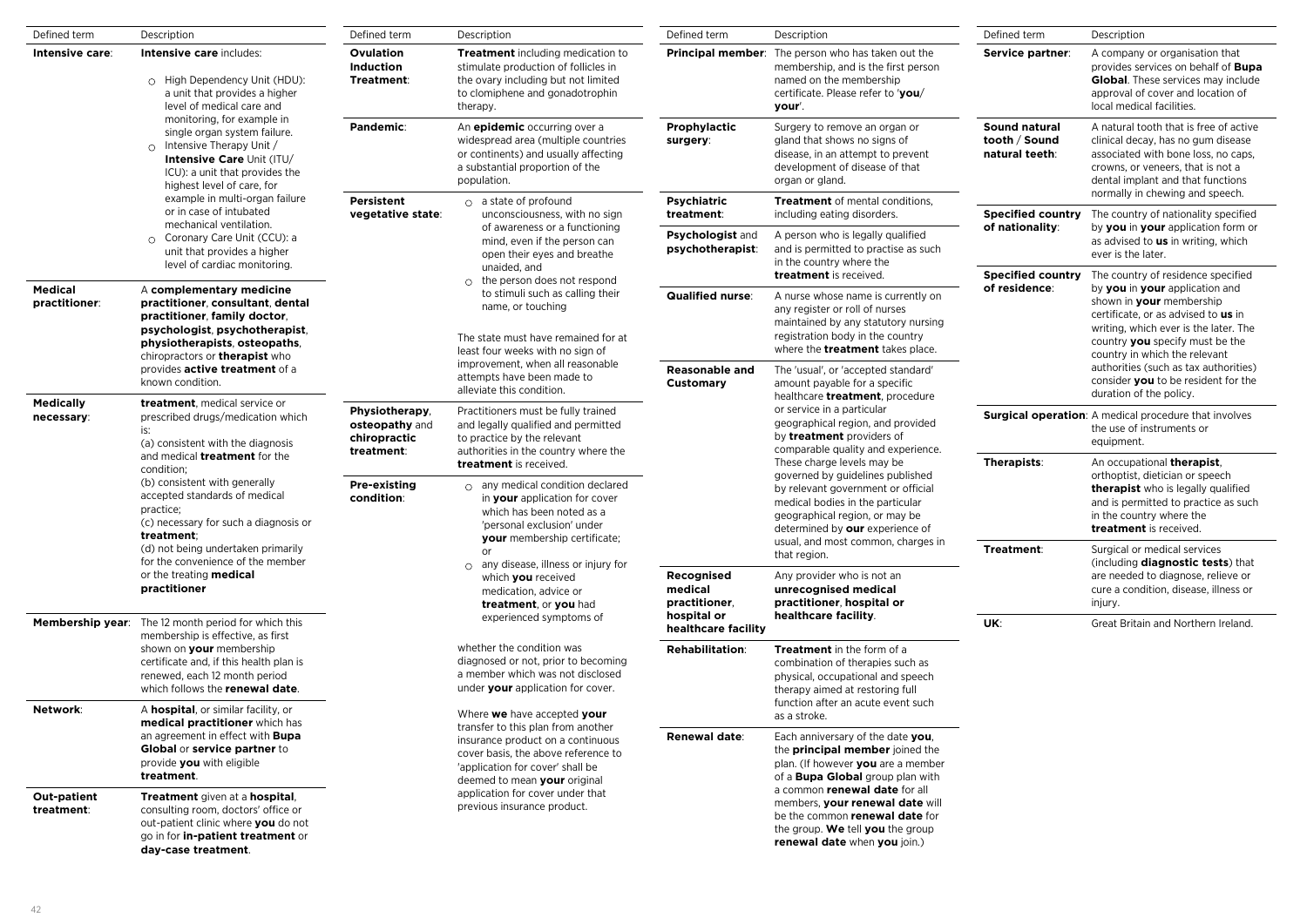| Defined term                                                                          |          | Description                                                                                                                                                                                                                                                                                                                                                                                                             |
|---------------------------------------------------------------------------------------|----------|-------------------------------------------------------------------------------------------------------------------------------------------------------------------------------------------------------------------------------------------------------------------------------------------------------------------------------------------------------------------------------------------------------------------------|
| <b>Unrecognised</b><br>medical<br>practitioner.<br>hospital or<br>healthcare facility | $\Omega$ | <b>Treatment</b> provided by a<br>medical practitioner.<br>hospital or healthcare<br>facility which are not<br>recognised by the relevant<br>authorities in the country<br>where the <b>treatment</b> takes<br>place as having specialist<br>knowledge, or expertise in, the<br>treatment of the disease.                                                                                                               |
|                                                                                       | O        | illness or injury being treated.<br>Self treatment or treatment<br>provided by anyone with the<br>same residence, Family<br><b>Members</b> (persons of a<br>family, related to you by blood<br>or by law or otherwise). A full<br>list of the family relationships<br>falling within this definition are<br>available on request.                                                                                       |
|                                                                                       | $\circ$  | <b>Treatment</b> provided by a<br>medical practitioner.<br>hospital or healthcare<br>facility which are to whom<br>we have sent a written notice<br>that we no longer recognise<br>them for the purposes of our<br>health plans. You can contact<br>us by telephone for details of<br>treatment providers we have<br>sent written notice to or visit<br>Facilities Finder at<br>bupaglobal.com/en/facilities/<br>finder |
| We/us/our:                                                                            |          | <b>Bupa Global.</b>                                                                                                                                                                                                                                                                                                                                                                                                     |

| VVC/US/VUI. | buva vivvai.                                                                                   |
|-------------|------------------------------------------------------------------------------------------------|
| You/your:   | This means you, the principal<br>member and your dependants<br>unless we have expressly stated |
|             | otherwise that the provisions only<br>refer to the principal member.                           |